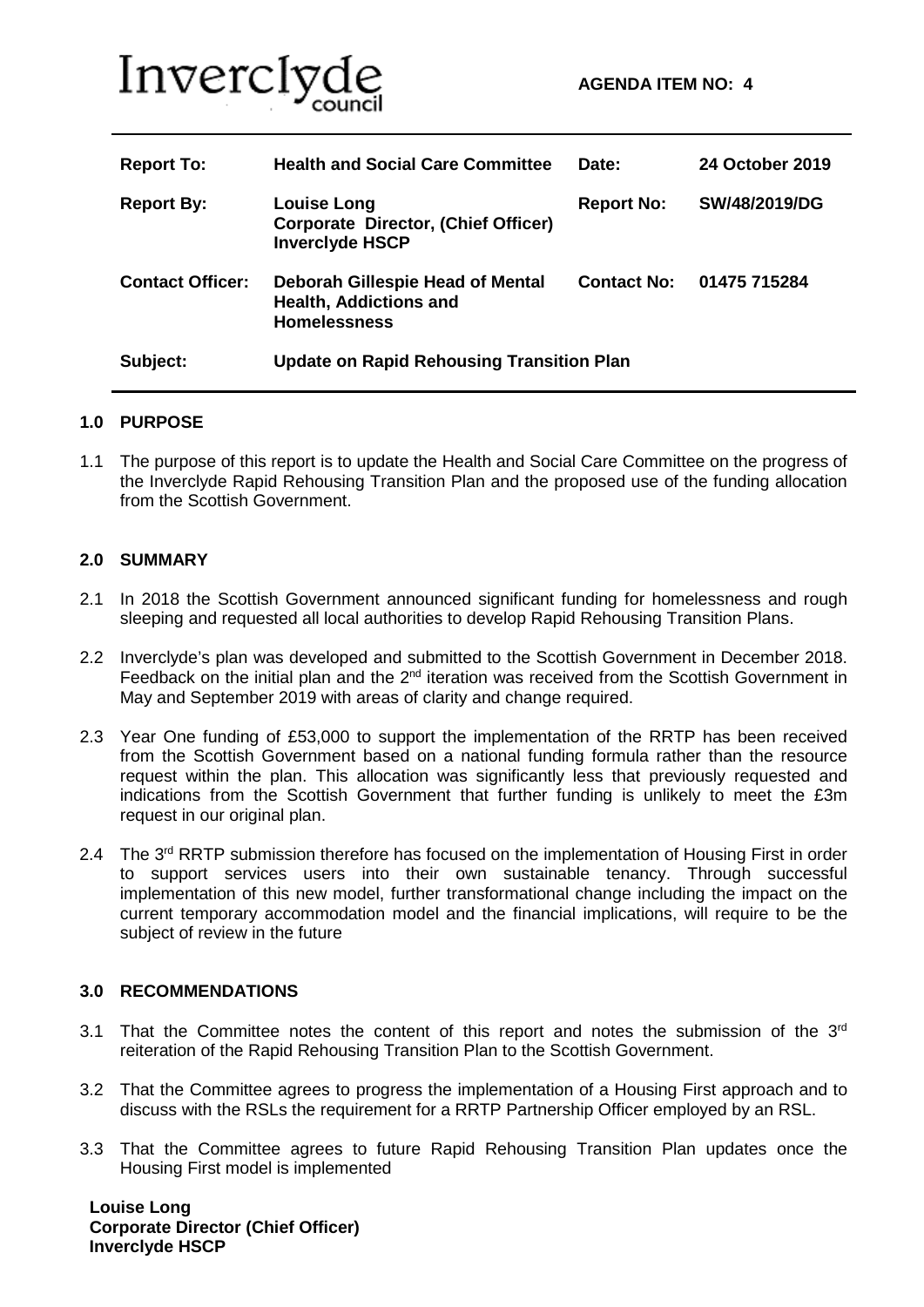## **4.0 BACKGROUND**

- 4.1 The Scottish Government initially announced investment of £15million for rapid rehousing following the publication of the National Homelessness and Rough Sleeping Action Group recommendations in June 2018. Recently, an additional £9m in funding commitment has become available with £24million now available to support rapid rehousing and housing first approaches.
- 4.2 Inverclyde, along with all other local authorities, was requested to submit its Rapid Rehousing Transition Plan by the 31 December 2018. An initial allocation of £30,000 from the government to help support the development of the plan was received and the plan developed by the Inverclyde RRTP Working Group, supported by Arneil Johnson and the Scottish Housing Network. The plan was discussed at CMT in December 2018, and was subsequently submitted to the Scottish Government with approval at the Environment and Regeneration Committee in January 2019. Feedback from the Scottish Government on the plan was received in March 2019 and a meeting with them to discuss the plan was held in May 2019.
- 4.3 The 2<sup>nd</sup> reiteration was submitted to the Scottish Government in June 2019 and contained further detailed information; an EQIA and a revised funding model. Through more detailed work, the plan projected a requirement for an investment of £3.09million over the 5 year period to support the delivery of Rapid Housing in Inverclyde. This averaged at £618k per annum. A potential resource release of £701,860 from years 4 and 5 was identified, however this required to be reviewed against other service demands
- 4.4 The Scottish Government advised that the 32 plans received from local authorities significantly exceeded the national funding available to support the transition. The Scottish Government and CoSLA have stated their intention that RRTPs will go on to directly inform allocations of funding, however they advised that Year 1 funding (£8 million) would be based on a three year average of 2014/15 to 2016/17 homelessness assessments. This comes from published national homelessness statistics (HL1), considered to be the best proxy for need relating to delivery of RRTPs available.
- 4.5 The Scottish Government has recently advised that Inverclyde's share of the 2019/20 allocation is £53,000. This is lower than expected therefore work is underway to review previous and current HL1 submissions to the Scottish Government to ensure any funding is based on the correct information.
- 4.6 Further feedback on the  $2^{nd}$  submission was received in mid-September 2019 with the main areas of feedback related to the financial resource plan costs and the current temporary accommodation (Inverclyde Centre). As part of the feedback the Scottish Government indicated that costs were high and should be based on the national pathfinder costs which are significantly lower that the costs submitted by Inverclyde.

## **5.0 3rd SUBMISSION PROPOSAL**

- 5.1 Inverclyde approached the development of the initial 5 year RRTP plan as a fundamental transformational change to all areas of existing service delivery, including the future efficacy of our temporary accommodation model. It is evident through the current funding allocation, and the understanding that future allocations will be lower than previously requested, that a reframing of what will be expected and achievable through RRTP funding is required.
- 5.2 The  $3<sup>rd</sup>$  submission requests total funding of £628,500 over the 5 year period which is significantly reduced from the previous request of £3.09M.The plan therefore focuses on a few key elements rather than the full transformational change approach initially outlined. The focus will now be on preventing homelessness through full implementation of Housing Options; mainstreaming support for those that require minimum support to sustain tenancies; and implementation and delivery of Housing First approaches to support at least 75 cases over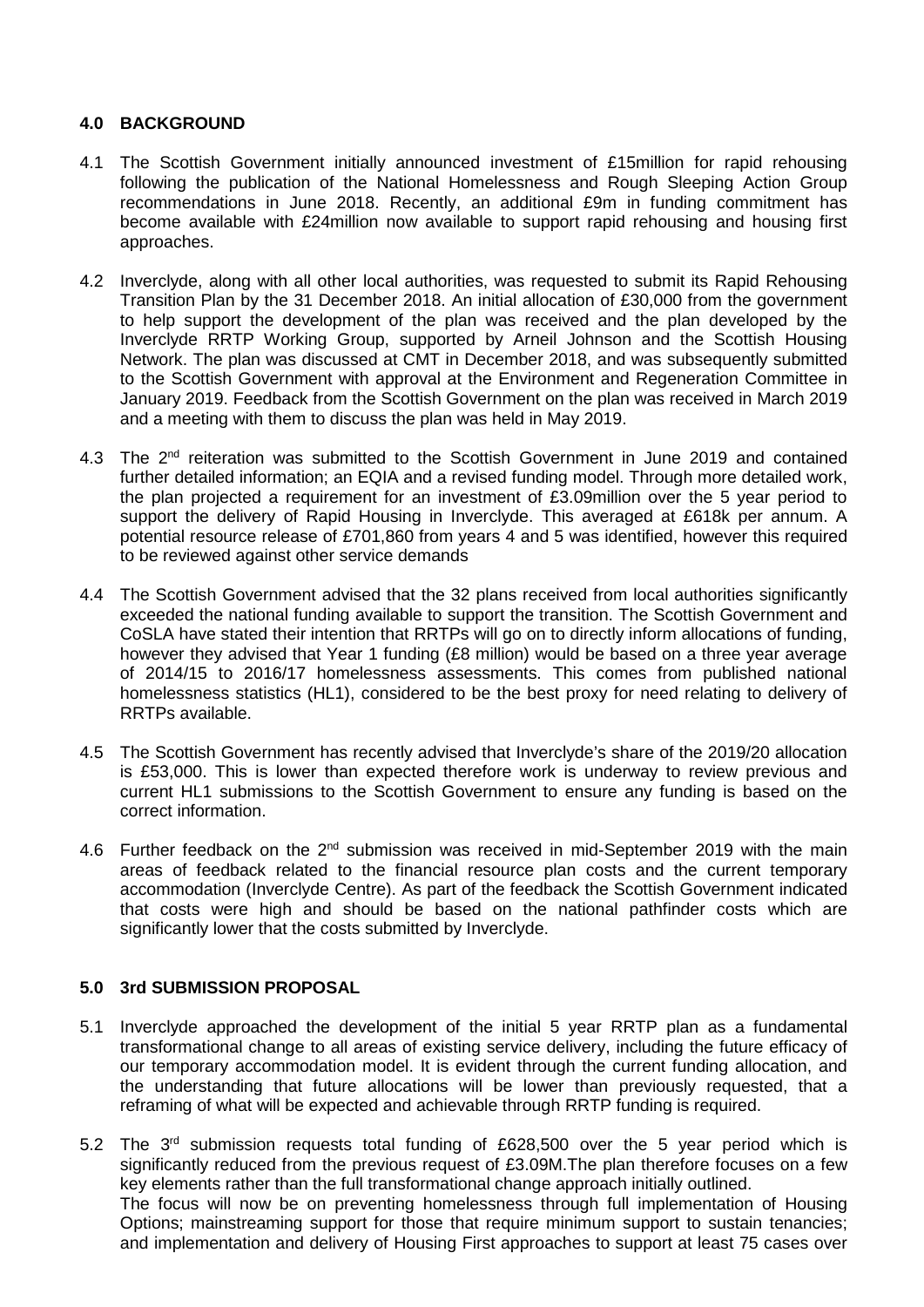the 5 year period.

- 5.3 This will require improved partnership working with RSLs; 3<sup>rd</sup> sector providers; homelessness services; and wider HSCP and Council services. Therefore additional capacity to work more closely with the RSL's and 3<sup>rd</sup> sector and achieve successful tenancy sustainment is required. In order to facilitate this, a RRTP partnership officer based within a lead RSL is proposed.
- 5.4 The current temporary accommodation service, available through the Inverclyde Centre and temporary furnished flats, will continue however through successful implementation of Housing First approaches the demand on this accommodation will hopefully reduce. As the current service is funded in part through rental income, any decrease in use of the centre or temporary flats will have a financial implication. Discussion and decision on the future efficacy of the accommodation model will be required and over the next 12 months, scoping of the financial impact with be undertaken.
- 5.5 The implementation of Housing First will be subject to regular reporting and progress reports which will help determine the sustainability of this approach and the future of homelessness accommodation within Inverclyde. The initial RRTP was presented to the Environment and Regeneration Committee in January 2019 however as the homelessness services is within the HSCP, regular reporting will be to the Health and Social Care Committee, and thereafter to the Environment and Regeneration Committee for noting.

## **6.0 IMPLICATIONS**

#### **Finance**

6.1 The year one costs to deliver are £77,700 and therefore can be contained within the year 1 allocation (£53k) and previous funding for RRTP (£30k) from the Scottish Government already secured. Year 2 will be reviewed depending on the allocation from the Scottish Government.

Financial Implications:

| <b>Cost Centre</b> | <b>Budget</b><br><b>Heading</b> | <b>Budget</b><br><b>Years</b> | <b>Proposed</b><br><b>Spend</b><br>this<br><b>Report</b><br>£000 | <b>Vireme</b><br>nt From | <b>Other Comments</b>                                    |
|--------------------|---------------------------------|-------------------------------|------------------------------------------------------------------|--------------------------|----------------------------------------------------------|
|                    |                                 | Year 1                        | £52,500                                                          |                          | <b>Housing First</b>                                     |
|                    |                                 |                               | £25,200                                                          |                          | 6 months for a RSL<br><b>RRTP Partnership</b><br>Officer |

Annually Recurring Costs/ (Savings)

| <b>Cost Centre</b> | <b>Budget</b><br><b>Heading</b> | With<br><b>Effect</b><br>from | <b>Annual Net</b><br><b>Impact</b><br>£000 | Virement<br>From (If<br>Applicabl<br>e | <b>Other Comments</b> |
|--------------------|---------------------------------|-------------------------------|--------------------------------------------|----------------------------------------|-----------------------|
| N/A                |                                 |                               |                                            |                                        |                       |

## **Legal**

6.2 There are no specific legal implications arising from this report.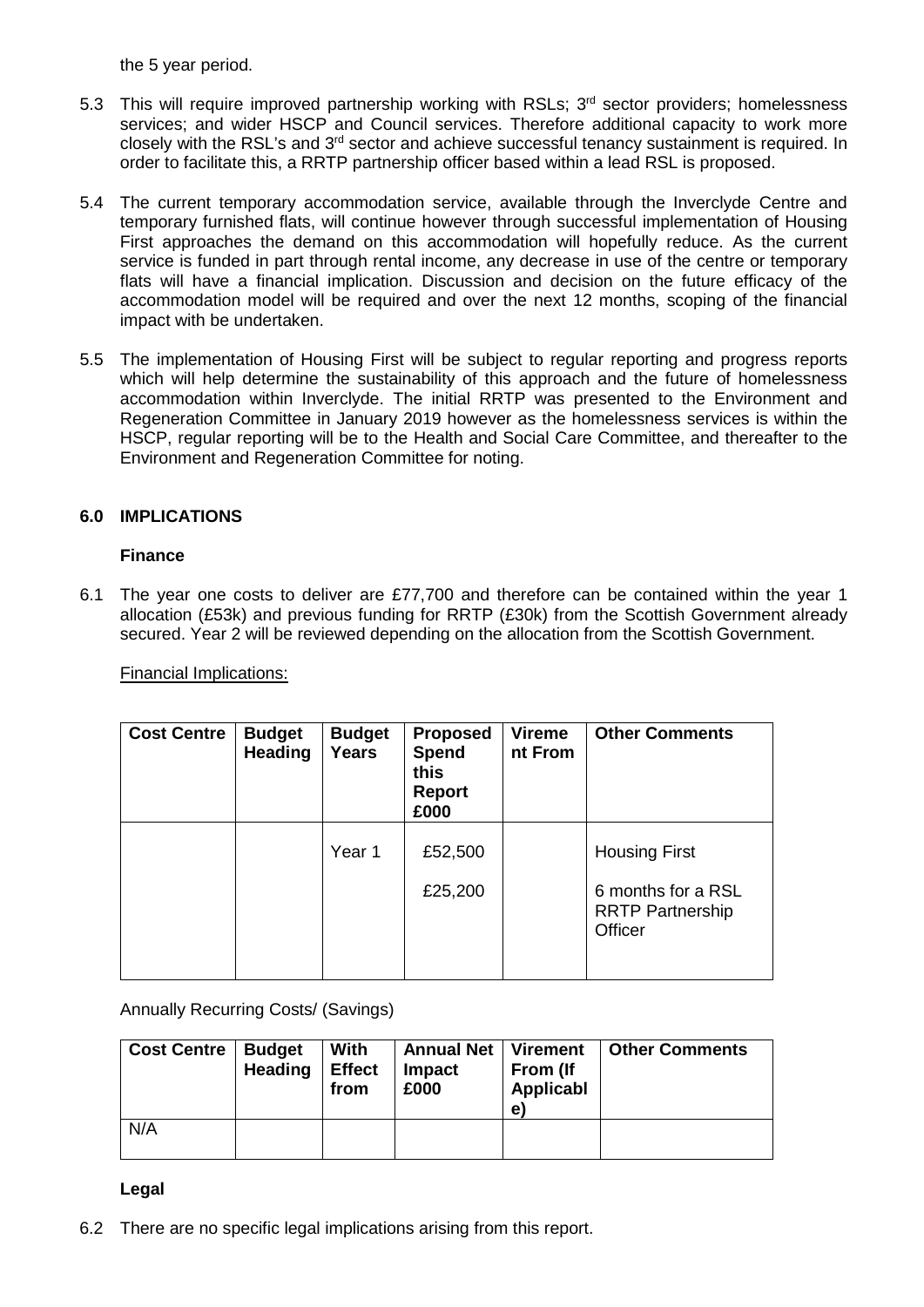## **Human Resources**

6.3 Proposed RRTP Partnership Officer employed by an RSL

## **Equalities**

6.4 Has an Equality Impact Assessment been carried out?

| (see attached appendix)<br>YES<br>Submitted with the refreshed RRTP                                                                                                                                   |
|-------------------------------------------------------------------------------------------------------------------------------------------------------------------------------------------------------|
| NO - This report does not introduce a new policy, function or strategy<br>or recommend a change to an existing policy, function or<br>strategy. Therefore, no Equality Impact Assessment is required. |

### **Repopulation**

6.5 There are no specific repopulation implications arising from this report.

## **7.0 CONSULTATIONS**

7.1 The report has been prepared by the Chief Officer of Inverclyde Health and Social Care Partnership (HSCP) after due consideration with relevant senior officers in the HSCP and the Council's Housing Strategy service.

## **8.0 LIST OF BACKGROUND PAPERS**

8.1 Inverclyde Rapid Rehousing Transition Plan.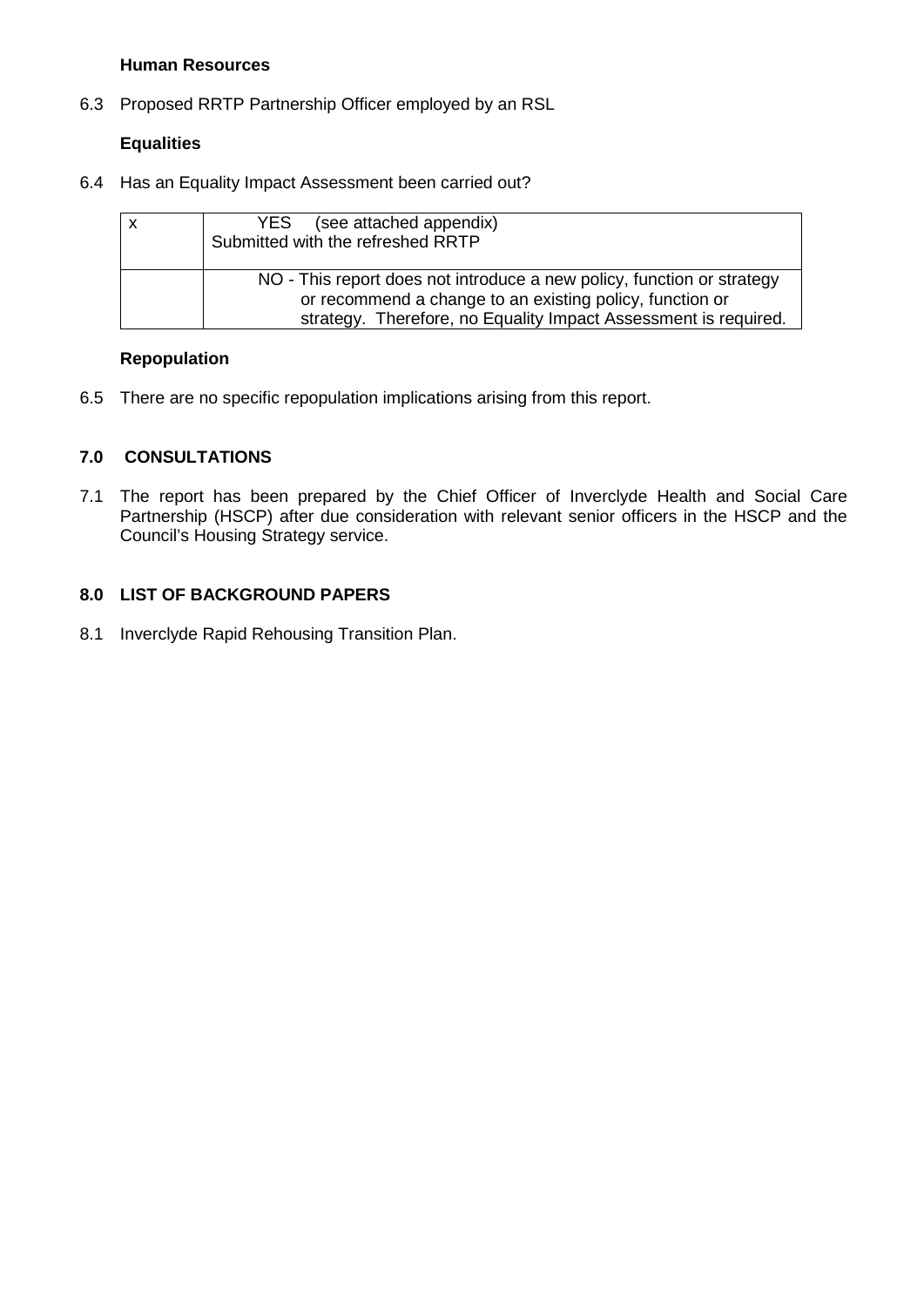APPENDIX





# **Rapid Rehousing Transition Plan**



**3rd Submission October 2019**

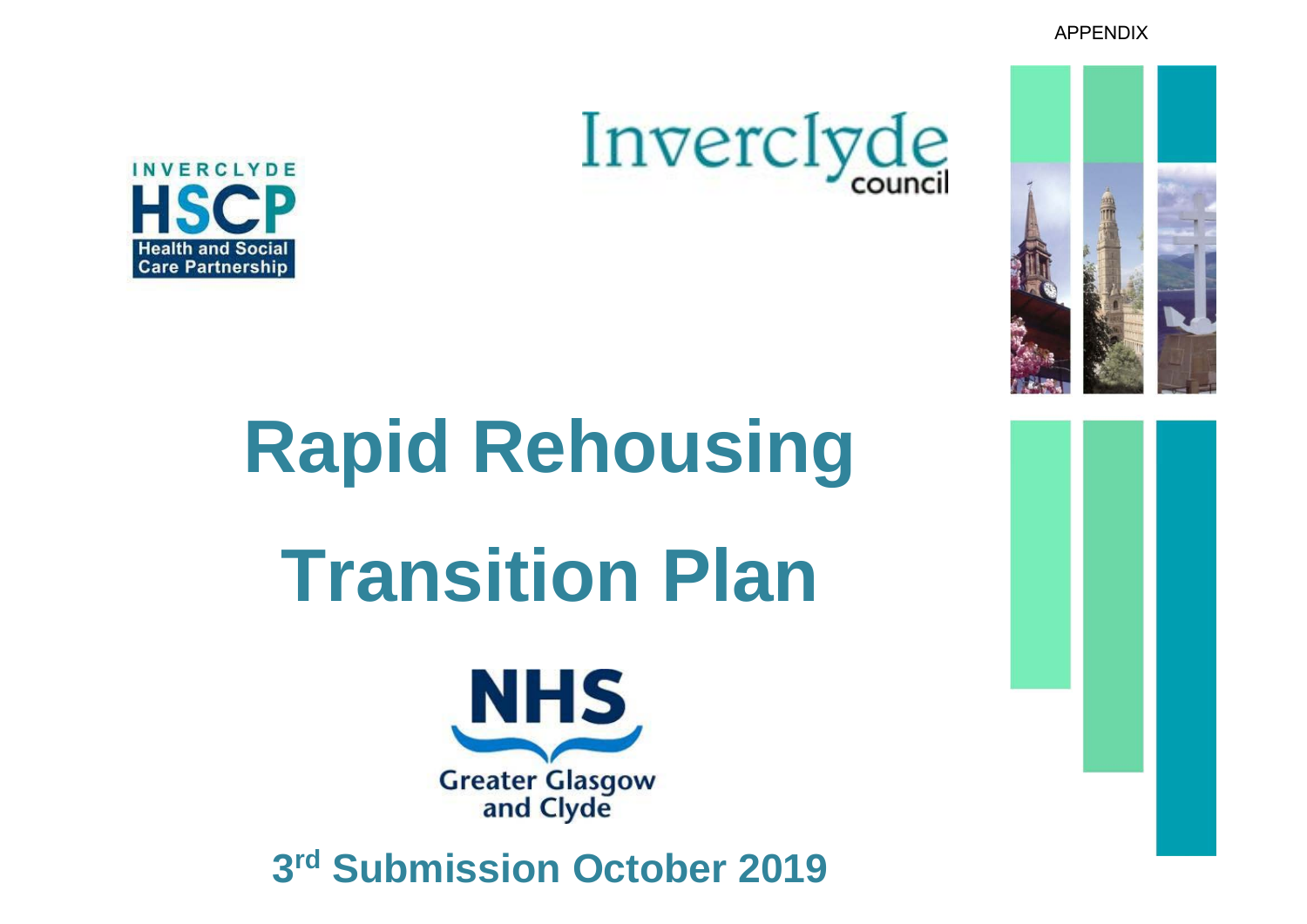## **Contents**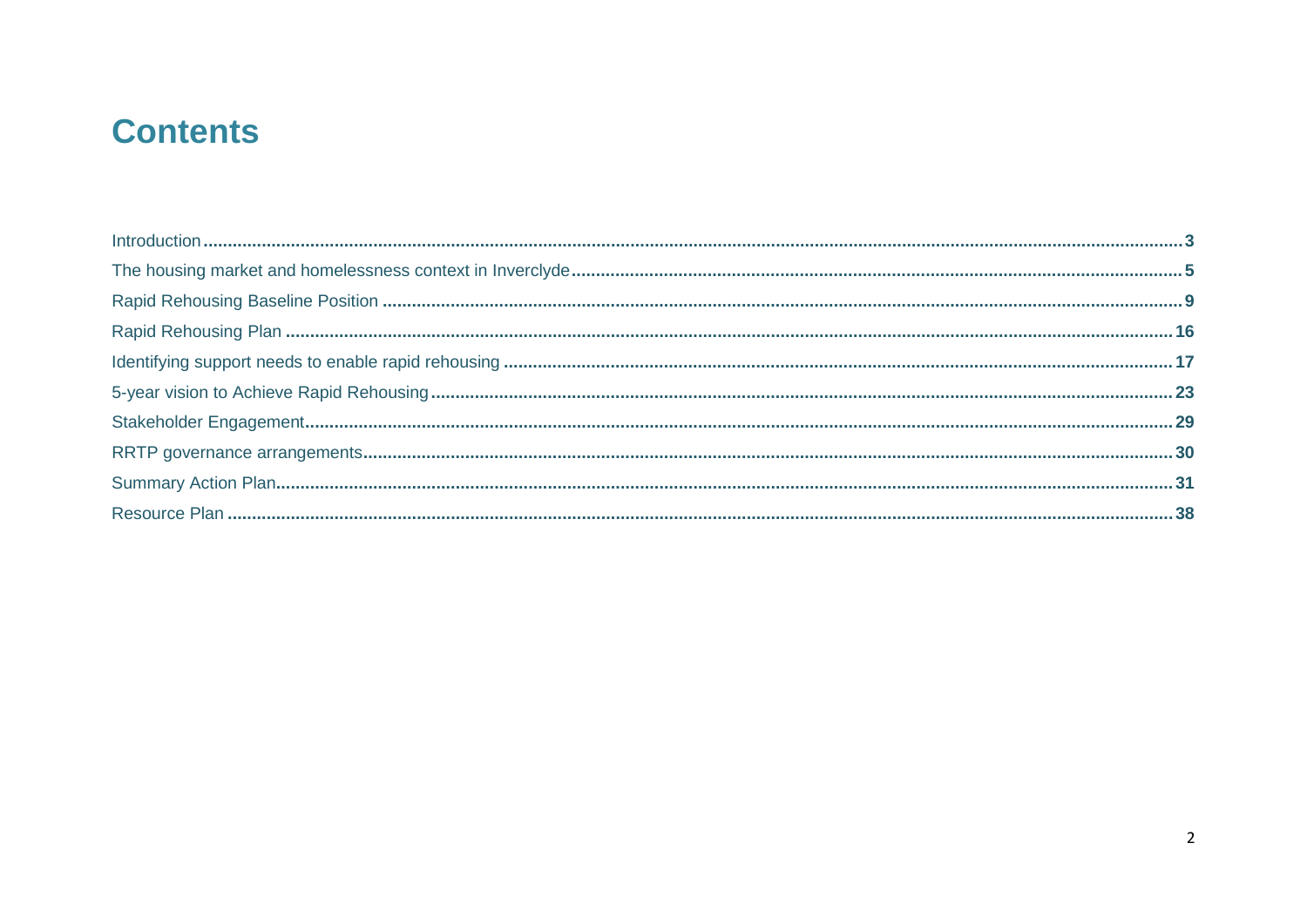## <span id="page-6-0"></span>**Rapid Rehousing – Inverclyde's Vision:**

## **"To reduce the need for temporary accommodation by enabling homeless households to access settled accommodation quickly and with the right support to achieve housing sustainment"**

## **Introduction**

The Homelessness and Rough Sleeping Action Group (HARSAG) was set up by the Scottish Government in October 2017 to produce short and long-term solutions to end homelessness and rough sleeping. Led by best evidence, the cornerstone of recommendations to address homelessness is a transition to a Rapid Rehousing approach utilising a Housing First model where necessary.

Rapid rehousing utilises a housing led approach for rehousing people who have experienced homelessness, making sure they reach a settled housing option as quickly as possible, with time spent in temporary accommodation reduced to a minimum. Where people require temporary accommodation it should be mainstream housing, furnished and within a community location which minimises disruption to their daily lives.

The Housing First model works on the premise that a safe, secure, settled home is the best base for recovery for people who face multiple disadvantages beyond housing including childhood and early years trauma; domestic abuse; mental ill health; addictions; and time spent in local authority care or prison. It offers personalised, open-ended, flexible support for people to help end their experience of homelessness and address their wider needs. The model separates the provision of housing and support, offers choice and control to tenants and works to the principles of harm reduction.

Those who are homeless and for whom rapid rehousing or Housing First would not yet be suitable (either because they do not want to move into mainstream accommodation, or because their specific needs dictate that they cannot safely be rehoused in mainstream accommodation) should be provided with accommodation which deals with their particular needs with the required specialist support. For this smaller group, specialist units within a psychologically informed environment are most suitable.

On 28th June 2018 the Scottish Government wrote to Local Authorities (LA) reiterating their intention to end homelessness in Scotland; and expressing their intention to take forward the recommendations from the Homeless and Rough Sleeping Action Group (HARSAG), published in May 2018.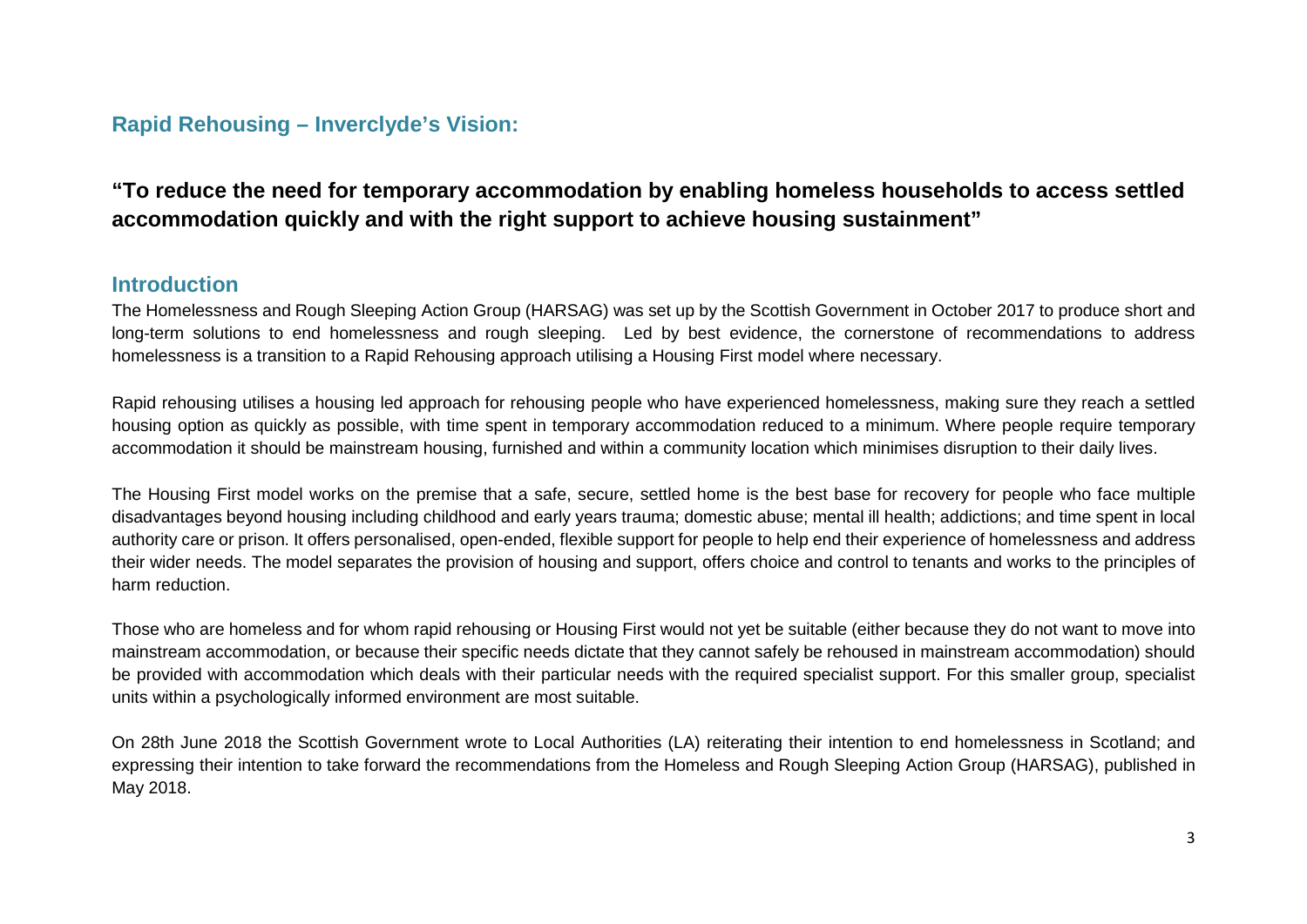This includes a specific action for LAs to produce a Rapid Rehousing Transition Plan (RRTP), with an expectation that each authority will develop their plans in collaboration over a planned and costed phase of 5 years (2019-20 to 2023-24). RRTPs will be fully integrated into Health and Social Care Partnership strategic plans, reflected in the Local Housing Strategy (LHS), and reviewed annually as part of the Strategic Housing Investment Programme (SHIP) process.

To transition to a rapid rehousing approach, Inverclyde will re-assess the balance and accessibility of available housing and support options. This responsibility lies with Registered Social Landlords (RSLs), Inverclyde Health and Social Care Partnership (HSCP), Inverclyde Council, and all parts of the public sector responsible for supporting vulnerable people.

Those with complex support needs often fail to sustain tenancies, leading to repeat presentations to the Homelessness service. Without the appropriate support this cycle will continue. To address this, Inverclyde Council and partners began reviewing our temporary accommodation provision model in 2017.

The Homelessness service in Inverclyde lies under the directorate of the HSCP who have set up a RRTP working group with members from across HSCP, RSLs, Housing Strategy, Commissioning and Finance to discuss implementing the HARSAG recommendations and producing the RRTP.

The Rapid Rehousing Transition Plan is designed to be a working tool which:

- Sets out the local housing market and homelessness context in Inverclyde;
- Provides the baseline position of temporary accommodation supply;
- Sets out Inverclyde's 5-year vision for temporary accommodation supply;
- Identifies support needs to enable rapid rehousing;
- Details the actions required to achieve our vision for temporary accommodation supply and settled housing options for homeless households; and
- Provides a rapid rehousing resource plan required to deliver the plan and evidence the co-ownership and resourcing of the Plan with wider partners.

The Scottish Government will use the Plans to assess progress towards the 5-year vision of rapid rehousing and assist in the allocation of resources for LAs and their partners to reach their rapid rehousing transition to a system of ensuring homeless households are able to secure appropriate settled accommodation.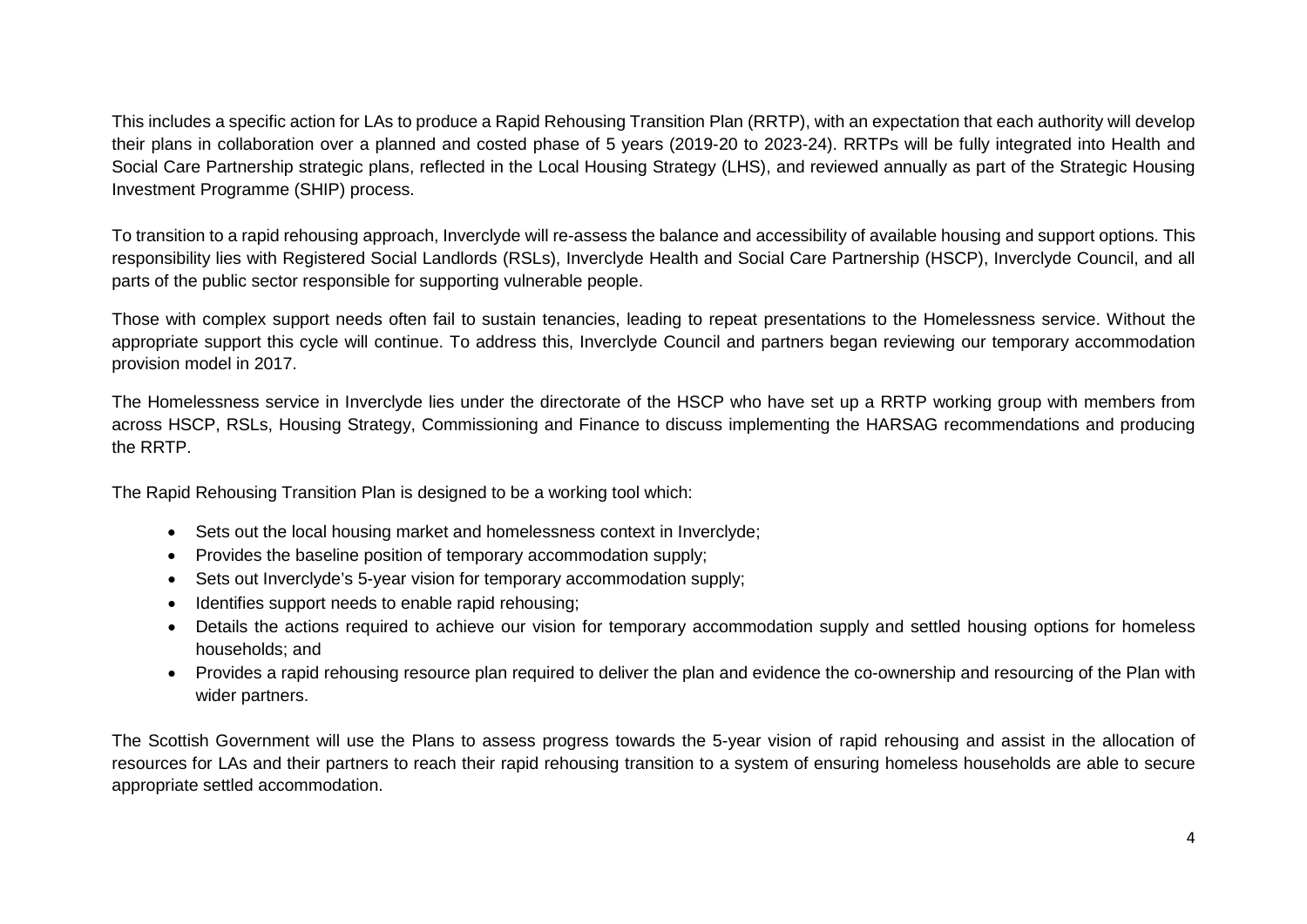## <span id="page-8-0"></span>**The housing market and homelessness context in Inverclyde**

There are an estimated 37,650 households in Inverclyde. The population of Inverclyde has suffered a steady decline from 101,182 in 1981 to 79,860 in 2014, with a loss of over 21,322 people. The population is projected to continue to decrease from 78,461 in 2016 to 65,014 in 2036 (627 per year) and the number of households is projected to decline at a rate of 145 per year from 37,299 in 2012 to 33,666 in 2037. Inverclyde also had the smallest household growth across the whole of Scotland in the last decade. There may be a slight positive correlation with the declining population and the fall in homelessness presentation numbers in the area.

Owner occupation is the largest housing sector in Inverclyde (63%), though the number of houses both in absolute and relative terms has decreased. The social rented sector accounts for 27% and the private rented sector (PRS) comprises 10% of the stock in Inverclyde. Recent large-scale demolition programmes to eliminate poor quality, older stock are largely complete and the affordable housing development programme continues to restructure the area and add to existing stock levels.

Following a stock transfer in 2007, Inverclyde Council no longer has housing to rent. Ownership and management of the former council housing stock was transferred to River Clyde Homes and Cloch Housing Association at that time. At present, households seeking access to social housing can choose to register through River Clyde Homes and/or the Inverclyde Common Housing Register, which includes Cloch Housing Association, Oak Tree Housing Association, Larkfield Housing Association and Sanctuary Scotland.

The social rented sector's capacity to respond to demand is dependent on the number of properties available to let each year. There were 462 re-lets across Inverclyde in 2015/16, representing a turnover of around 10% on average. The greatest pressure is for smaller one bedroom properties at 20.1 applicants per property however there is below average pressure for bedsits (0.1), 2 bed (4.6) and 3 bed (5.6) properties. These figures illustrate that the overall pattern of unmet need is associated variously with supply issues, location suitability, demand pressures and shortfalls in specific property types and sizes.

Between 2005 and 2015, the PRS doubled and now represents around 10% of all dwellings in Inverclyde. It now plays an important role for a variety of different households including households who cannot access mortgages and for whom the deposit required to purchase a property remains a constraint.

Local affordability analysis shows rents are significantly higher in the PRS than for social rented properties, this makes the PRS unaffordable for a significant proportion of lower income households. Increasingly, problems such as poorly maintained and managed properties are being found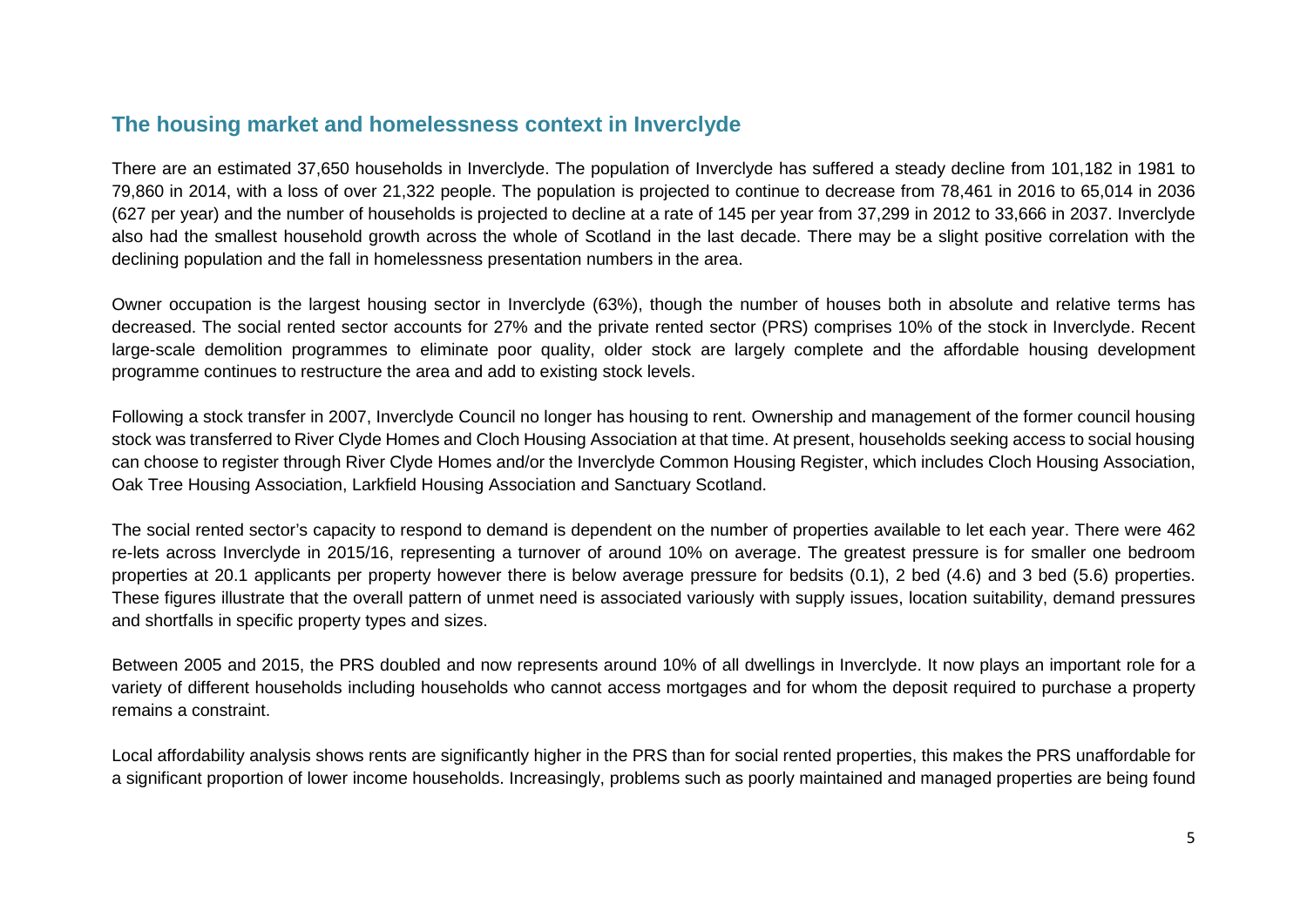<span id="page-9-0"></span>in the PRS. The poor condition of some PRS stock can be attributed to the stock profile: pre-1919 tenements are linked to poor energy efficiency and issues of disrepair.

For the Renfrewshire/ Inverclyde broad market area, analysis shows a trend of increasing PRS rents from 2010-2017, which is the same for Scotland as a whole. Table 1 below illustrates that between 2016 and 2017, the Renfrewshire/ Inverclyde area saw an increase in rent for all bedroom sizes, with the exception of 1 bedroom properties. 2 bedroom properties saw an increase of 2.8%, with 3 bedroom property rents having a more moderate increase of 1.3%. Rent for 4 bedroom properties increased by 31.4% between 2010 and 2017, which was higher than the average for Scotland as a whole $^{\text{\tiny{\text{1}}}}$  $^{\text{\tiny{\text{1}}}}$  $^{\text{\tiny{\text{1}}}}$ .

*Table 1: Private Sector Rent - Renfrewshire/ Inverclyde broad rental market area (BRMA)*

| 1 bedroom Properties      | 2010 | 2016 | 2017 | 2010-17<br>Change | 2016-17<br>Change |
|---------------------------|------|------|------|-------------------|-------------------|
| <b>Renfrew/Inverclyde</b> | £374 | £392 | £387 | $3.3\%$           | $-1.3%$           |
| <b>Scotland</b>           | £436 | £482 | £501 | 15%               | 4%                |

| 2 bedroom properties      | 2010 | 2016 | 2017 | 2010-17<br>Change | 2016-17<br><b>Change</b> |
|---------------------------|------|------|------|-------------------|--------------------------|
| <b>Renfrew/Inverclyde</b> | £473 | £494 | £508 | 7.3%              | 2.8%                     |
| <b>Scotland</b>           | £536 | £616 | £642 | 19.9%             | $4.4\%$                  |

| 3 bedroom properties      | 2010 | 2016 | 2017 | 2010-17<br>Change | 2016-17<br>Change |
|---------------------------|------|------|------|-------------------|-------------------|
| <b>Renfrew/Inverclyde</b> | £612 | £643 | £652 | 6.5%              | $1.3\%$           |
| <b>Scotland</b>           | £679 | £753 | £787 | 15.9%             | 4.6%              |

| 4 bedroom properties      | 2010 | 2016   | 2017   | 2010-17<br><b>Change</b> | 2016-17<br>Change |
|---------------------------|------|--------|--------|--------------------------|-------------------|
| <b>Renfrew/Inverclyde</b> | £834 | £1,015 | £1,095 | 31.4%                    | 8%                |
| <b>Scotland</b>           | £959 | £1,089 | £1,143 | 19.2%                    | 4.9%              |

 <sup>1</sup> Private Sector Rents Statistics, Scotland, 2010-2017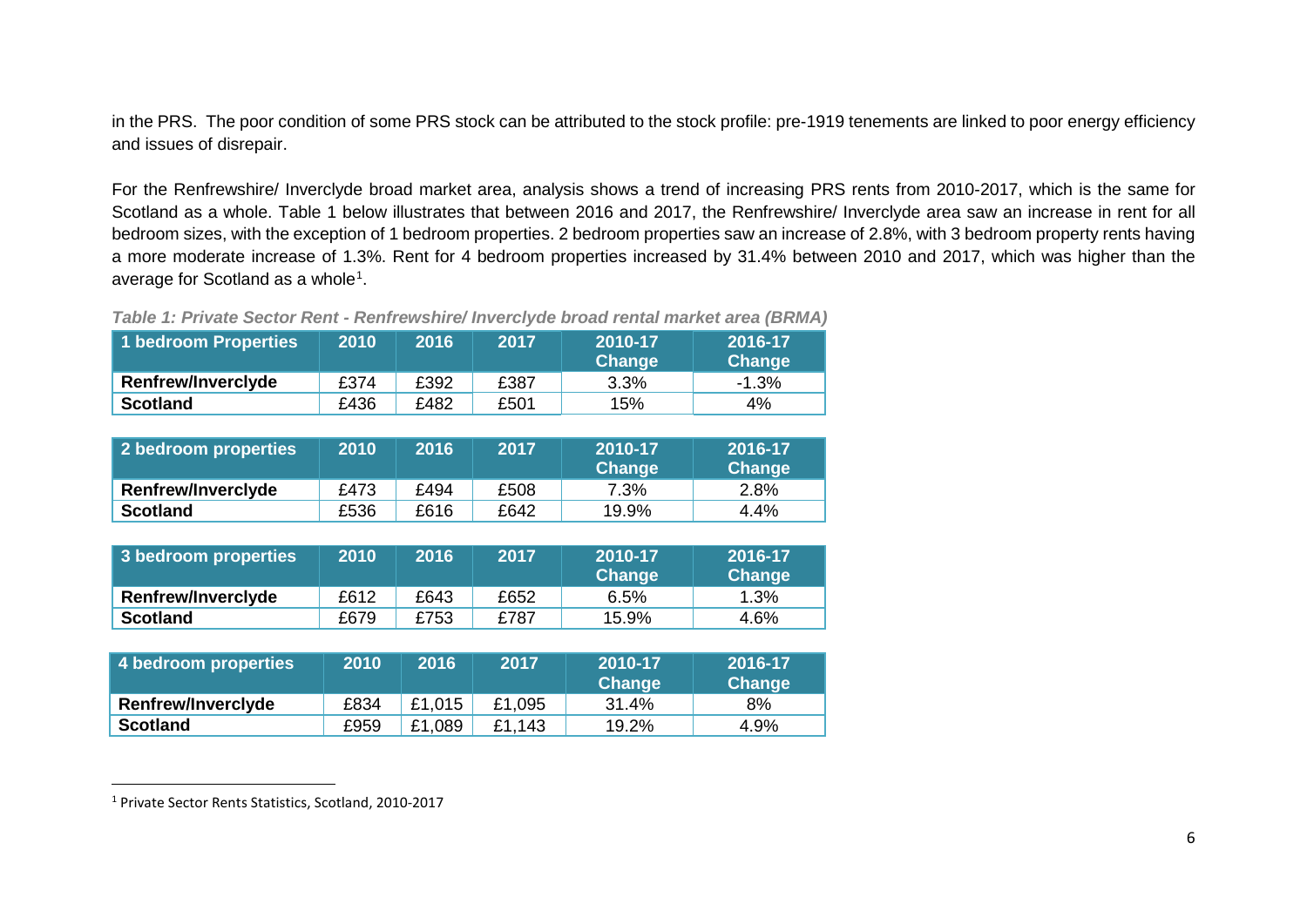<span id="page-10-0"></span>Inverclyde has an average household income of £[2](#page-10-0)1,600, which is lower than the Scottish average of £26,700<sup>2</sup>. This indicates that there are affordability issues, which is reflected by Scottish Index of Multiple Deprivation (SIMD) data as 14 of the 5% most deprived data zones in Scotland are located within Inverclyde. Affordability analysis shows that PRS rents are unaffordable for a significant proportion of lower income households.

The Clydeplan Housing Need and Demand Assessment (HNDA), 2015 received 'Robust and Credible' status from the Scottish Government Centre for Housing Market Analysis in 2015. It covers Inverclyde and provides the main strategic evidence on housing need and demand over the next five years and beyond. It has also informed development of the proposed Local Development Plan.

The HNDA estimates the number of additional homes required within Inverclyde by tenure over the lifetime of the area's Local Housing Strategy (LHS). This information, combined with housing market trends analysis and local pressure analysis has provided a clear understanding of housing need across the authority.

HNDA 2015 indicates that there is a net housing need of approximately 120 for Social Rented Sector/Below Market Rent and Private Sector housing. However, the HNDA process does not fully quantify the impacts of poor quality and lower demand housing and the subsequent need for replacement of existing housing stock. As a result, other evidence was considered to provide a more nuanced and realistic estimate of future new build requirements.

Inverclyde's LHS 2017-2022 prescribes the Housing Supply Targets (HST) for private and affordable housing, and the desired housing outcomes for the area; and the annual Strategic Housing Investment Plan (SHIP) establishes priorities to meet the outcomes and achieve the affordable HST. Considering all determining factors, it was calculated that a realistic and deliverable HST for Inverclyde would be 90 affordable units and 170 private sector units per annum over the lifetime of the LHS.

As previously mentioned, Inverclyde is one of the few local authority areas with a population which is projected to decrease; however the annual HST reflects the continued need to replace poor quality and unsuitable stock.

The core purpose of the SHIP is to set out the investment priorities for affordable housing over a five year period which reflect and help to achieve the outcomes set out in the Inverclyde LHS 2017-22. It is developed in partnership with Registered Social Landlords (RSL), the Inverclyde HSCP, Planning, and Property Services.

 <sup>2</sup> Scottish Household Condition Survey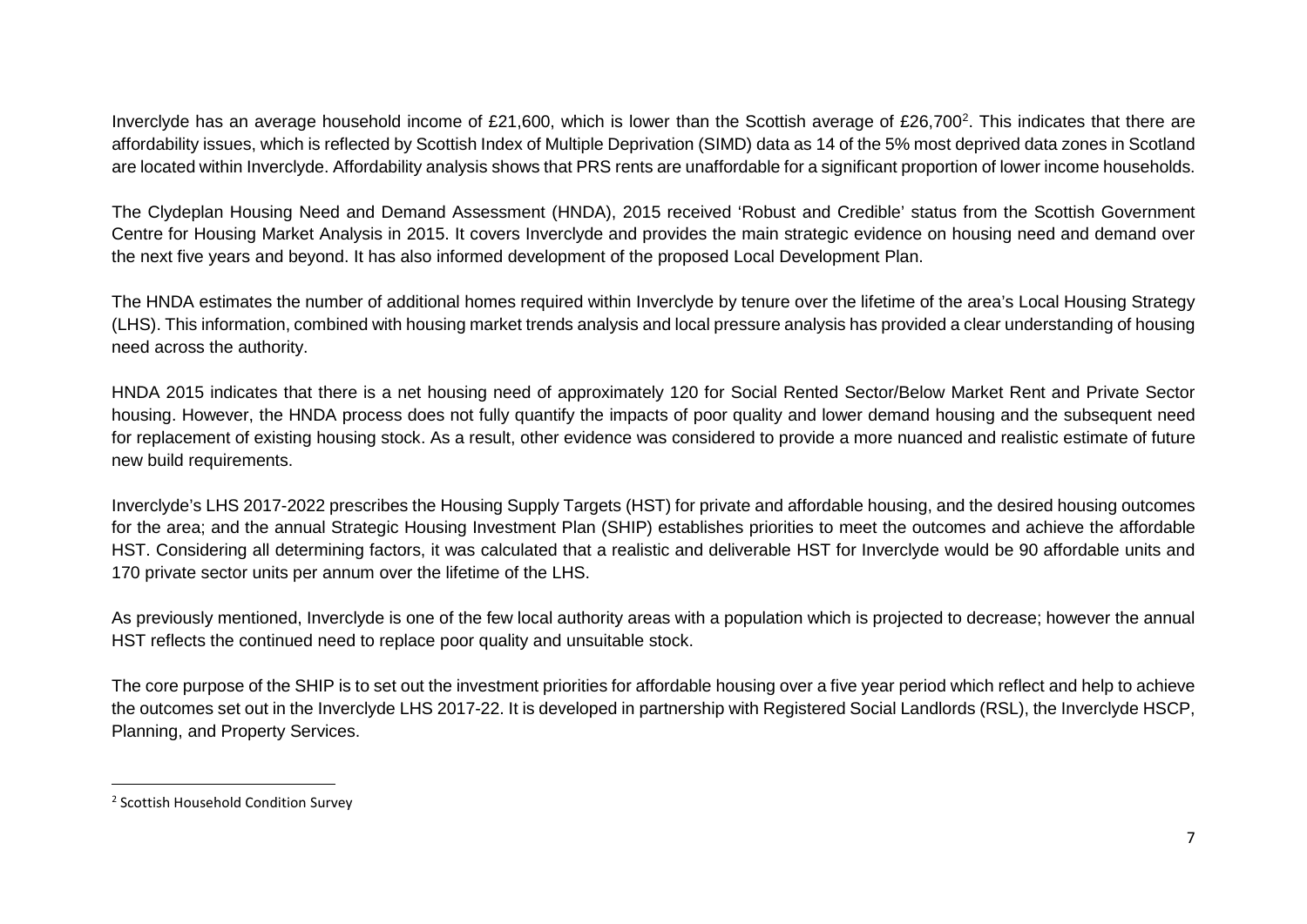421 homes for social rent have been provided utilising Scottish Government grant from 2015-2017. The Scottish Government's Affordable Housing Supply Programme (AHSP) has committed £3 billion to fund the delivery of new affordable homes nationally over a 5 year period. At least £31.982m will be made available in Inverclyde to support the development of affordable housing from 2018/19 to 2020/21, with 918 proposed new homes by April 2024. This increased supply of stock will be a key component in transitioning to a rapid rehousing approach in the area.

The temporary accommodation currently available in Inverclyde is comprised of 31 units within the Inverclyde Centre which is run by the homelessness service within the HSCP; and 29 self-contained dispersed units. The self-contained dispersed units are leased from the following four RSLs who own and manage stock in the Inverclyde area:

- Riverclyde Homes  $= 6$  units
- $Cloch = 9$  units
- $\bullet$  Link = 1 unit
- Oaktree  $= 13$  units.

92% of Inverclyde's temporary accommodation stock is located in the Greenock area. However, only approximately 50% of homeless applicants originate from the Greenock area. Equally, only 5% of temporary accommodation is located in Port Glasgow, while 15% of applicants originate from Port Glasgow. Currently there is no temporary accommodation located in Inverkip, and 5% of applicants originate from this area. This highlights a poor match of stock to the area origin of homeless applicants.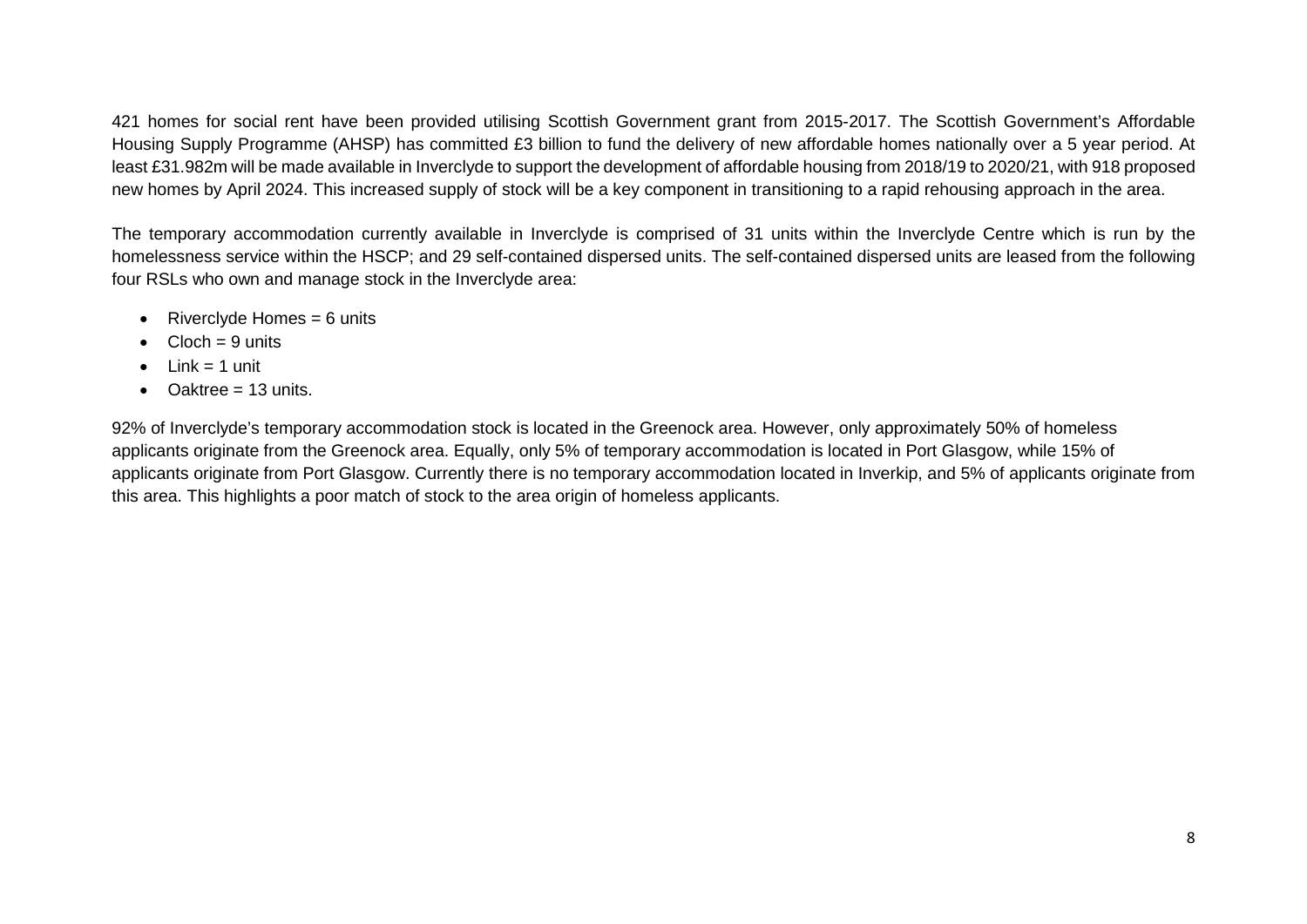## <span id="page-12-0"></span>**Rapid Rehousing Baseline Position**

Inverclyde has a relatively small homeless population in comparison to the rest of Scotland and as table 2 below shows, homeless applications in Inverclyde have reduced in recent years while the number of presentations to the service has increased. This is due in large part to preventative work by our Homelessness service and health and social care partners but highlights the increased requirement for support.

#### *Table 2: Rapid Rehousing Baseline Position*

The Housing Scotland Act 2001 confers on the council a duty to prevent Homelessness. Inverclyde Council has been operating a Housing Options

| <b>Factor</b>                                                                                        | <b>Measure</b>                                                                                                                                                                                                                                                                                                                    |                                                    |                                                           |  |  |  |
|------------------------------------------------------------------------------------------------------|-----------------------------------------------------------------------------------------------------------------------------------------------------------------------------------------------------------------------------------------------------------------------------------------------------------------------------------|----------------------------------------------------|-----------------------------------------------------------|--|--|--|
| <b>Total presentation and homeless</b><br>applications                                               | 2015/16<br>Presentations: 740<br>Applications: 244                                                                                                                                                                                                                                                                                | 2016-17<br>Presentations: 778<br>Applications: 236 | 2017/18<br><b>Presentations: 888</b><br>Applications: 191 |  |  |  |
| Open homeless cases as at 31st March                                                                 | 101                                                                                                                                                                                                                                                                                                                               |                                                    |                                                           |  |  |  |
| Total households who said they slept<br>rough at least once in the last 3 months<br>(self-reporting) | 15                                                                                                                                                                                                                                                                                                                                |                                                    |                                                           |  |  |  |
| Total households living in temporary<br>accommodation at 31st March                                  | Households in TA: 50<br>Households with children/pregnancy in TA: 5<br>Change on 16/17: -67%<br>No. children in TA: 15<br>Change on 16/17: -25%                                                                                                                                                                                   |                                                    |                                                           |  |  |  |
| Average length of stay in temporary<br>accommodation                                                 | 22 weeks the current length of stay in temporary accommodation before an<br>offer of settled accommodation is made<br>8 weeks the current length of stay in hostel accommodation in Inverclyde<br>52 weeks target length of stay for customer who need support to build<br>independent living skills to achieve a settled outcome |                                                    |                                                           |  |  |  |

Service since 2010, with a central goal of preventing homelessness, where possible.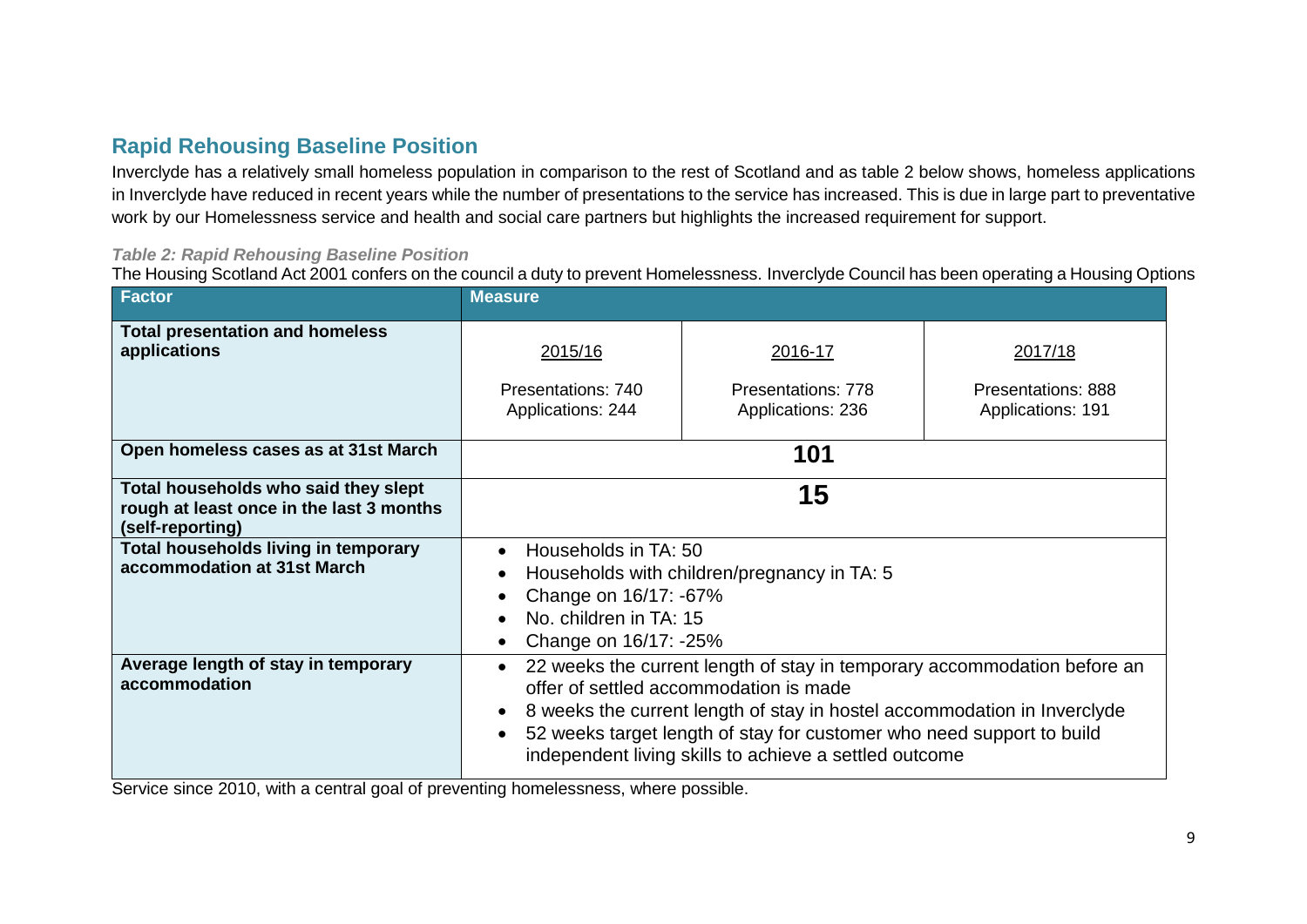The service focuses on people's personal circumstances, helping them to explore all options including Housing Association tenancies and private residential tenancies. The service provides family mediation where applicable and seeks to provide support for issues which can underpin housing problems such as debt, family breakup and mental health problems.

The aim is to inform people about what we can do, how we can help and how to access the service. Engaging people earlier in the process may not prevent their need to be re-housed but it can alleviate the crisis of homelessness.

The Housing Options service works in partnership with the HSCP, other Council Services and the voluntary sector to prevent and alleviate homelessness. Current services and partners include the Homelessness Assessment and Support team (which includes two Homemakers); the Homelessness Health team (which includes a community nurse, an alcohol worker, and a drug worker); the Community Safety Team, Money Advice services; Integrated Drug and Alcohol services; Social Work Services; Legal and Advocacy Services; and Women's Aid.

This network of support addresses many of the factors which lead to homeless applications with the result that rather than simply helping applicants to make a homeless application, Homelessness officers can work with other services to help people before they reach crisis point. For Inverclyde, partnership working is an essential component in the delivery of our Housing Options Service and similarly with our plans for rapid rehousing. Figure 1 below displays the reasons people have for approaching the Housing Options service.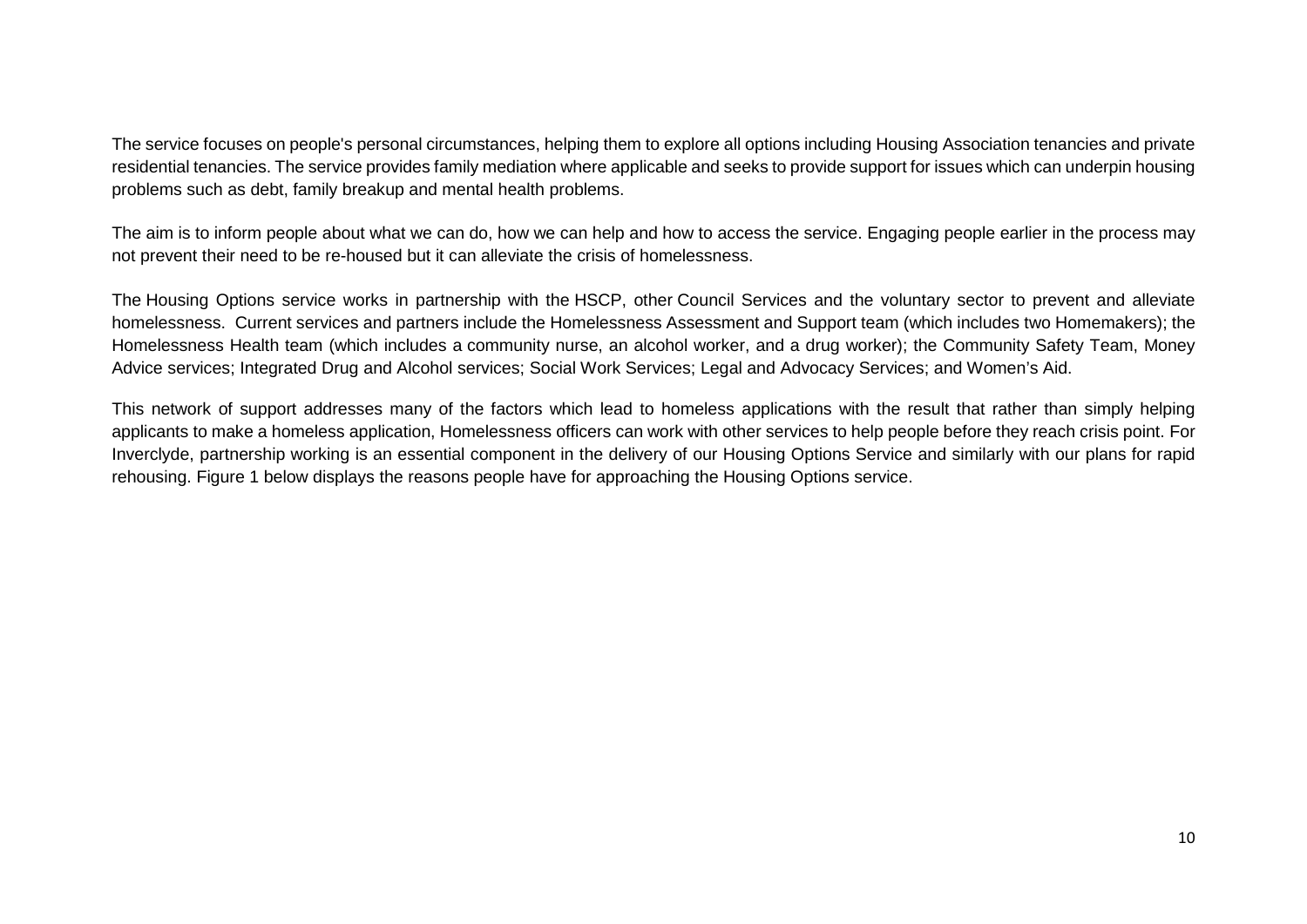

## *Figure 1: Reason for approaching the Housing Options Service*

Inverclyde faces particular challenges as a LSVT authority in seeking to overcome barriers to access due to the operational separation of statutory homelessness from the broader social housing system. Within Inverclyde we have developed a number of homelessness prevention pathways, particularly for people leaving institutions such as prisons and hospitals.

**Prisons -** We ensure that effective through-care arrangements are in place to enable people to have access to accommodation support to help sustain tenancies and/or support on liberation. Inverclyde has a higher proportion of males in custody and this has a considerable impact on the number of people leaving custody who seek an assessment for homelessness (approx. 38 for the period 2018/19). However, the homelessness service attend regular appointments at HMP Greenock, HMP Low Moss, HMP Kilmarnock and HMP Barlinnie (78 appointments in total during 2018/19) as part of prevention work. In addition support is made available to those in custody from other prison establishments as required. In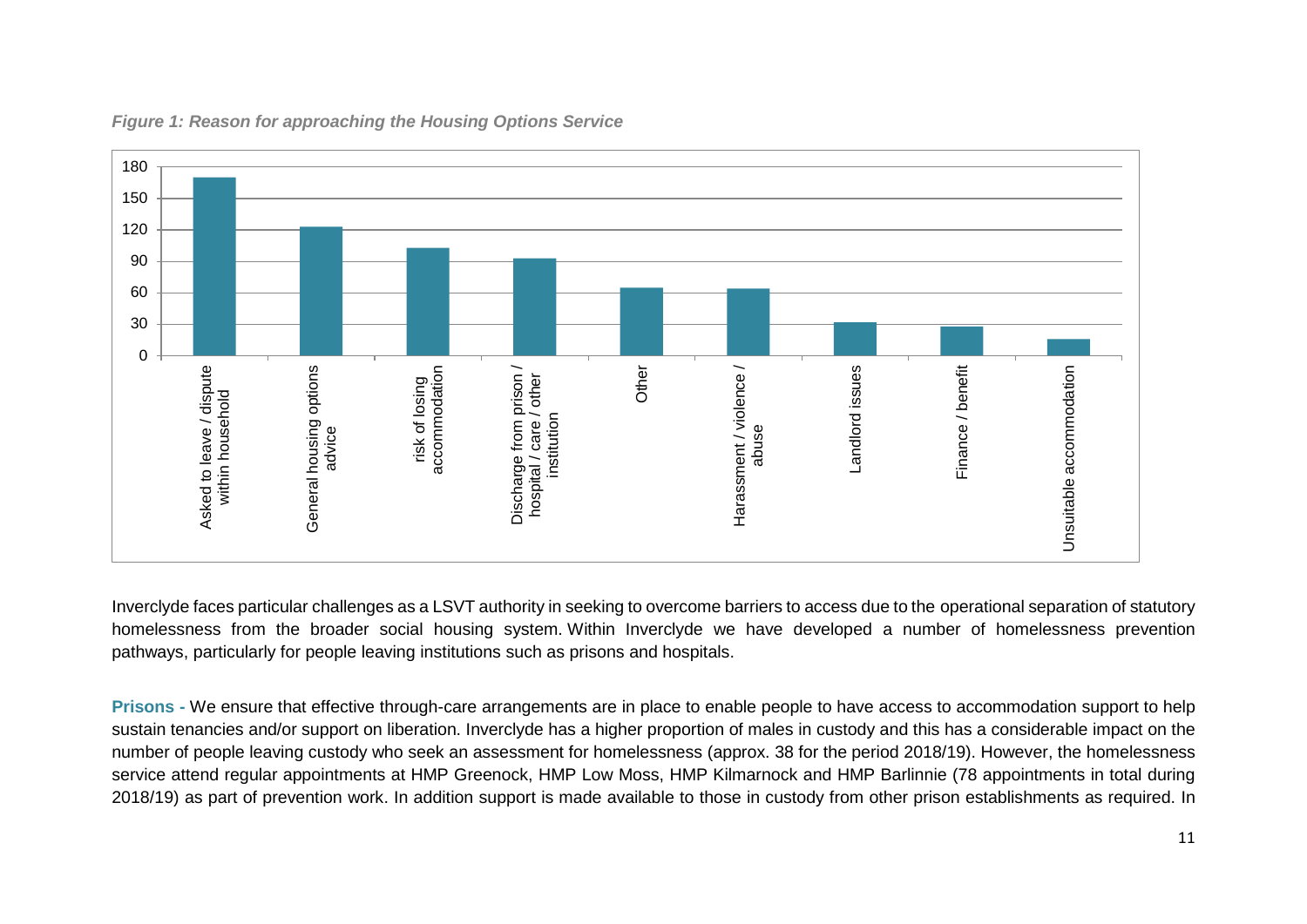view of this identified need, Inverclyde Community Justice Partnership and the HSCP Housing Partnership Group will jointly consider prevention and early intervention in line with the SHORE (Sustainable Housing on Release for Everyone) standards. It is anticipated that the introduction of a Housing First model will mitigate the need for those leaving custody to present through the homelessness route.

**Hospital Discharge -** There is a protocol between Hospital discharge teams and the Homelessness Service to ensure clear pathways in hospital care planning and discharge procedures for those who require information on Housing Options and/or to make a statutory homelessness application. We provide an outreach service to all hospitals in West Central Scotland as required.

**Veterans and Service Leavers -** The Homelessness Service has developed close links with the Armed Forces charity SSAFA, Help for Heroes, and the Scottish Veterans Housing Association to ensure that veterans are assessed and supported by specialist providers. Inverclyde Council is committed to improving access to services for veterans, service personnel, reservists and their families**.** Since the signing of the Armed Forces Community Covenant in 2012, Inverclyde Council's Customer Service Centre continues to offer specific advice and support; ensuring veterans get the help they need and refer on to services where specialist support is provided such as medical treatments, Benefits, Homelessness/Housing or Employment.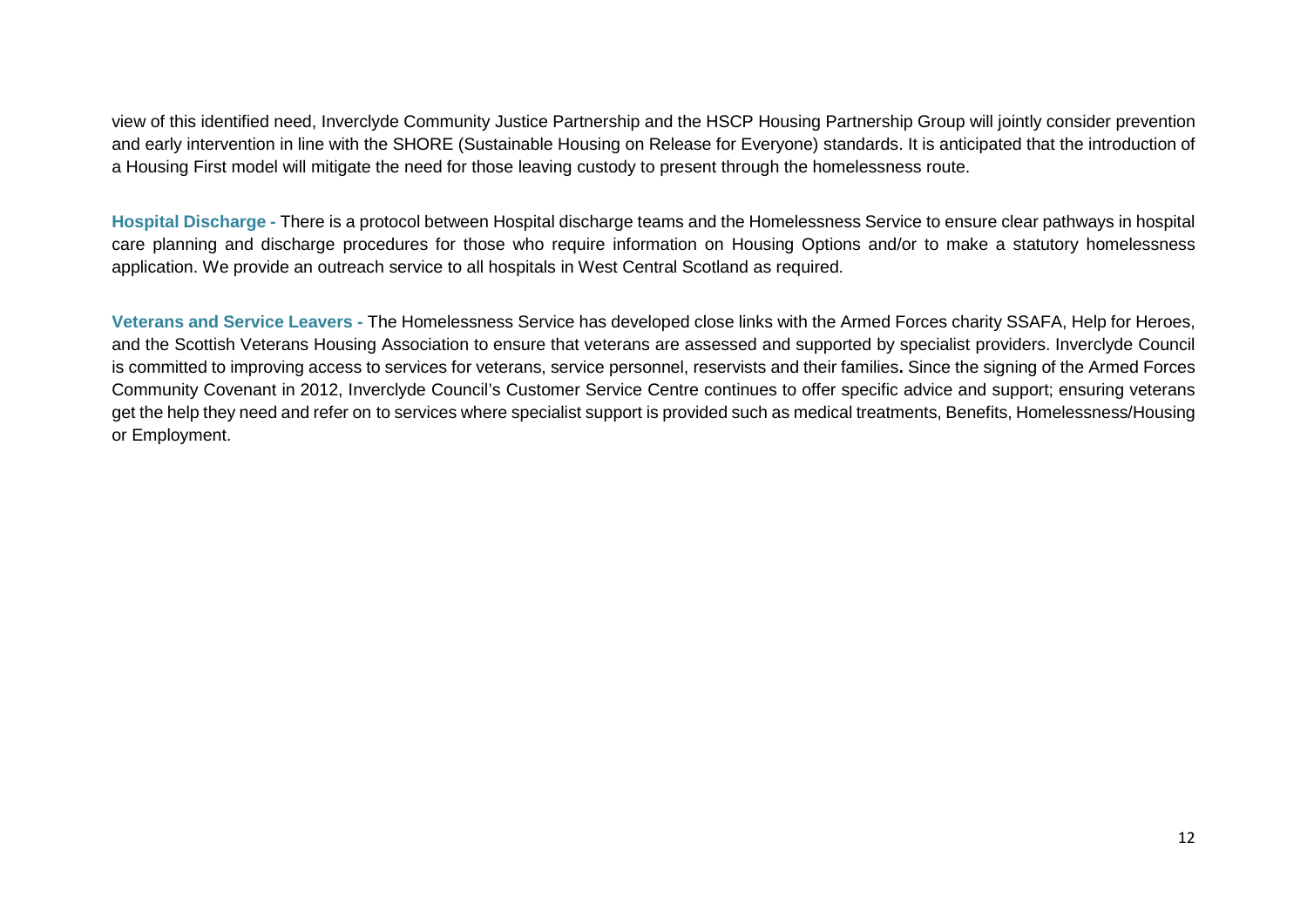

#### *Figure 2: Prevent 1 Outcomes 2018/19*

Homeless households can present to the local authority with a range of vulnerabilities and support needs which can become a barrier to maintaining and securing permanent accommodation and often result in an extended period of time spent in a homelessness situation. Housing Support is a key element to enable households to move through the system and our RRTP has a specific focus on the nature of these support needs, the priority groups who are most susceptible to homelessness and the need to develop and improve the pathways to settled housing for these individuals.

**Domestic Abuse -** The Homelessness Service works in partnership with Women's Aid and the Violence against Women Multi-agency partnership to ensure access to appropriate safe accommodation and support for those who have experienced domestic abuse. We provide an outreach service to those who require to explore Housing Options and/or make a statutory homelessness application.

**Care Leavers -** The Homelessness Service works in partnership with Social Work, Children and Families and Throughcare services. Positive interfaces exist between Social Work Services and the local housing associations and agreements set out the pathway for many care leavers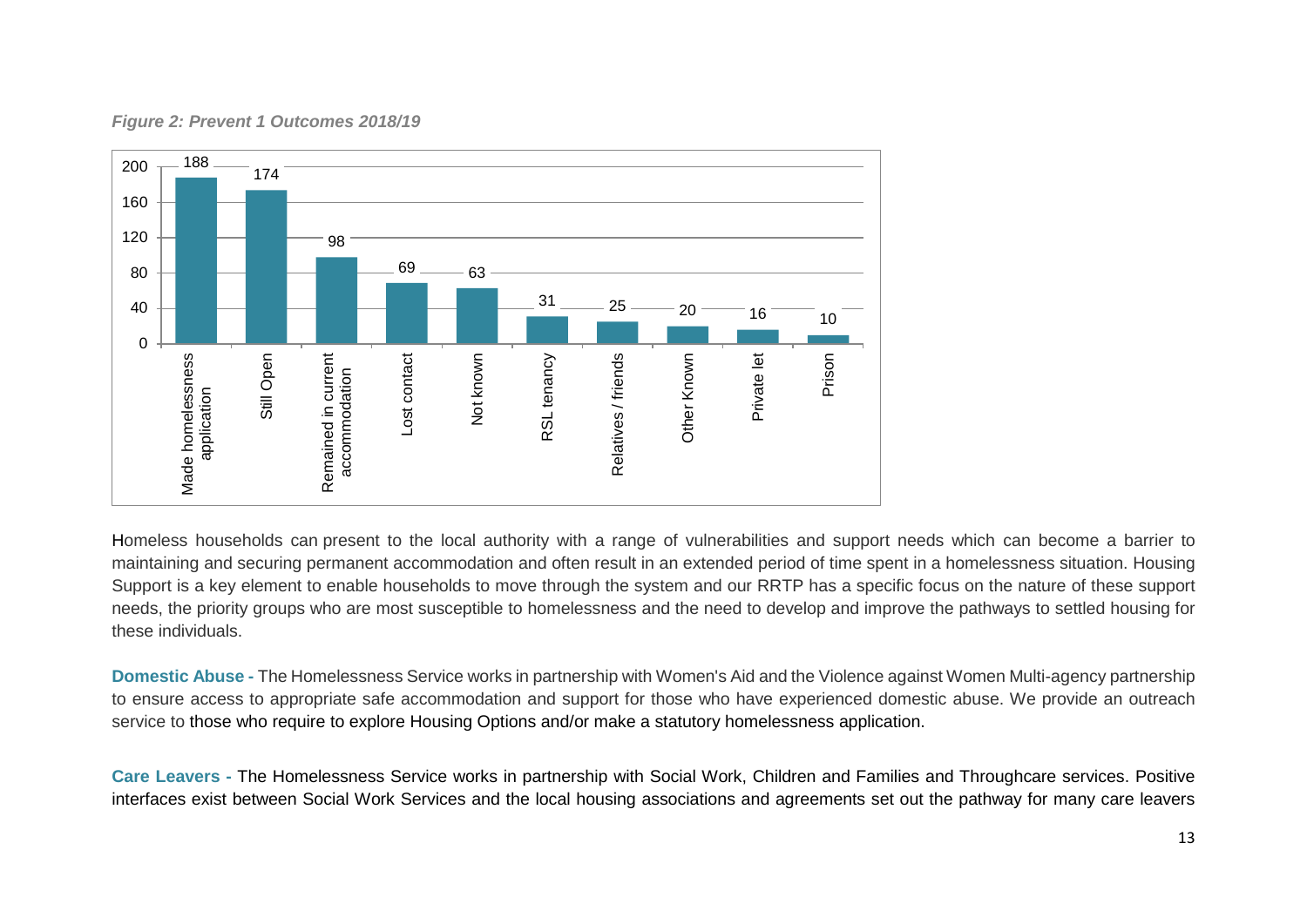and young people, thus preventing many from accessing the Homelessness Service. Whenever a crisis occurs, we provide temporary accommodation with a view to engaging all appropriate services and seek to access suitable permanent housing and support their transition to independent living.

The joint new build housing project between Cloch Housing Association and Oak Tree at Kings Glen will benefit from consultation with colleagues in HSCP who identified a requirement for throughcare accommodation in the area and this has been taken into account in the housing mix proposals with four 2 bedroom cottage flats to be provided as throughcare accommodation.

Improving responses to youth homelessness has been a focus of activity in recent years. The measures introduced in the Children and Young People [Scotland] Act 2014 for care leavers aims to offer a smoother transition out of care, and to enable positive relationships between young people and their carers to be maintained into adulthood. If effectively implemented these provisions should ensure that people leaving care, and other young people do not have to rely on the statutory homelessness service to find accommodation. A number of key strategic policies and the legislative framework deliver on services for both parents and children and ensure the provision of adequate support where needed, helping to facilitate better and earlier responses to young people's housing needs.

Within Inverclyde, alongside the statutory services, Barnardos run programmes in all schools and offer family support for children from pre-birth to 5 years. The Home Start project offers peer parenting support such as support with money advice, mental health issues (CAMHS, Mind Mosaic), providing additional childcare places, and attainment monies in schools. This project appears to have positively impacted on the numbers of children and households with children/pregnancy taking up Temporary Homelessness Accommodation.

**Section 11 -** The Homelessness etc (Scotland) Act 2003 places a duty on landlords to inform the Homelessness Service when they raise proceedings for possession of a dwelling house. The duty applies when proceedings are raised in court and a significant amount of the cases involve rent arrears and to a lesser extent anti-social behaviour. This provides an early warning system that allows the Homelessness service to target their support and prevent the crisis of homelessness.

**Section 5** - Table 3 below shows that the number of Section 5 Referrals received by RSLs was slightly less in 2017/18, but the overall acceptance rate of Section 5 Referrals has decreased. This can be as a result of stock pressures for some RSLs. Larkfield for example, has minimal stock turnover and a greater number of larger properties; this is not conducive to housing the homeless applicant profile in Inverclyde which is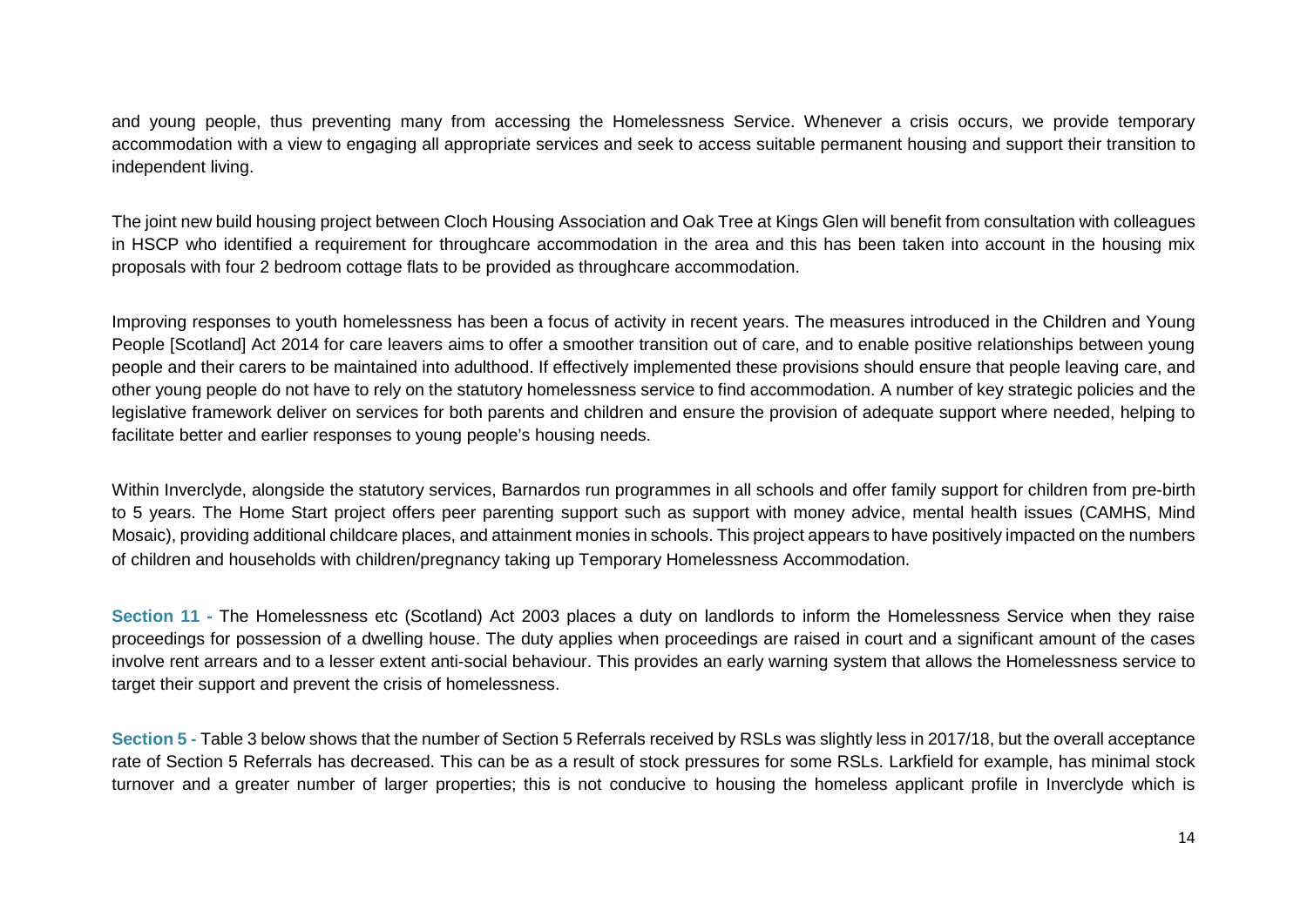predominantly single males. For other RSLs, low acceptance can be attributed to the number of repeat applications from people who have significant support needs and whose tenancies have failed in the past due to unmet support needs.

|              |           | 2016/17   |            | 2017/2018 |             |            |  |
|--------------|-----------|-----------|------------|-----------|-------------|------------|--|
|              | No. of S5 | No. of S5 | Acceptance | No of S5  | No of S5 re | Acceptance |  |
|              | received  | relets    | rate       | received  | lets        | rate       |  |
| <b>RCH</b>   | 68        | 55        | 80%        | 70        | 33          | 47%        |  |
| <b>Cloch</b> | 26        |           | 27%        | 24        | 12          | 50%        |  |
| ОТ           | 32        | 20        | 63%        | 23        | 15          | 65%        |  |
| Larkfield    | 6         |           |            |           |             | 22%        |  |
| <b>Total</b> | 132       | 82        | 62%        | 126       | 62          | 49%        |  |

*Table 3: Section 5 referrals by RSL* 

The social rented sector is the biggest sector for rehousing homeless applicants; only 10 people were rehoused in the PRS in 2017/18. The social sector is expected to remain the largest sector for rehousing homeless applicants in Inverclyde. A recent report commissioned by Social Bite on behalf of HARSAG calculated that the proportion of social lets required to meet all homeless need in Inverclyde would need to increase from 11% at present, to 25%. However it is envisioned that PRS lets will increase with future engagement and through the use of the deposit guarantee scheme where appropriate.

*Table 4: Social Bite forecast need for additional social lets*

<span id="page-18-0"></span>

|                 | Proportional increase in lets across sectors<br>to meet annual new demand and backlog | Proportion of all social lets to homeless IF<br>social rent was to meet ALL homeless need |
|-----------------|---------------------------------------------------------------------------------------|-------------------------------------------------------------------------------------------|
|                 | (%)                                                                                   | (%)                                                                                       |
| <b>Scotland</b> | 45                                                                                    | 52                                                                                        |
| Inverclyde      | 103                                                                                   | 25                                                                                        |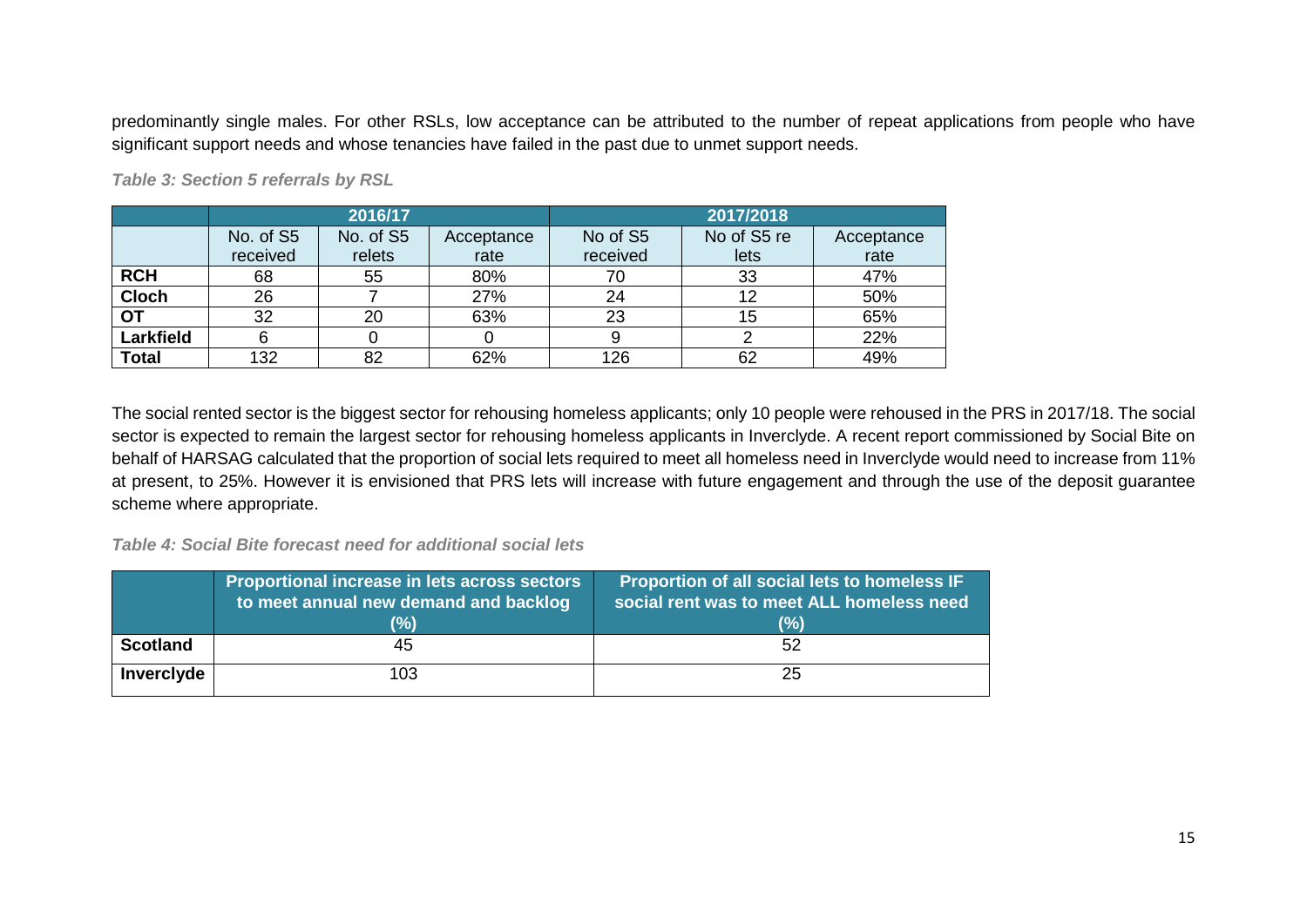## **Rapid Rehousing Plan**

Inverclyde HSCP operates the homelessness service in Inverclyde. Housing consultants, Arneil Johnston were commissioned in April 2017 to undertake detailed work to inform the development of a strategy for the future provision of temporary accommodation and develop options for the range of accommodation solutions which best meet the needs of our local population. Table 5 below details information from our recent temporary accommodation review which provided key information on the stock imbalance of our current temporary accommodation provision:

*Table 5: Inverclyde Temporary Accommodation composition* 

| <b>Temporary Accommodation Requirement across Inverclyde</b> | 83 units                  |
|--------------------------------------------------------------|---------------------------|
| <b>Current stock</b>                                         | 60 units                  |
| Oversupply of hostel units                                   | 14 units                  |
| Undersupply of 1 bedroom units                               | 33 units                  |
| Oversupply of 4-5 bedroom units                              | 22 units                  |
| Net shortfall of supported accommodation units               | 13 units                  |
| Areas most in need of additional Temporary Accommodation     | Inverkip and Port Glasgow |

A shortfall of 23 housing units was identified in the initial 'baseline' year. There are imbalances in both size and location of the stock with an oversupply of 4-5 bedroom units and hostel accommodation, and an undersupply of 1 bedroom units. The review identified three key areas of focus which align with the requirements of rapid rehousing:

- Implementation of a collaborative and proactive Housing Options Model across all housing providers and third sector agencies who meet the needs of homeless households in Inverclyde;
- Recommission the temporary accommodation model in partnership with RSLs; and
- Implement a rapid resettlement model to address the gap in supported accommodation

The Scottish Government requirement for each LA to present a plan detailing how they will transition to a rapid rehousing with Housing First approach dovetailed with the conclusion of our temporary accommodation review. The existing working group (from the review of temporary accommodation) met to develop our strategy and identified three areas of focus:

• Development of the vision for a rapid rehousing model;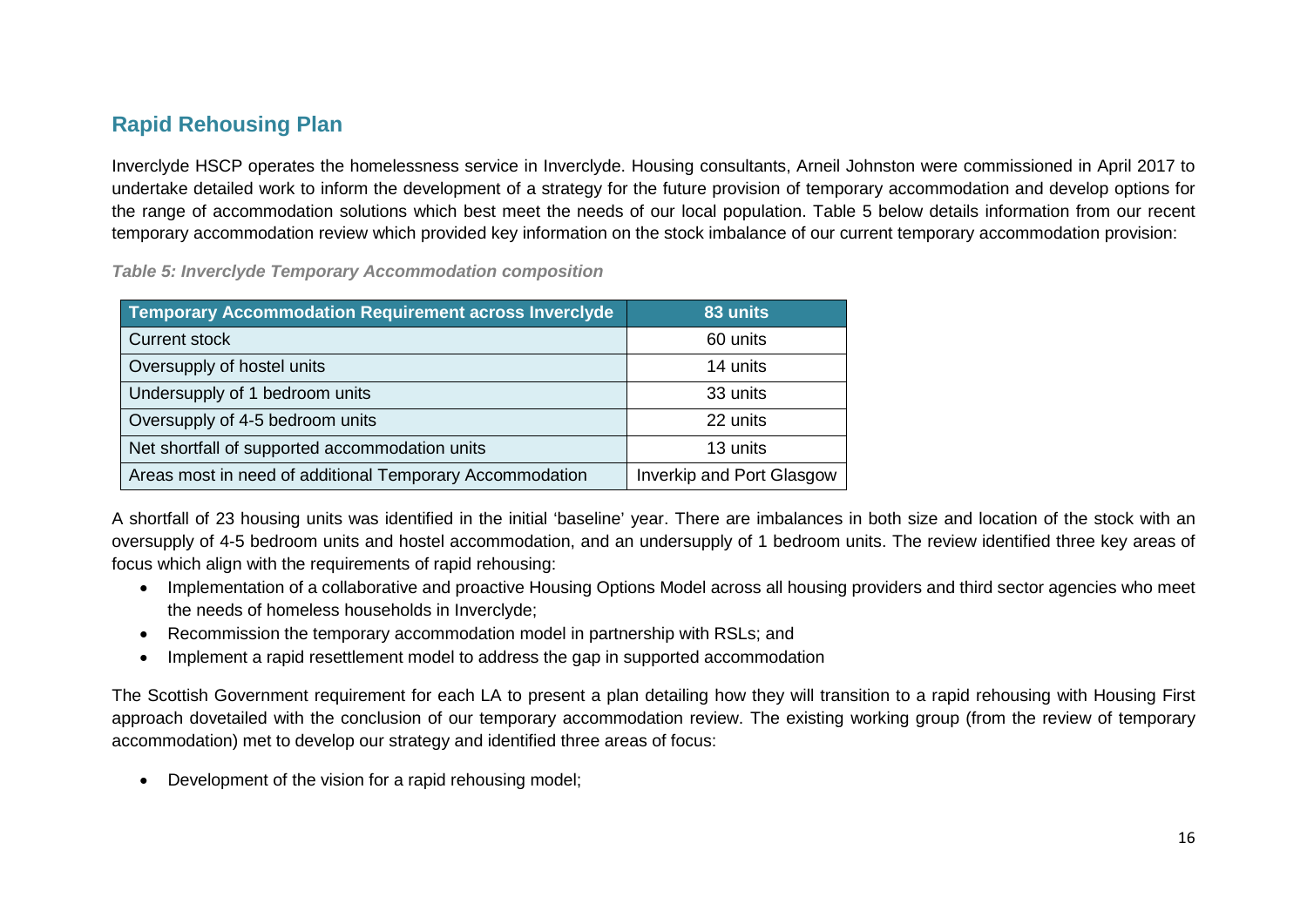- Completion of the rapid rehousing transition toolkit based on updating the data and information analysis already undertaken through the review to support the plan and including financial modelling; and
- A workshop for the local authority, HSCP and RSL partners to develop stakeholder engagement with the plan.

## <span id="page-20-0"></span>**Identifying support needs to enable rapid rehousing**

Transitioning to rapid rehousing requires the rejection of a 'tenancy ready' language and culture. The majority of people must be seen to be capable of sustaining a home, with the required support to do so. Support needs analysis has revealed that 58% of those experiencing homelessness in Inverclyde have little or no support needs. However the Inverclyde homeless population has significant levels of people who require specialist support needs which are currently not being fully met; this leads to repeated tenancy breakdown and re-engagement with the Homelessness service. Detailed support analysis from the Temporary Accommodation Review in 2018 shows that Inverclyde's homeless challenges are primarily the result of complex support needs. Without appropriate support this cycle will continue and the number of people with continued engagement with the Homelessness service will increase.

| <b>Percent of clients</b> | Level of support need                                                                                              |
|---------------------------|--------------------------------------------------------------------------------------------------------------------|
| 15%                       | Homelessness could be prevented or resolved without the need for temporary accommodation.                          |
| 43%                       | No or low level support needs – could transition to a settled housing position very quickly.                       |
| 12%                       | Moderate – high support needs: independent living skills would enable positive sustainment outcomes.               |
| 10%                       | Hostel dweller: chaotic behaviour necessitates need for on-site supervision. Limited engagement.                   |
| 14%                       | Habitual repeater: most complex and disadvantaged unlikely to sustain any form of tenancy on a long term<br>basis. |
| 6%                        | Very complex needs: require specialist supported accommodation options.                                            |

*Table 6: Level of support needs required by applicants*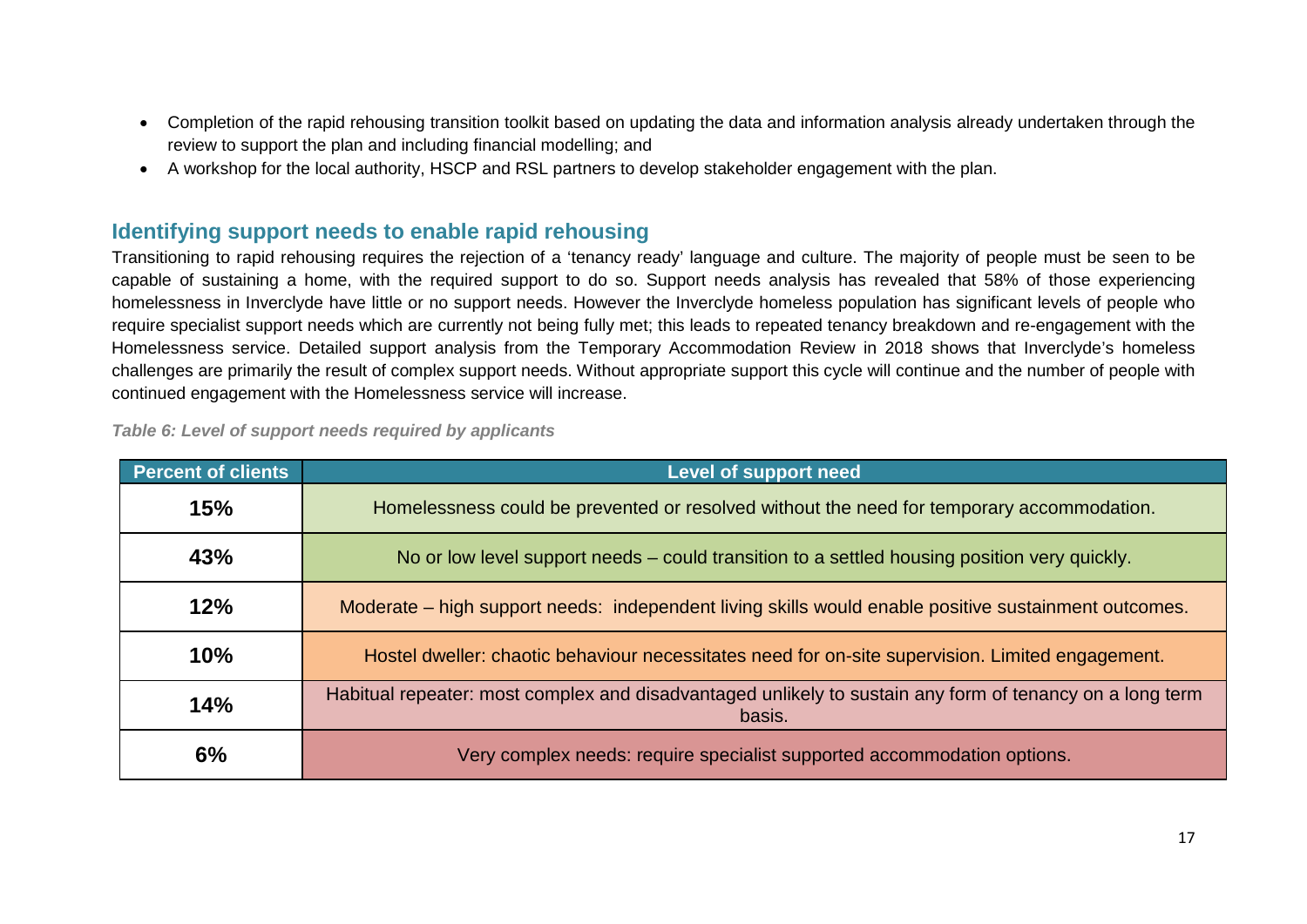Our research has highlighted six groups of homelessness applicants with varying requirements for support. The 2016/17 analysis shows that 58% of all clients who presented at the homeless service could access settled accommodation quickly with little or no support requirements. This means that the need for temporary accommodation could be reduced overtime with improved access to suitable RSL properties and dispersed temporary accommodation being converted into a permanent tenancy.

It is expected that in Scotland there will be a reduction in the volume of temporary accommodation and a reduction in the length of stay in temporary accommodation as people are rehoused into settled housing. This is also the aspiration in Inverclyde, as those who are in dispersed temporary accommodation with little or no support needs should be moved to settled accommodation, which will expand the potential for housing options models with support.

It is estimated that the most significant challenges will be around responding to, and supporting the group with '*Moderate – high support needs,*  where independent living skills would enable positive sustainment outcomes'. This group are in the middle of the homeless support needs scale identified in Inverclyde. Establishing a sustained and positive outcome for this group will be effected by their varied needs as a group and previous experience shows that they are the least likely to engage with support services.

It is locally understood that those who have very complex needs require specialist supported accommodation to break the cycle of repeat homelessness. For more complex, habitual homeless applicants it is also about responding to the driving factors behind a homeless application, however solutions for those who have moderate needs are not as clear. It is vital moving forward that the response is person centred, flexible and with a clear mapped out support process that reduces once the person is settled and needs have been addressed.

In recent years an improved Housing Options process has been developed locally and the number of people proceeding to homeless applications in Inverclyde has fallen dramatically. This is matched by the availability of accessible housing stock in the area. Inverclyde is fortunate in its supply of housing stock; however it is clear that those who have experienced homelessness have significant needs which the provision of housing cannot address. Moving forward work must be done around housing related support and responding to individual needs.

Analysis from 2017-18 highlighted the continued trend from 2016/17 that a significant proportion (47%) of people who made homeless applications had low level support needs, such as basic housing management or a requirement for assistance with independent living.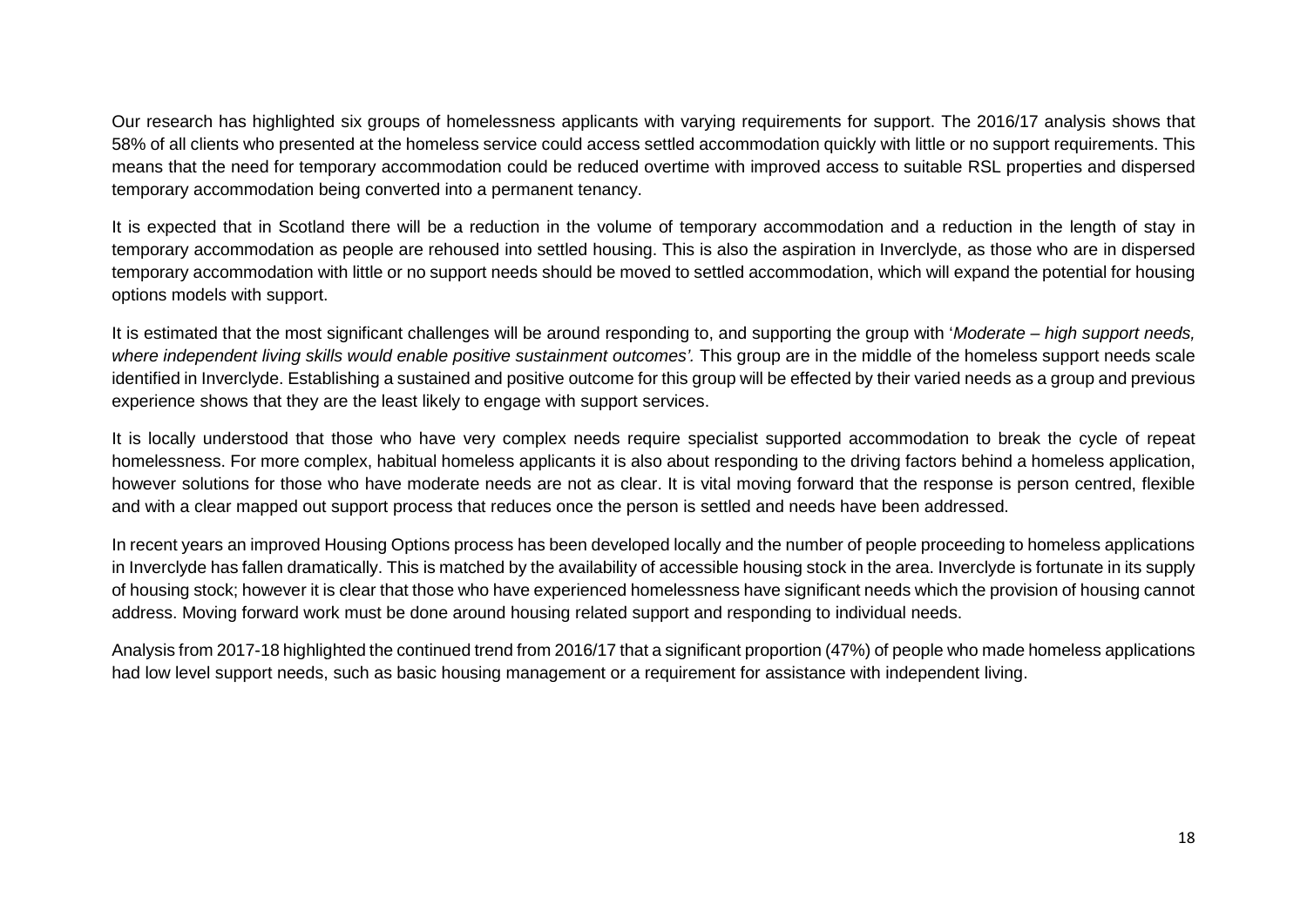*Table 7 Homeless Applications – Specialist needs*

| <b>Specialist Need</b>                                                    | Per cent of homeless applications |
|---------------------------------------------------------------------------|-----------------------------------|
| <b>Learning Disability</b>                                                | 6%                                |
| <b>Physical Disability</b>                                                | 11%                               |
| <b>Medical Condition</b>                                                  | 21%                               |
| <b>Drug or Alcohol Dependency</b>                                         | 24%                               |
| <b>Basic Housing Management/Independent living Skills/Housing Support</b> | 47%                               |
| <b>Mental Health Problem</b>                                              | 49%                               |

Currently the Health and Social Care Partnership is developing a cohesive and integrated approach to people with multiple needs relating to mental health and addictions. We will be investigating the opportunities which this provides linking in additional investment from the mental health strategy and ADP additional funding.

The relationship between poor health and homelessness is undisputed. Recent Scottish Government research matched homelessness and health datasets at a national level for the first time<sup>3</sup>. The research undertook a comparison between 3 groups created by the researchers from SIMD data. The Ever Homeless Cohort (EHC) contained data from individuals with 1 or more homeless application between 2001 and 2016. Each person in the EHC was matched on age and sex to a non-homeless individual from the 20% least deprived areas of Scotland: Least Deprived Cohort (LDC); and a non-homeless individual from the 20% most deprived areas of Scotland: Most Deprived Cohort (MDC).

The research revealed that the EHC were over-represented in A&E attendance, acute hospital admissions, and admission to mental health specialities in comparison to the other cohorts. The EHC cohort also had a death rate 2.1 times higher than the MDC and 5.3 times higher than the LDC. As displayed in the graph overleaf, the research revealed that Inverclyde has the third highest proportion of homeless population with drug, alcohol and mental health issues in Scotland. A significant number of those who presented as homeless in Inverclyde in 2017/18 had a mental health problem (49%) or a drug/alcohol dependency (24%).

<sup>3</sup> <https://www.gov.scot/Resource/0053/00536908.pdf>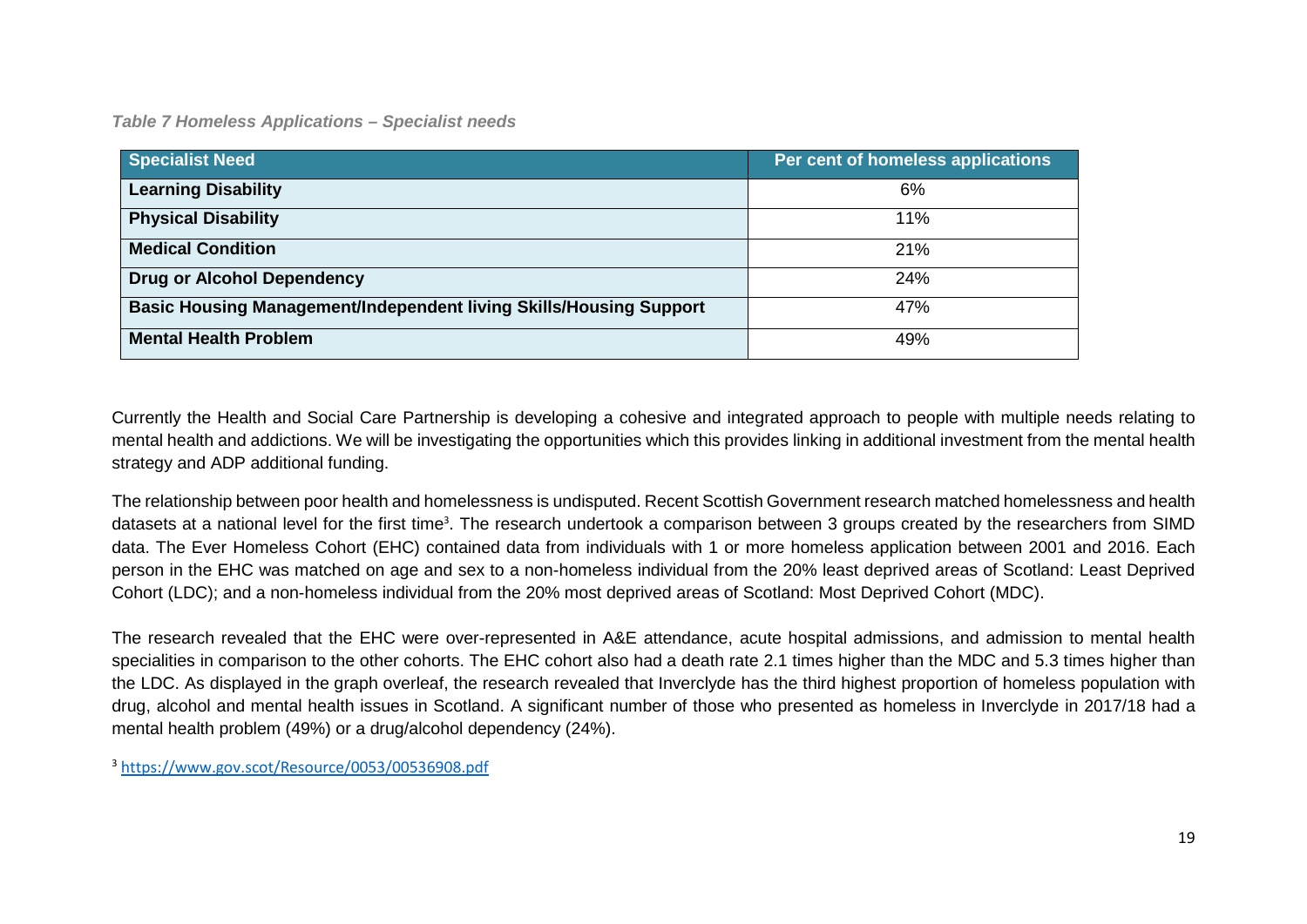## **Proportion of people in the Cohort with Drug, Alcohol-Related and Mental Health Issue by LA**

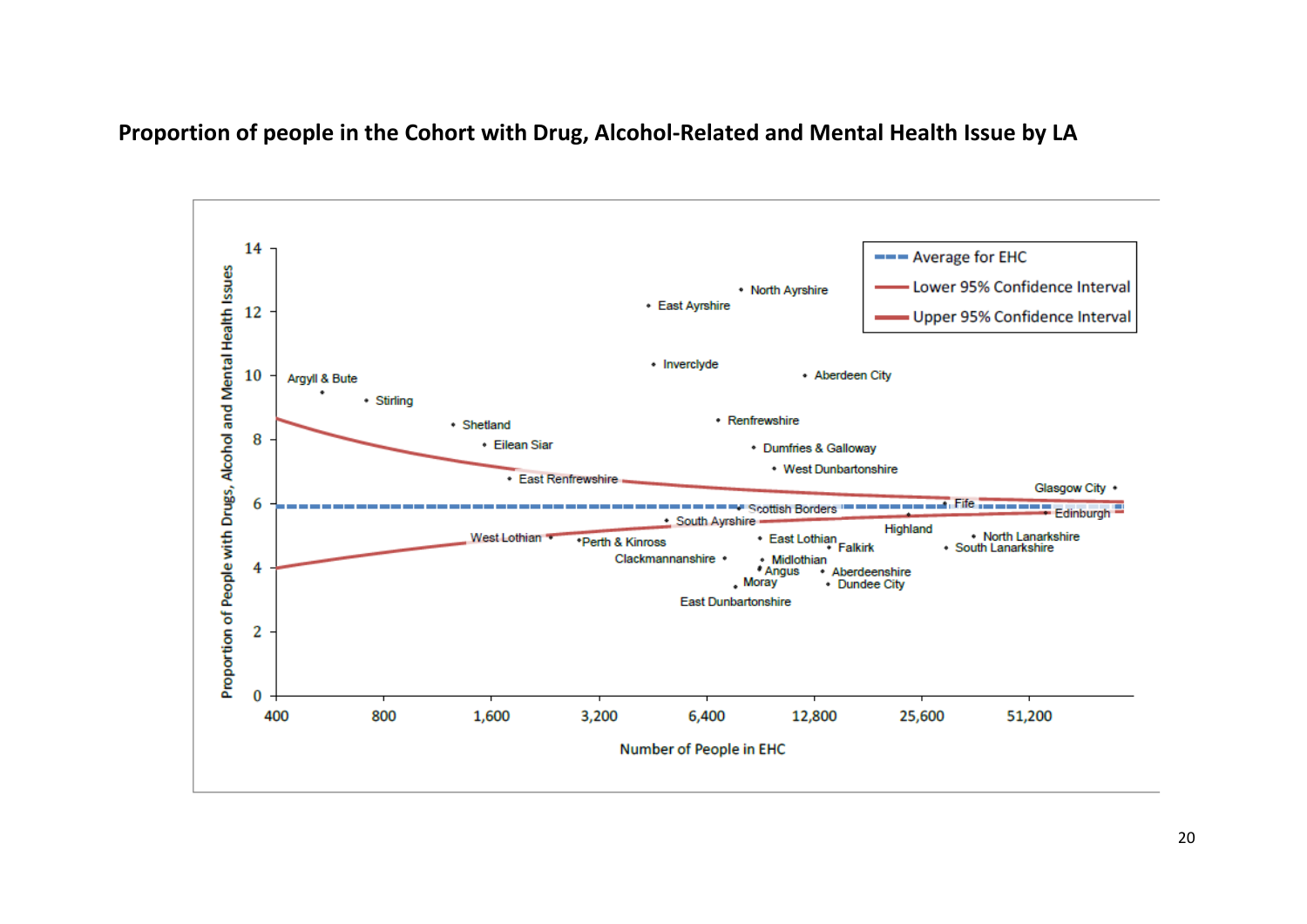With regards to Severe and Multiple Disadvantage (SMD) Inverclyde ranks in the top quartile, however in terms of overall incidence of homelessness Inverclyde is comparatively lower than the case for Scotland. The support needs of people presenting to homelessness services in Inverclyde are significant and not currently fully met by existing service provision.



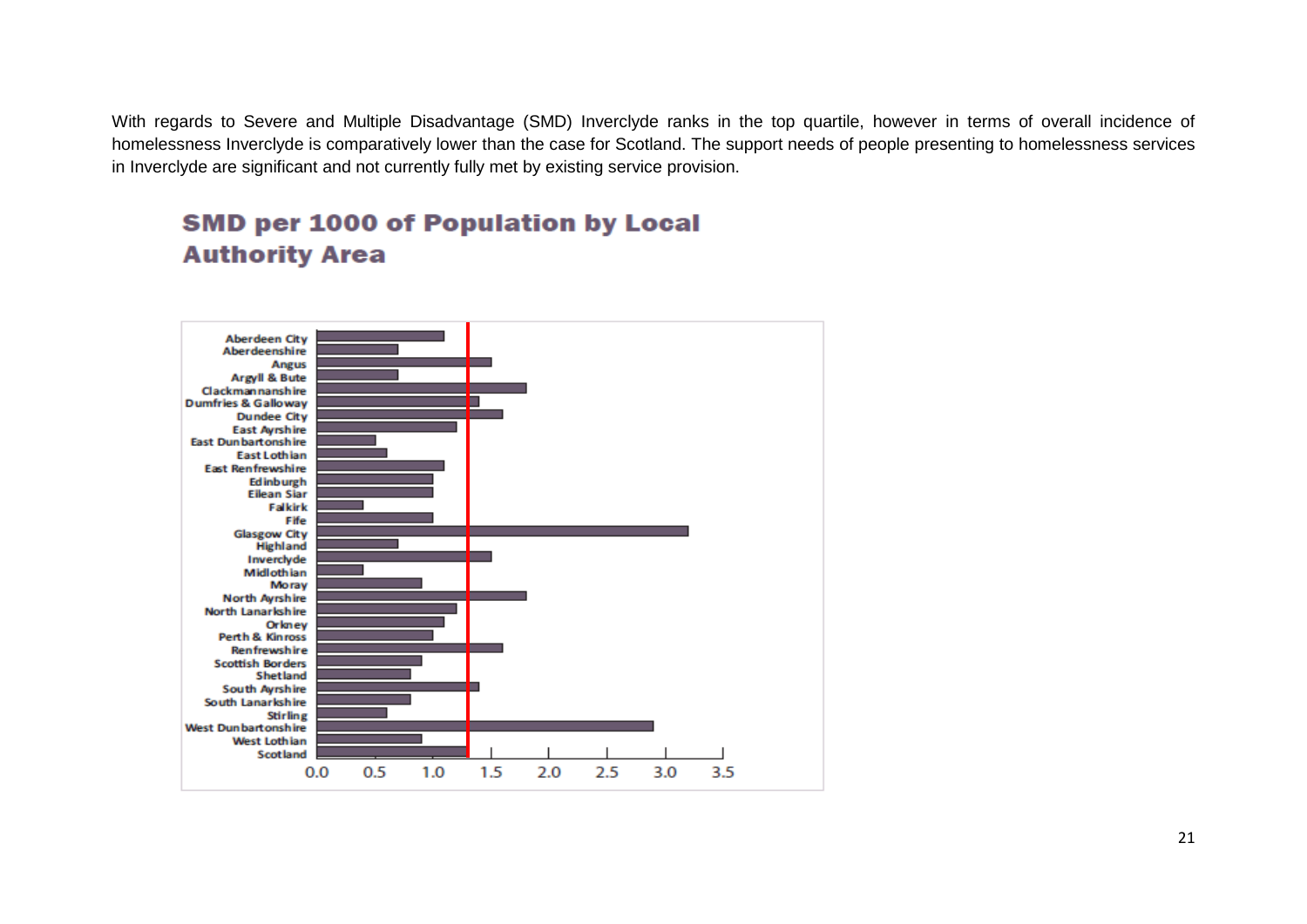<span id="page-25-0"></span>Overall, responding to the additional support needs of those who present as homeless is the biggest challenge in Inverclyde. Analysis over the last 2 years has exposed that the homelessness problem in Inverclyde should be framed from a mental health and addictions perspective, as it is clear that people have more specialist requirements above their housing need. In the case of homelessness in Inverclyde, housing is not the primary issue but rather, providing the right support, at the right time and for the right length is the ultimate driver for reducing homelessness.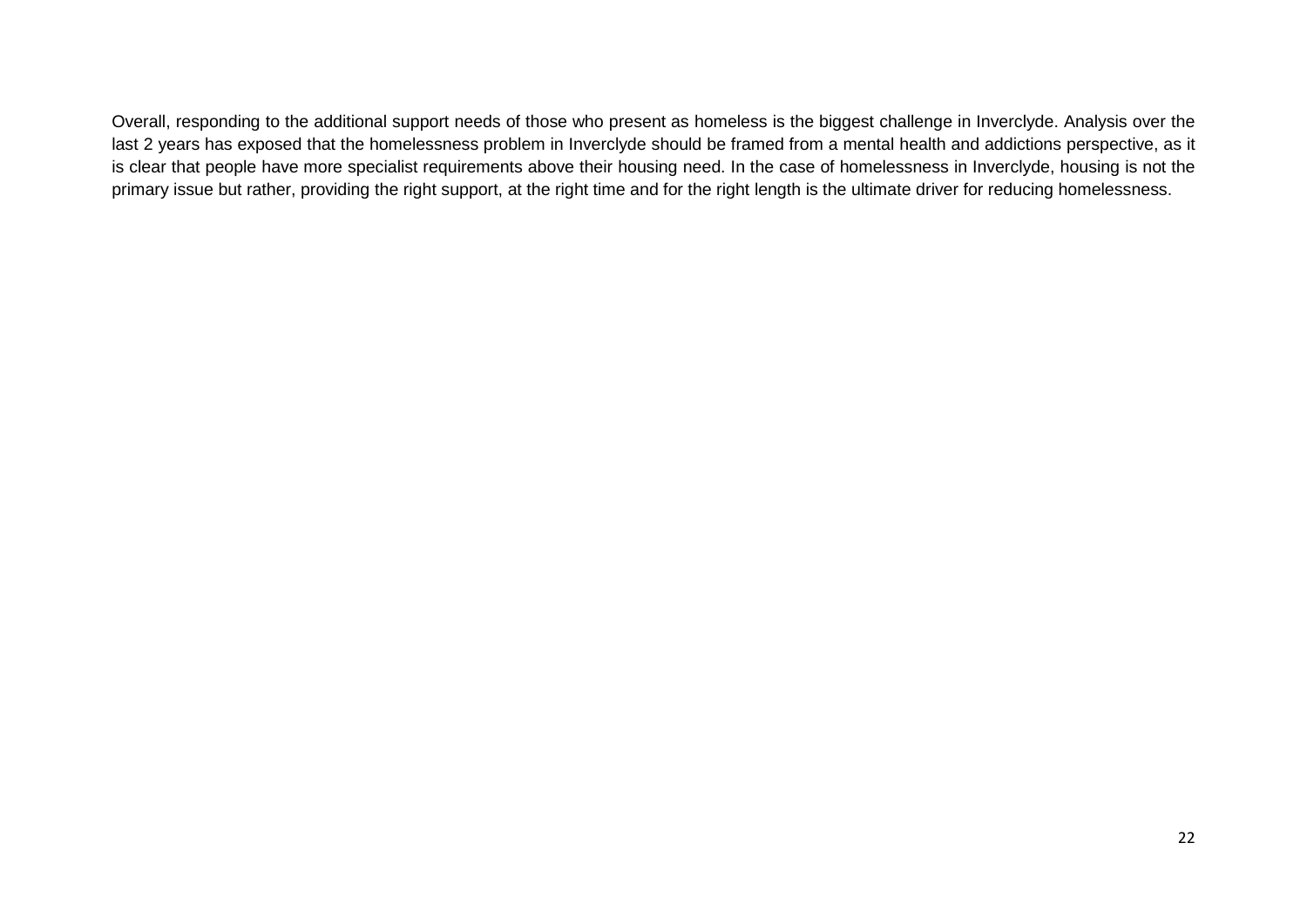## **5-year vision to achieve Rapid Rehousing**

The RRTP working group discussed what our vision for rapid rousing in Inverclyde should be. Our vision succinctly echoes the objective of a transition to a rapid rehousing approach for Inverclyde:

# **Our Vision:**

**"To reduce the need for temporary accommodation by enabling homeless households to access settled accommodation quickly and with the right support to achieve housing sustainment"**

The Transition Tool (excel spreadsheet) supplied with the Scottish Government RRTP guidance was utilised to gather relevant data in a systematic way, and to populate key indicators for local analysis. The tool informed a subsequent 5 year action plan which identified 4 high level objectives and prescribed actions over a five year period to help to realise our goals.

#### **Objective 1 - Reduce the need for temporary accommodation by preventing homelessness**

The prevention approach does not require housing or support. We will assess homelessness prevention models implemented by LSVT landlords to design a more effective Inverclyde Housing Options model. This collaborative and proactive Housing Options model will be implemented across RSLs, Third Sector partners, and named contacts in Health and Social Work services. We will develop common tools including needs assessment;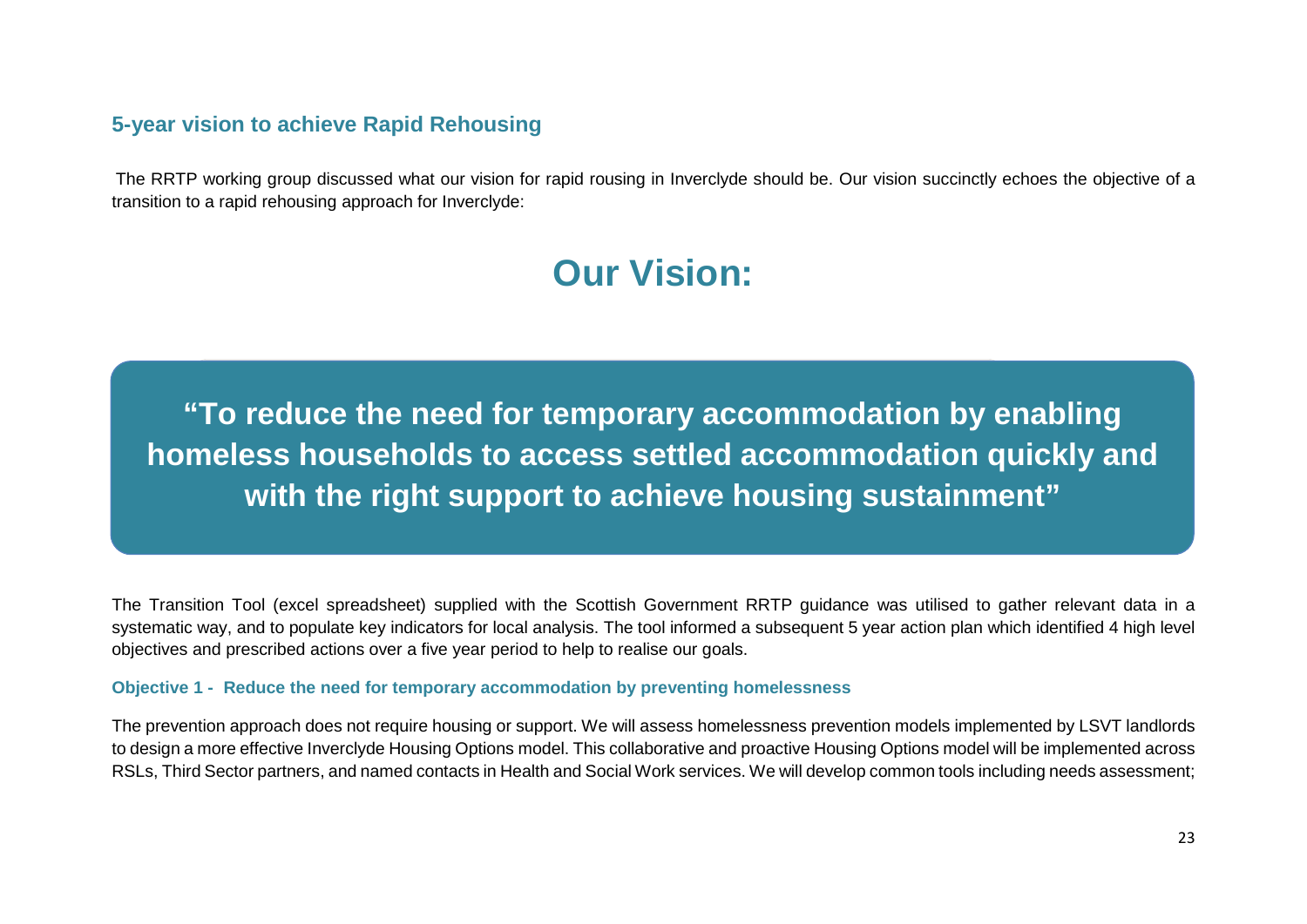introduce consent to share and referral pathways enabling proactive intervention; and provide training and skills transfer on risk and prevention. (15% of recent homeless applicants would benefit from this method)

#### **Objective 2 - Enable service users with no/low support needs to access settled housing quickly**

Housing is the main requirement for this client group, with little or no support required.

We will define annually revised targets of allocations to homeless households to reduce length of stay by roughly 50% from 22 weeks to 12 weeks in 5 years by developing combined allocations policy and nomination agreements amongst our RSLs to increase the number of homes allocated to homeless households with no or low support needs. We will build SHIP assumptions on per cent of allocations to homeless households and discuss with our RSL partners how to eliminate the backlog of homeless households awaiting settled accommodation. (42% of recent homeless applicants would benefit from this method)

#### **Objective 3 - Implement a Housing First model which enables excluded service users to achieve housing sustainment**

The client groups who would benefit from this housing first approach have moderate to high support needs and include current or previous hostel dwellers who exhibit chaotic behavior. Independent living skills would enable positive sustainment outcomes.

This may require recruiting or appointing a dedicated support team and our multi-agency working group will ensure the most efficient access to the most appropriate (statutory) wrap around support services. (up to 36% of recent homeless applicants could benefit from this method)

## **Objective 4 - Enable service users who need specialist supported housing to access commissioned HSCP services**

The client group which would benefit most from this approach are those with very complex needs who should not be considered homeless applicants as they require specialist supported accommodation options. (6% of recent homeless applicants require specialist supported accommodation).

Our working group will evidence need for specialist supported accommodation to the HSCP Resource Group, and capacity within commissioned resources will be identified to meet evidenced need for specialist accommodation. A personal housing plan process will be developed in partnership with the HSCP Resource Group and we will identify opportunities in the SHIP planning process to meet evidenced need for specialist accommodation. No additional funding is requested to meet the needs of this group as they should not be considered part of the homeless population. Existing HSCP commissioning services will be realigned to address their needs.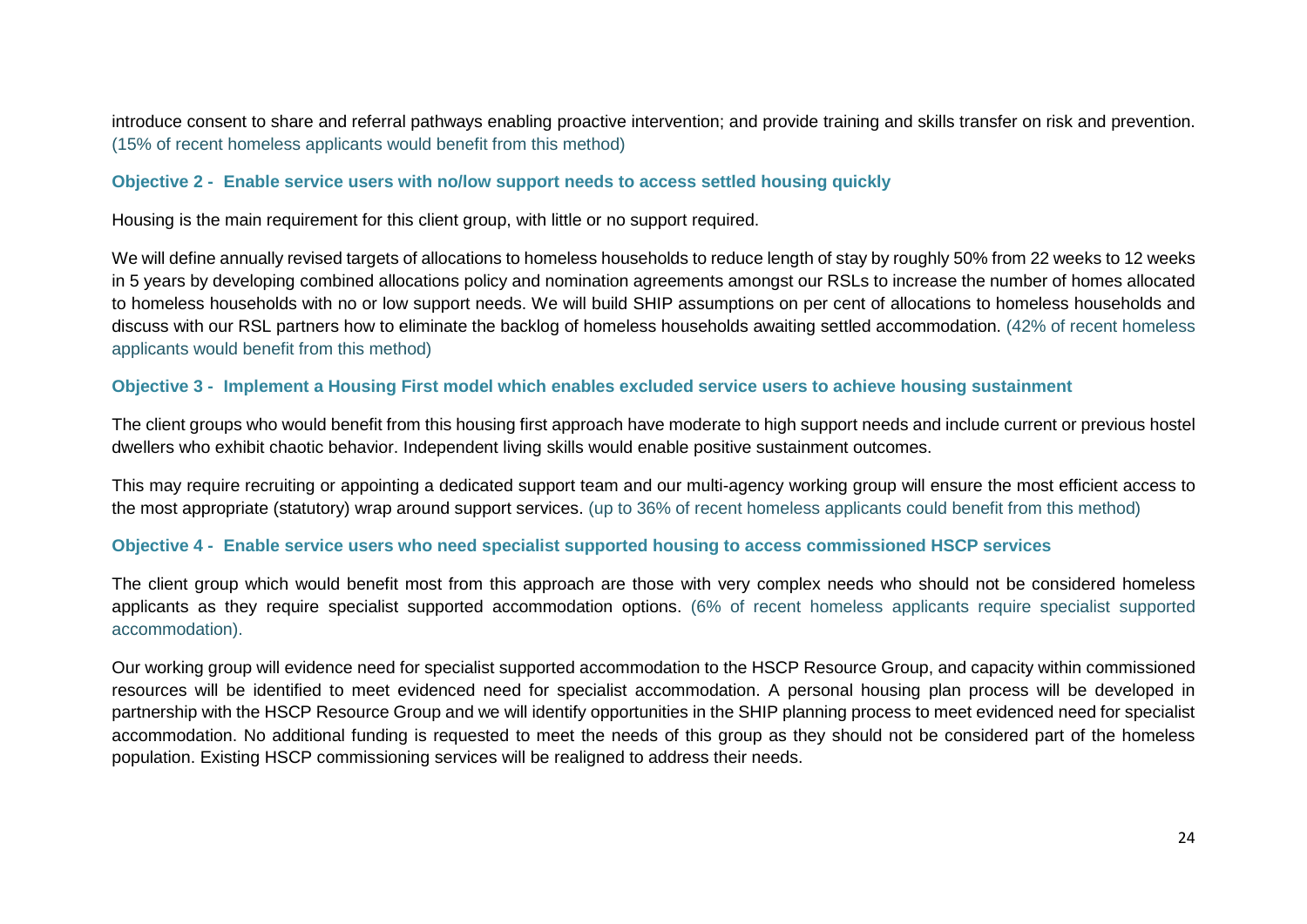The success of our RRTP plan will be dependent on continuing to shift our resources towards prevention and housing sustainment and form the basis of a new, proactive partnership model to meet the underlying needs of the homeless population locally.

To deliver our RRTP vision successfully over the five-year planning period we will require a level of upfront funding towards budgetary and staffing resources. This section of the document describes our current Homeless service resource costs, the funding framework for Rapid Rehousing and the impact that investment in rapid rehousing will have on Inverclyde resources over the 5-year planning period.

Table 8 below details the resources currently funded by Inverclyde Council and the annual cost of delivering the existing homeless services in Inverclyde. This table shows the Council's contribution of £959k per annum and the rapid rehousing costs detailed in table 12 on page 28 excludes this contribution.

*Table 8: Inverclyde Homeless Service cost*

| <b>Homeless Service</b>                     | <b>Current Cost</b><br>£000 |
|---------------------------------------------|-----------------------------|
| Inverclyde Centre (Net Rental Income)       | (163)                       |
| Inverclyde Centre Accommodation based staff | 351                         |
| <b>Dispersed Accommodation</b>              | 91                          |
| B&B                                         |                             |
| <b>Casework Team</b>                        | 371                         |
| Support Services (see breakdown below)      | 295                         |
| <b>Payments to Other Bodies</b>             |                             |
| <b>Total Costs</b>                          |                             |

The next two tables breakdown the current costs by accommodation (and staffing of accommodation) and support services. Table 9 details the current Inverclyde temporary accommodation portfolio and associated costs.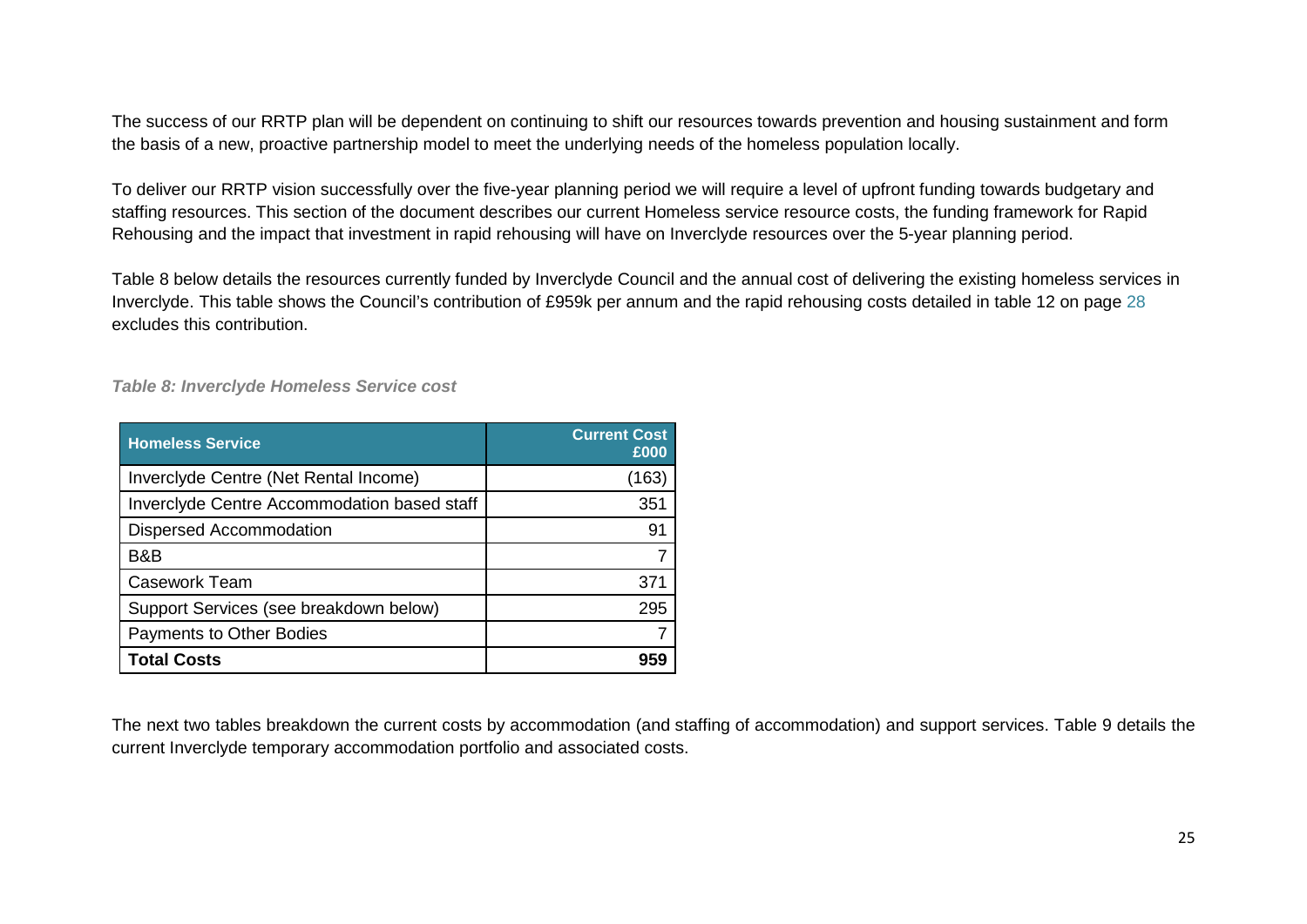*Table 9: Temporary Accommodation portfolio funding assumptions (Current)* 

| <b>Type of Accommodation</b> | Owned/Managed            | <b>Units</b> | <b>Client group</b> | <b>Net cost</b><br>£000 |
|------------------------------|--------------------------|--------------|---------------------|-------------------------|
| <b>Hostel Supported</b>      | <b>Inverclyde Centre</b> | 31           | Single              | 187.0                   |
| Mainstream furnished         | <b>RSLs</b>              | 29           | All                 | 90.0                    |
| B&B                          | Private                  |              | 0                   | 6.5                     |

Inverclyde also has an in-house housing support provision and commissions a range of services to assist in the discharge of the Housing Support duty as detailed in table 10 below.

*Table 10 Housing Support Provision within Inverclyde*

| <b>Service</b>                                  | <b>Amount</b> |
|-------------------------------------------------|---------------|
| Women's Aid                                     | 132,300       |
| <b>Mental Health Addictions Support</b>         | 56,470        |
| Inverciyde Homeless Service (2 x FTE Homemaker) | 51,590        |
| <b>Legal Services</b>                           | 55,000        |
| Total                                           | 295,360       |

The accommodation, staffing and support services comprise the majority of the Council's current contribution to address homelessness and are included within the total £959k per annum cost mentioned in table 10 above.

Through the next 5 years we will work in partnership to design our Inverclyde Housing First model and by doing so will investigate the requirement and efficacy of the current temporary provision, the Inverclyde Centre and our temporary flats. Until Housing First models are embedded Inverclyde will continue to have temporary accommodation provision. No costs associated with this have been included in our plan.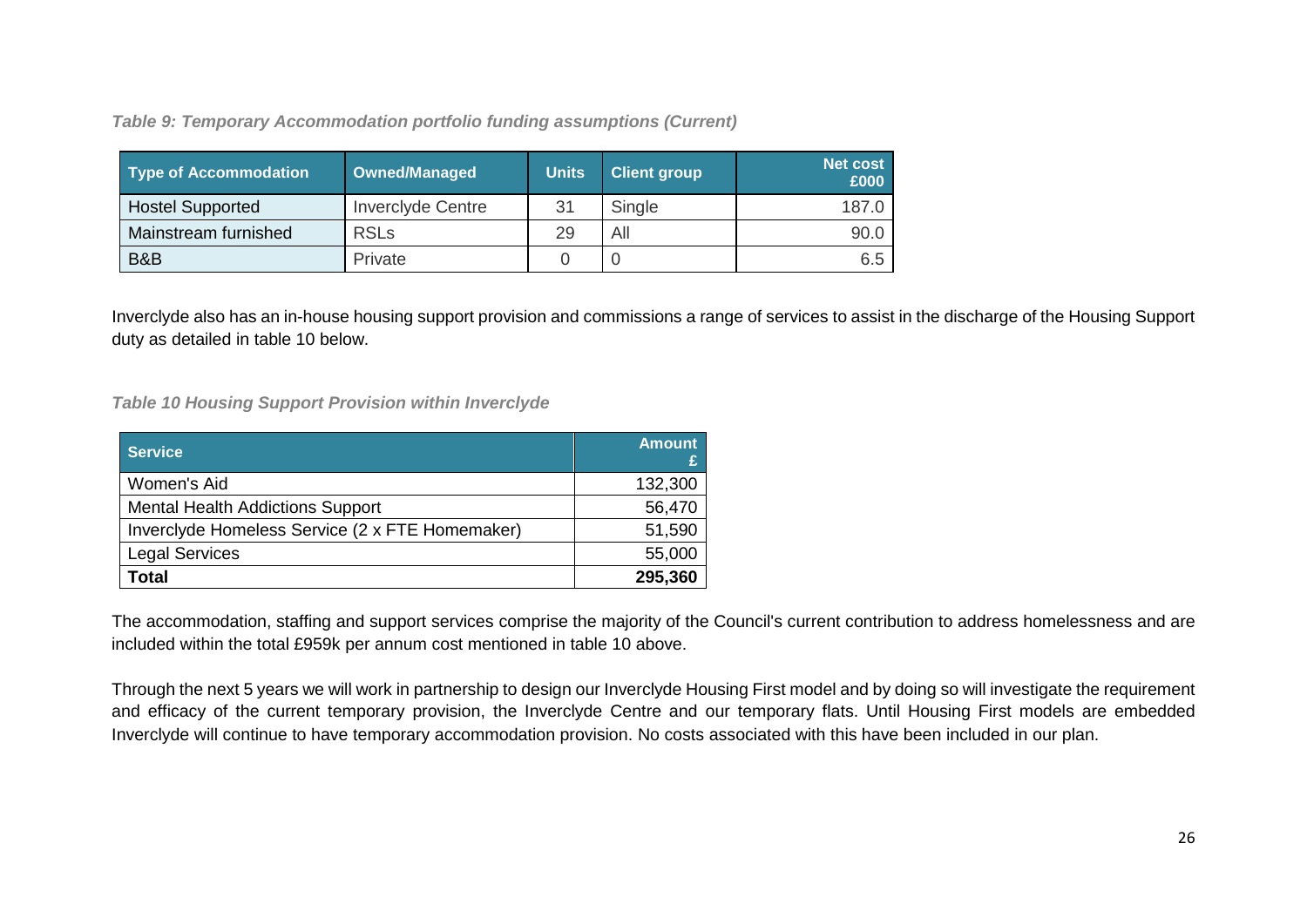## *Cost assumptions to transition to Rapid Rehousing Model*

Due to the significant support needs of people presenting to the Homelessness Services in Inverclyde, we have determined a requirement for 75 Housing First cases over the 5 year planning period. The funding assumptions in respect of Housing First are based on national Housing First Pathfinder costs.

The cost assumptions around housing first are detailed in the diagram below:

*Figure 3: Housing First Assumptions*

| <b>Number of Clients</b>                                                                                                 | Costs                                                         | <b>Duration of</b><br>Support            |
|--------------------------------------------------------------------------------------------------------------------------|---------------------------------------------------------------|------------------------------------------|
| •7 new clients a<br>year                                                                                                 | $\bullet$ Initial - £1,500<br>set up costs per<br>new client  | $\bullet$ 50% drop-off<br>after 2 years  |
| • Year 1 - 7 clients<br>• Year 2 - 14 clients<br>• Year 3 - 18 clients<br>• Year 4 - 18 clients<br>• Year 5 - 18 clients | • Recurring -<br>£6,000 per client<br>per year from<br>Year 1 | $\bullet$ 100% drop-off<br>after 3 years |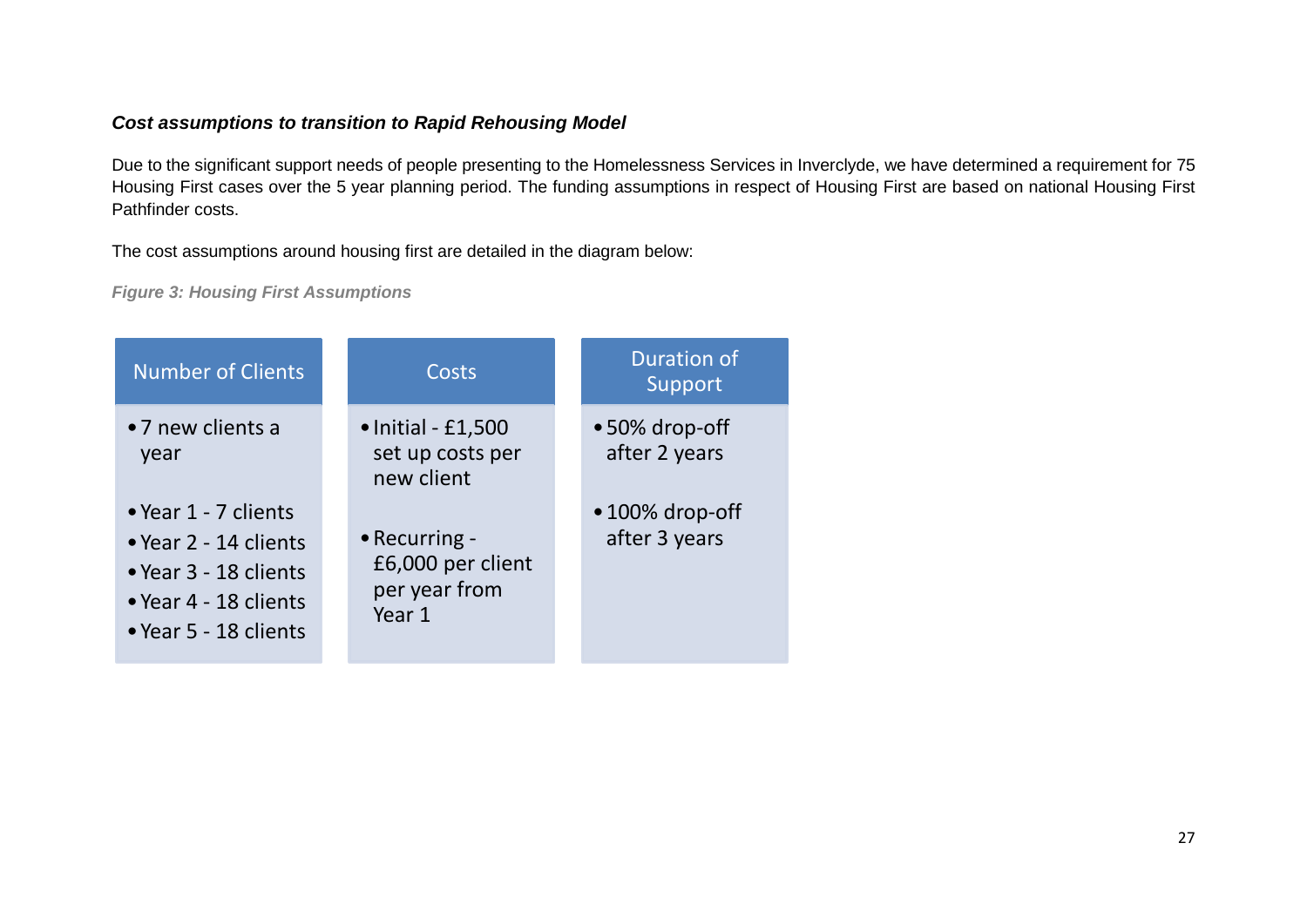Figure 3 above illustrates that the funding plan assumes £1,500 of furniture set up costs for each new housing first client. The model provides support at a cost of £6,000 per annum based on a 1:7 ratio. Each client would be supported for an average of 2.5 years. Table 11 below illustrates the detailed costs of Housing First over the 5 year transition to a Rapid Housing model.

**Year 1 Year 2 Year 3 Year 4 Year 5 TOTAL** No. of new clients 7 | 7 | 7 | 7 | 7 | **35** No. of clients supporting T 14 18 18 18 *Cost per person per year 6,000 6,000 6,000 6,000 6,000* Housing Support costs 42,000 84,000 108,000 108,000 108,000 450,000 Set up costs £,1500 per person in 1st year 10,500 10,500 10,500 10,500 10,500 52,500 **Total costs 52,500 94,500 118,500 118,500 118,500 502,500**

*Table 11: Housing First cost assumptions*

The 5-year cost of £502,500 is over and above the Council's current Homeless Service contribution of £959,000 per annum, which would continue alongside this proposal for the time being.

To determine the resources required to deliver rapid rehousing, a five-year budget projection tool was created to establish the extent to which the delivery of Housing First would require additional funding or generate efficiencies. Additional to the funding required to implement Housing First, there is a requirement for a Rapid Rehousing Partnership Officer for the first three years to develop and embed new ways of working.

The proposed financial resource plan to implement a Housing First model is summarised in Table 12 below. The Resource Plan on page 38 provides further breakdown of the required financial resources.

*Table 12: Rapid Housing Costs*

| <b>Rapid rehousing costs</b>                                     | Year 1 | Year 2  | Year 3  | Year 4  | Year 5  | <b>Total</b> |
|------------------------------------------------------------------|--------|---------|---------|---------|---------|--------------|
| <b>Housing First Partnership Officer (Grade)</b><br>$\mathbf{8}$ | 25,200 | 50,400  | 50,400  |         |         | 126,000      |
| <b>Housing First</b>                                             | 52,500 | 94,500  | 118,500 | 118,500 | 118,500 | 502,500      |
| <b>Total requirement</b>                                         | 77,700 | 144.900 | 168,900 | 118,500 | 118.500 | 628,500      |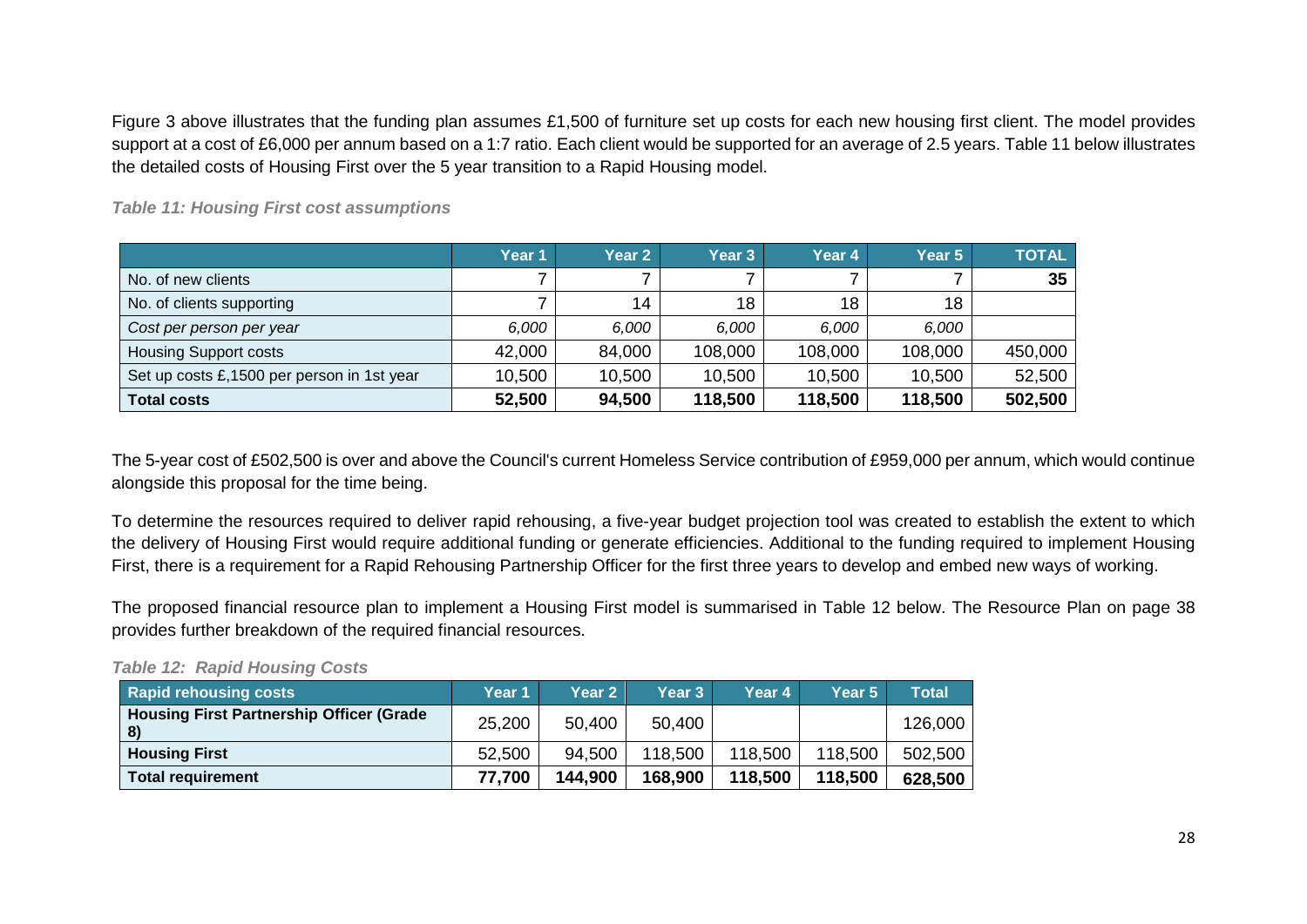The table above illustrates that our calculations project a requirement for an investment of £629k over the 5 year period to support the delivery of Housing First in Inverclyde.

Investment is required to transform our approach to homelessness. The configuration of service within Inverclyde currently does not provide the optimum environment or financial resources within which we can deliver a new Rapid Rehousing model over the five-year planning period. We will require a level of front funding towards budgetary and staffing resources. This front funding will allow us to invest in the type of service delivery that enables a shift in resources from the provision of temporary accommodation to the delivery of person-centred support services.

The investment in this plan will deliver the following:

- A movement and shift in resources in temporary accommodation from accommodation based support to person centred support.
- Reduce transition and length of stay in temporary accommodation.
- Allow transition from accommodation-based support services to flexible, person centred provision which moves from temporary to settled accommodation and remains there for as long as the client needs it.
- Maximise access to statutory services.

## <span id="page-32-0"></span>**Stakeholder Engagement**

In December 2018, Inverclyde Council, HSCP and local RSLs gathered at a stakeholder workshop to discuss progress and seek agreement that the proposed actions would achieve the vison *"To reduce the need for temporary accommodation by enabling homeless households to access settled accommodation quickly and with the right support to achieve housing sustainment".*

General agreement was reached on the vision and proposed actions, and the workshop generated interesting discussion and proposed further ideas of how best we can transition to a rapid rehousing approach. These included: reinstating the homelessness service and RSL case conferencing, providing additional mental health and addictions training for RSL staff, establishing a Deposit Guarantee Scheme and better engagement with anti-social behavioural colleagues.

Aligning with the vision, the proposed action plan and outputs from the workshop will form the next steps and all stakeholders will be invited to participate in the working groups which will shape and steer our plan going forward. Continued partnership working is essential to deliver on the vision for rapid rehousing across Inverclyde, which will be achieved through three distinct but inter-related work streams. It is suggested that work streams will help inform the remit of separate working groups. Proposed Governance arrangements, terms of reference, membership, and year 1 actions are explained in more detail in the following section.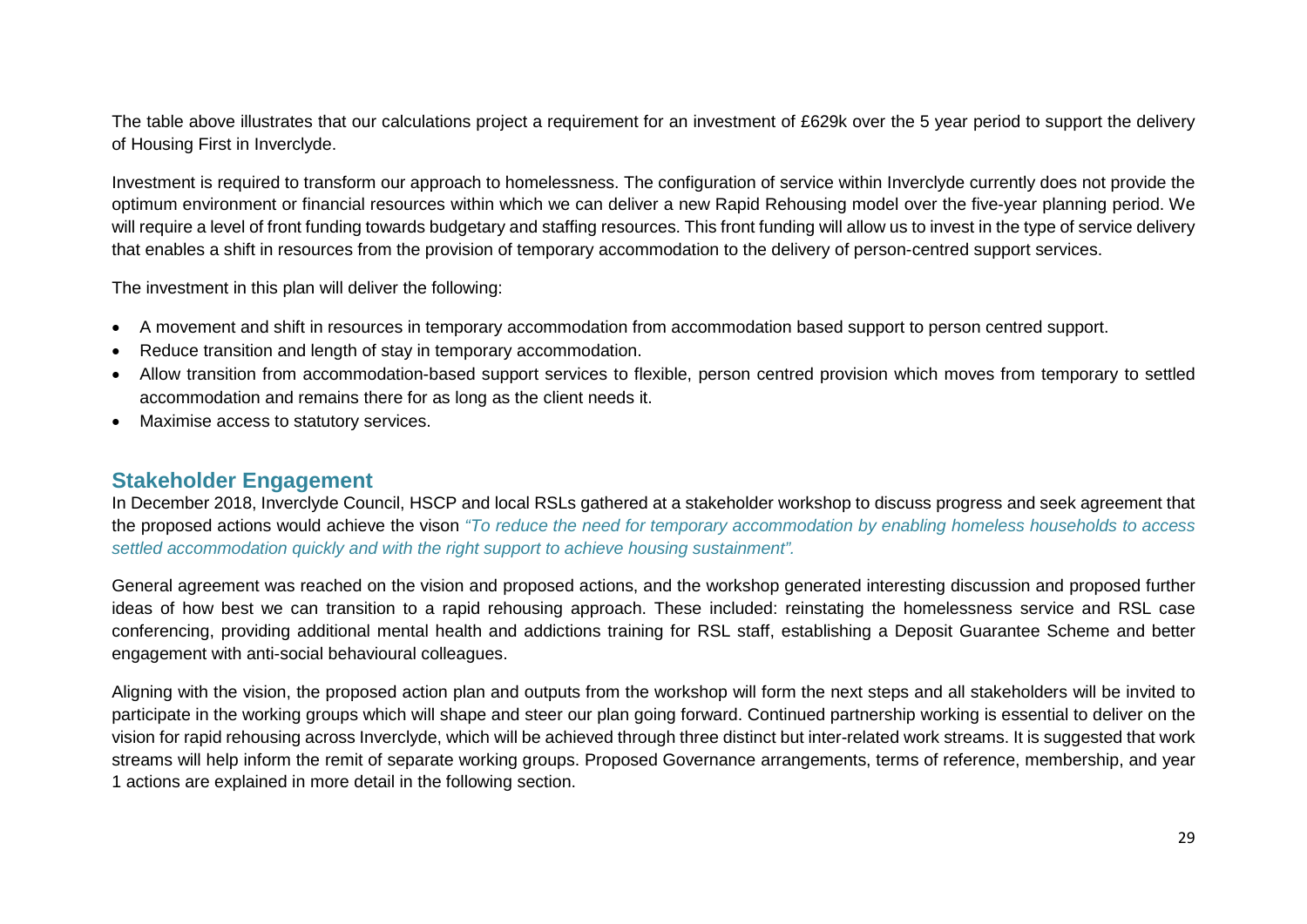## <span id="page-33-0"></span>**RRTP governance arrangements**

*Figure 4: RRTP Governance Arrangements*



The Public Bodies (Joint Working) (Scotland) Act 2014 requires that a Strategic Planning Group (SPG) is formed to engage with stakeholders on the production and implementation of the Strategic Plan, which is accountable to the Integrated Joint Board. To promote the Housing sector's role in Health and Social Care integration, a representative from both the council's Housing Strategy team and Inverclyde Housing Association Forum are included on the Health and Social Care Partnership's SPG. In addition there is a representative from the Inverclyde Housing Association Forum on the Integrated Joint Board.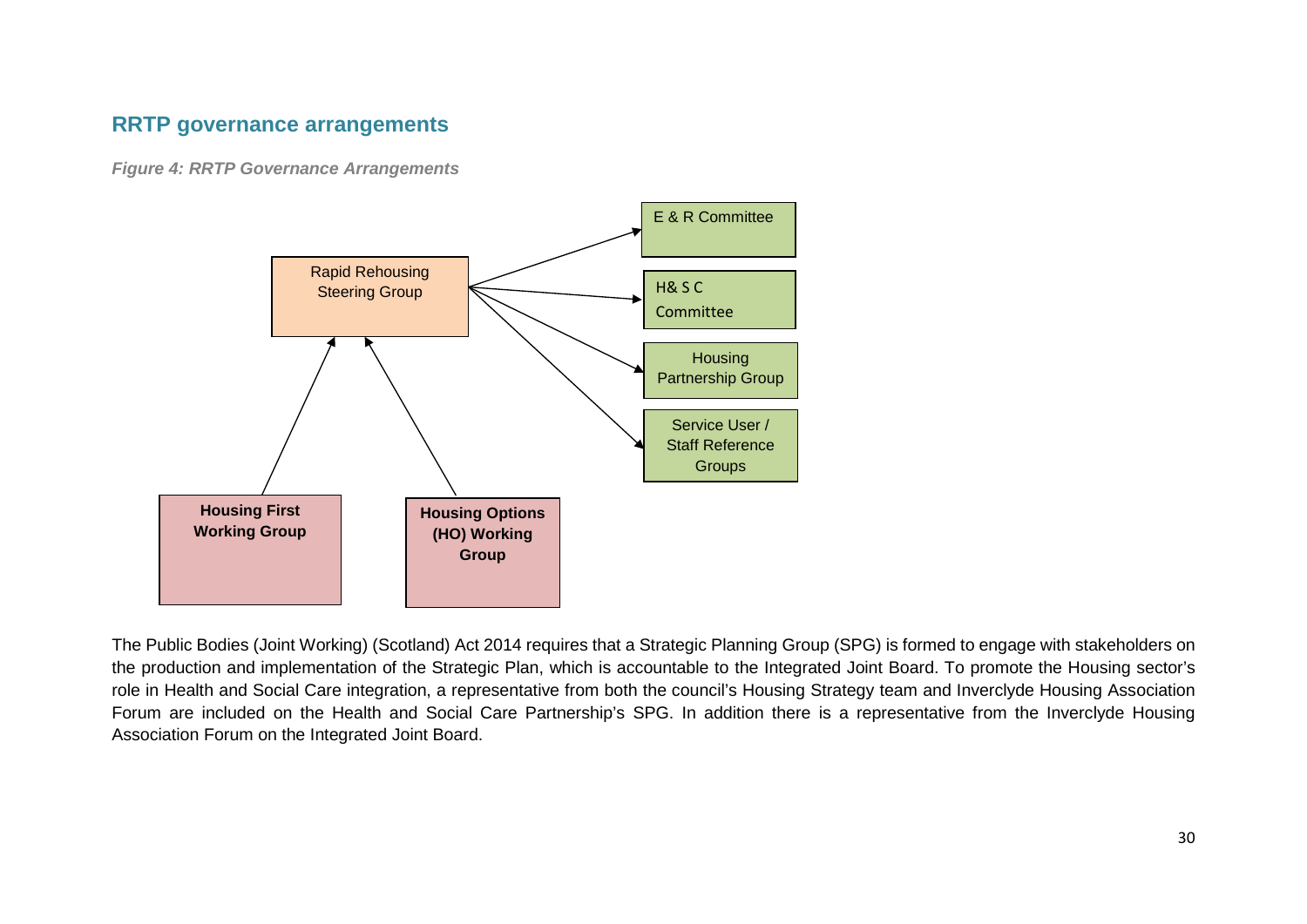Within Inverclyde 6 locality groups have recently been established within East, West and Central Inverclyde. These localities will provide a bridge between strategic planning, assessment of needs, and the coordination and development of services across the local authority area. The localities have been defined by the SPG working in collaboration with communities. It is envisaged that these localities will dovetail with the Community Planning Partnership locality structures which are in development, and it is anticipated that representatives from the RSLs will be key members of these locality groups once established.

The HSCP has led the work to develop the RRTP for Inverclyde in collaboration with Housing Strategy, and the Housing Partnership Group (HPG). The HPG meets quarterly and involves a range of stakeholders from the HSCP, local and national RSLs, and Inverclyde Council's Housing Strategy team. The group works collaboratively to deliver the actions set out in the Housing Contribution Statement and reports directly to the SPG. Moving forward, our partners will continue to work collaboratively to develop, implement and resource the plan.

In terms of future governance of the plan, the RRTP will report to the Environment and Regeneration Committee through the Strategic Housing Investment Plan and the Local Housing Strategy. The delivery of the plan through the Homelessness Service and the wider HSCP and partners will separately report through the Health and Social Care Committee and the Integrated Joint Board and be fully integrated into Health and Social Care Partnership strategic plans.

A Rapid rehousing Steering Group will oversee three working groups responsible for delivering Inverclyde's Rapid Rehousing model, the terms of reference for the Programme Board and the details of each working group are noted below.

## Rapid Rehousing Steering Group

Terms of Reference:

- 1. Responsible for delivery of Rapid Rehousing Transition Plan.
- 2. Monitoring progress against Action Plan.
- 3. Responsible for overseeing management of resources / funding allocated to the plan.
- 4. Governance reporting to LHS and relevant committees.
- 5. Receive reports from working groups including evaluation of options to implement the plan.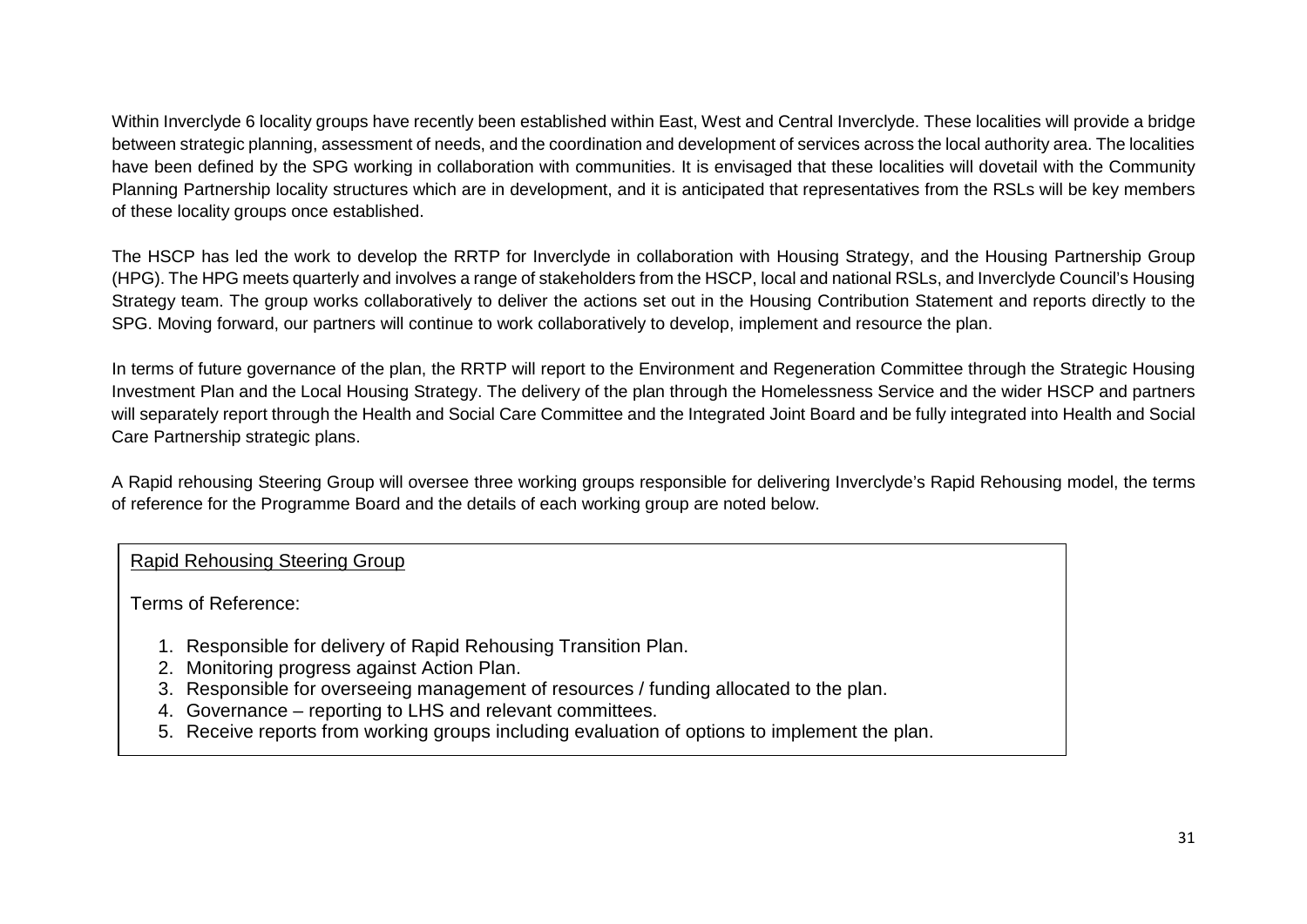## **Working Group 1: Housing Options**

This group will contain members from the Homelessness Service; RSLs; HSCP Team Leads; and Criminal Justice. It will address Objective 1, '**Reduce the need for temporary accommodation by preventing homelessness'** and Objective 2, '**Enable service users with no/low support needs to access settled housing quickly**'

The group will establish a pathway assessment to housing need based on an application of a single housing options approach using a national toolkit. It will implement a collaborative & proactive Housing Options model across RSLs, Third Sector partners, and named contacts in Health & Social Work services and in the first year will focus on the following aspects:

- o Training & skills transfer on risk & prevention
- o Developing common tools including needs assessment
- o Consent to share & referral pathways enabling proactive intervention
- o Define % annual target of allocations to homeless households to reduce length of stay by 50% in 5 years
- o Build SHIP assumptions on % allocations to homeless households
- o Develop the allocations policy & nomination agreements to increase the number of homes allocated to homeless households with no or low support needs
- o Negotiate agreement with RSLs on how to eliminate the backlog of homeless households awaiting settled accommodation.

## **Working Group 2: Housing First Working Group**

This group will contain members from Homelessness, RSL's, HSCP's Commissioning Team; Finance; and Housing Strategy. It will address Objective 3: '**Implement a Housing First model which enables excluded service users to achieve housing sustainment'**

Two client groups will benefit from this Housing First approach: current or previous hostel dwellers who exhibit chaotic behaviour which necessitates a need for on-site supervision; and the habitual homeless applicants who display complex needs, are disadvantaged and unlikely to sustain any form of tenancy on a long term basis. 24% of recent homeless applicants could benefit from the proposed output from this working group.

We will investigate developing a 'strategic needs' group within RSL Allocations Policies to enable a housing led approach. This may require recruiting or appointing a dedicated support team and our multi-agency working group will ensure the most efficient access to the most appropriate wrap around support services.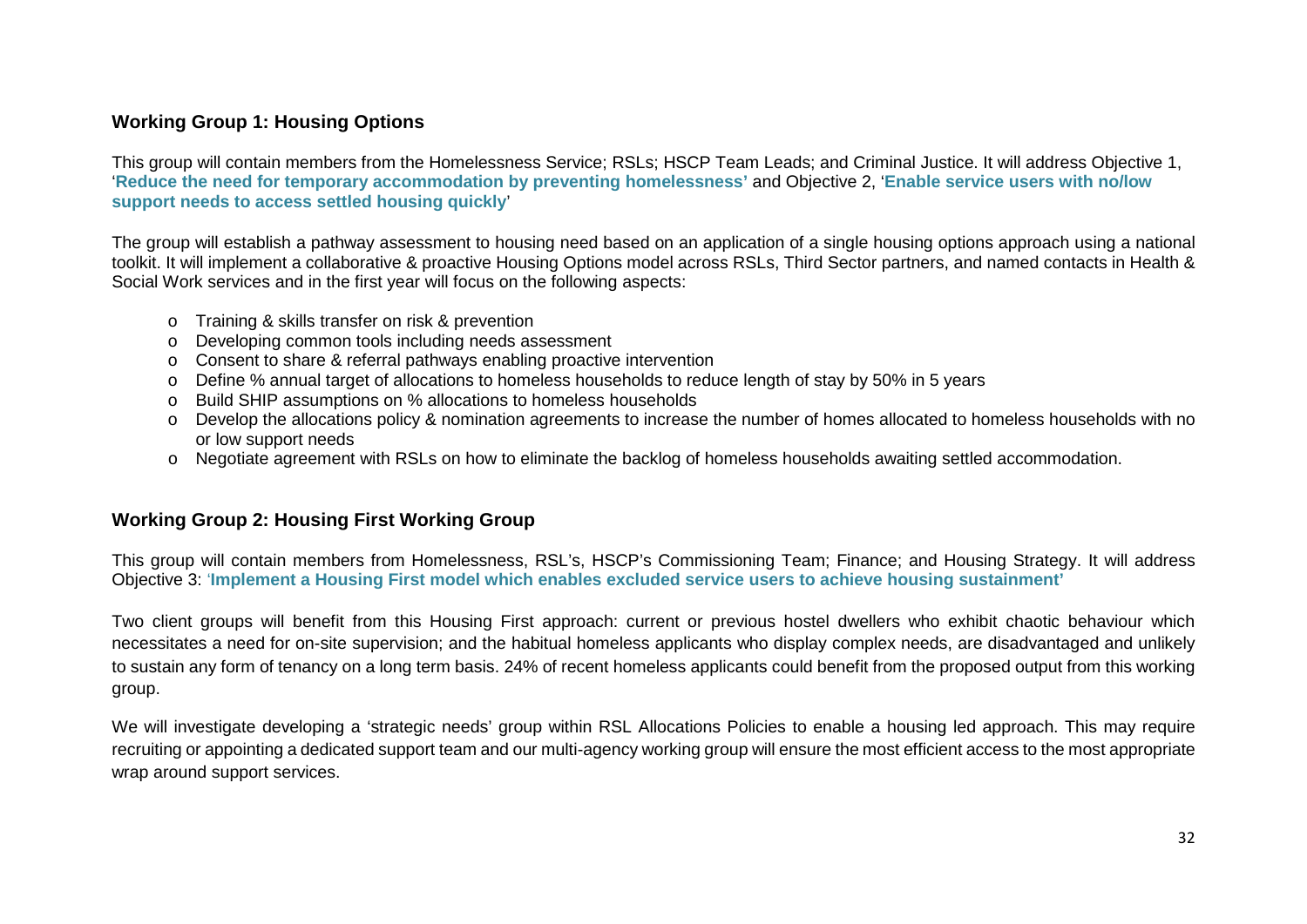We will work in partnership to design our Inverclyde Housing First model and investigate the efficacy of the current hostel provision: the Inverclyde Centre. The Recommission Temporary Accommodation Working Group will:

- o Develop a 'strategic needs' group with RSL Allocation Policies to enable a housing led approach
- o Recruit / appoint a dedicated support team
- o Building multi-agency working group to enable access to (statutory) wrap around support services

Objective 4: **'Enable service users who need specialist supported housing to access commissioned HSCP services' w**ill be addressed through the Housing Partnership Group.The client group which would benefit most from this approach has very complex needs and should not be considered homeless applicants as they require specialist supported accommodation options. 6% of recent homeless applicants require specialist supported accommodation.

Our working group will evidence need for specialist supported accommodation to the HSCP Resource Group, and capacity within commissioned resources will be identified to meet evidenced need for specialist accommodation. In Year one the Subgroup will consider the following:

- o Evidence need for specialist supported accommodation to HSCP Resource Group
- o Develop personal housing plan process in partnership with HSCP Resource Group
- o Identify opportunities in SHIP planning process to meet evidenced need for specialist accommodation
- o Identify capacity within commissioned resources to meet evidenced need for specialist accommodation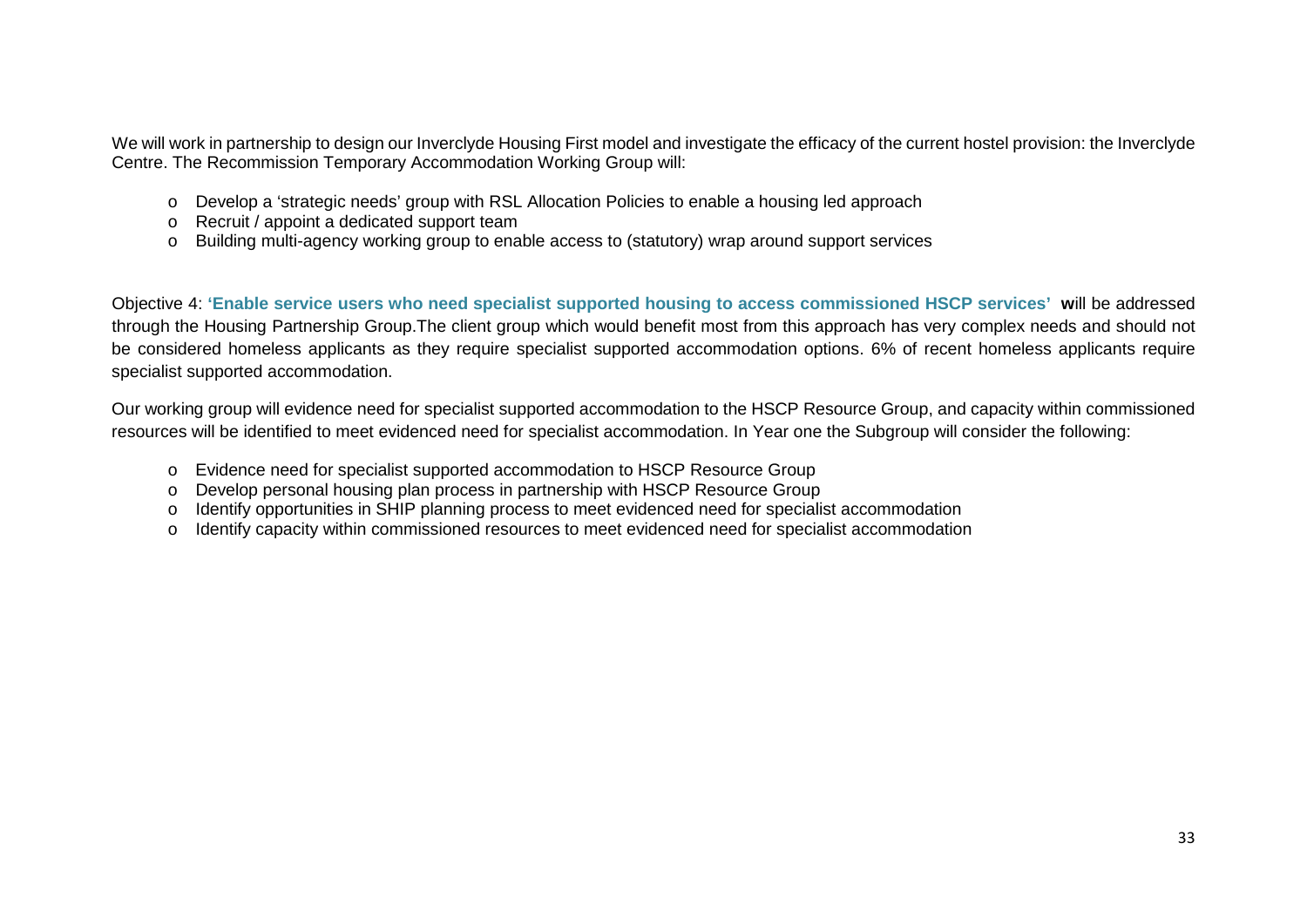## **Summary Action Plan**

|                                                                                        | Year 1                                                                                                                                                                                                                                                                                                                                                                     | Year 2                                                                                                                                                                                            | Year <sub>3</sub>                                                                                                                                                                                 | Year 4                                                                                              | Year 5                                                                                                    |
|----------------------------------------------------------------------------------------|----------------------------------------------------------------------------------------------------------------------------------------------------------------------------------------------------------------------------------------------------------------------------------------------------------------------------------------------------------------------------|---------------------------------------------------------------------------------------------------------------------------------------------------------------------------------------------------|---------------------------------------------------------------------------------------------------------------------------------------------------------------------------------------------------|-----------------------------------------------------------------------------------------------------|-----------------------------------------------------------------------------------------------------------|
| Objective 1 - To<br>reduce the need<br>for temporary<br>accommodation<br>by preventing | Assess homelessness<br>prevention models<br>implemented by LSVT<br>landlords to design<br><b>Inverclyde Housing Options</b><br>model.                                                                                                                                                                                                                                      | Housing options<br>model implemented<br>across Inverclyde<br>partners.                                                                                                                            | Housing options<br>model implemented<br>across Inverclyde<br>partners.                                                                                                                            | Projected increases in<br>service demand as a<br>result of service<br>improvement: 5% per<br>annum. | Projected<br>improvement in<br>prevention rate<br>reduces service<br>demand by a further<br>5% per annum. |
| homelessness                                                                           | Implement a collaborative &<br>proactive Housing Options<br>model across RSLs, Third<br>Sector partners, named<br>contacts in Health and<br>Social Work services by:<br>-Training and skills transfer<br>on risk and prevention<br>-Developing common tools<br>including needs assessment<br>-Consent to share and<br>referral pathways enabling<br>proactive intervention | Projected increases in<br>service demand as a<br>result of welfare<br>reform: 5% per<br>annum.<br>Projected<br>improvement in<br>prevention rate<br>reduces service<br>demand by 5% per<br>annum. | Projected increases<br>in service demand<br>as a result of<br>welfare reform: 5%<br>per annum.<br>Projected<br>improvement in<br>prevention rate<br>reduces service<br>demand by 5% per<br>annum. | Projected improvement<br>in prevention rate<br>reduces service demand<br>by 5% per annum.           |                                                                                                           |
|                                                                                        |                                                                                                                                                                                                                                                                                                                                                                            |                                                                                                                                                                                                   |                                                                                                                                                                                                   |                                                                                                     |                                                                                                           |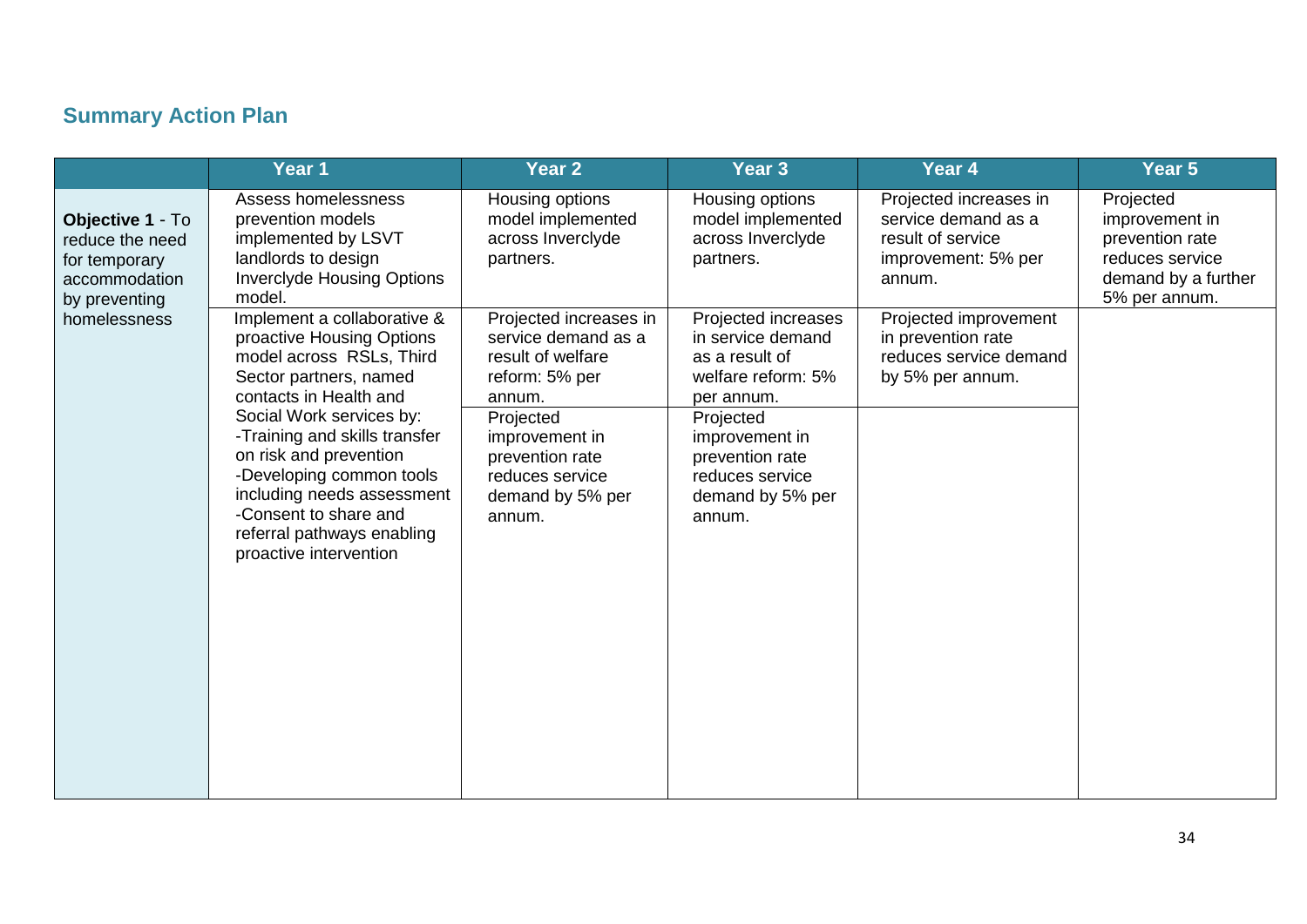|                                                                                                                        | Year 1                                                                                                                                                                                                                                                                                                   | Year <sub>2</sub>                                                                                                                                                                                      | Year <sub>3</sub>                                                                                                                                                                                                   | Year 4                                                                                                                                                                                                        | Year 5                                                                                                                                                                                                              |
|------------------------------------------------------------------------------------------------------------------------|----------------------------------------------------------------------------------------------------------------------------------------------------------------------------------------------------------------------------------------------------------------------------------------------------------|--------------------------------------------------------------------------------------------------------------------------------------------------------------------------------------------------------|---------------------------------------------------------------------------------------------------------------------------------------------------------------------------------------------------------------------|---------------------------------------------------------------------------------------------------------------------------------------------------------------------------------------------------------------|---------------------------------------------------------------------------------------------------------------------------------------------------------------------------------------------------------------------|
| Objective 2 -<br>To enable<br>service users<br>with no/low<br>support needs<br>to access<br>settled housing<br>quickly | Define % annual target of<br>allocations to homeless<br>households to reduce length<br>of stay by 50% in 5 years.<br>Build SHIP assumptions on %<br>allocations to homeless<br>households.                                                                                                               | Reduce the length of<br>stay in temporary<br>accommodation for<br>those with no or low<br>support needs by 4<br>weeks by<br>incrementally<br>increasing the %<br>allocation to homeless<br>households. | Reduce the length<br>of stay in temporary<br>accommodation for<br>those with no or low<br>support needs by a<br>further 4 weeks by<br>incrementally<br>increasing the %<br>allocation to<br>homeless<br>households. | Reduce the length of<br>stay in temporary<br>accommodation for<br>those with no or low<br>support needs by a<br>further 4 weeks by<br>incrementally increasing<br>the % allocation to<br>homeless households. | Reduce the length of<br>stay in temporary<br>accommodation for<br>those with no or low<br>support needs by a<br>further 2 weeks by<br>incrementally<br>increasing the %<br>allocation to<br>homeless<br>households. |
|                                                                                                                        | Develop the allocations policy<br>& nomination agreements to<br>increase the number of<br>homes allocated to homeless<br>households with no or low<br>support needs.<br>Negotiate agreement with<br>RSLs on how to eliminate the<br>backlog of homeless<br>households awaiting settled<br>Accommodation. | Baseline assumption:<br>length of stay in<br>dispersed<br>accommodation: 22<br>weeks.                                                                                                                  | <b>Baseline</b><br>assumption: length<br>of stay in dispersed<br>accommodation: 18<br>weeks.                                                                                                                        | Baseline assumption:<br>length of stay in<br>dispersed<br>accommodation: 14<br>weeks.                                                                                                                         | Baseline assumption:<br>length of stay in<br>dispersed<br>accommodation: 12<br>weeks.                                                                                                                               |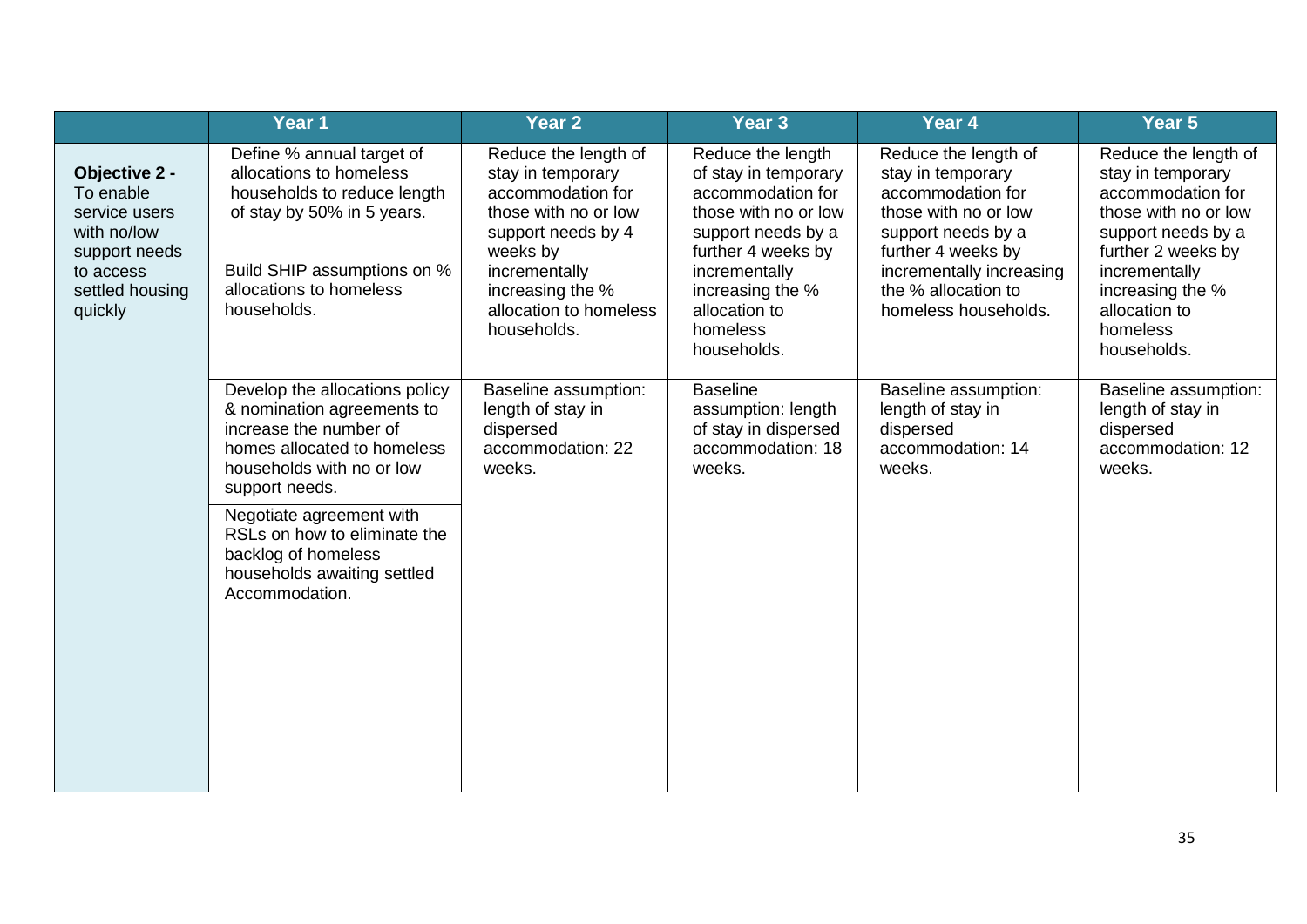|                                                                                    | Year 1                                                                                                                                                                                                                                                                                                                                                                                                                   | Year 2                                                                                      | Year <sub>3</sub>                                                                                                                                          | Year 4                                                                                             | Year 5                                                                                                                  |
|------------------------------------------------------------------------------------|--------------------------------------------------------------------------------------------------------------------------------------------------------------------------------------------------------------------------------------------------------------------------------------------------------------------------------------------------------------------------------------------------------------------------|---------------------------------------------------------------------------------------------|------------------------------------------------------------------------------------------------------------------------------------------------------------|----------------------------------------------------------------------------------------------------|-------------------------------------------------------------------------------------------------------------------------|
| Objective 3 -<br>Deliver a<br><b>Housing First</b><br>model which                  | Develop Housing First model                                                                                                                                                                                                                                                                                                                                                                                              | <b>Deliver Housing First</b>                                                                | <b>Deliver Housing</b><br>First                                                                                                                            | <b>Deliver Housing First</b>                                                                       | Develop mainstream<br>funding framework for<br>Housing First via the<br><b>LHS and Strategic</b><br>Commissioning Plan. |
| enables the<br>most excluded<br>service users to<br>achieve housing<br>sustainment | Design Inverclyde Housing<br>First model in partnership<br>with RSLs & the HSCP Inc.:<br>- Target client group<br>- Developing a 'strategic<br>needs' group within RSL<br>Allocations Policies to<br>enable a housing led<br>approach<br>- Recruiting Housing First<br>Partnership officer<br>- Build multi-agency working<br>group to enable access to<br>statutory and<br>commissioned wrap<br>around support services | Develop case<br>conferencing/manage<br>ment arrangements.                                   | Develop case<br>conferencing/<br>management<br>arrangements.<br>Identify<br>Homelessness<br>service users in<br>direct access/hostel<br>chaotic categories | <b>Build outcome</b><br>evaluation framework<br>and evidence impact of<br>preventative investment. |                                                                                                                         |
|                                                                                    |                                                                                                                                                                                                                                                                                                                                                                                                                          | Identify<br>Homelessness service<br>users in direct<br>access/hostel chaotic<br>categories. |                                                                                                                                                            | Share with HSCP &<br><b>Community Planning</b><br>Partners to build funding<br>mechanism.          |                                                                                                                         |
|                                                                                    |                                                                                                                                                                                                                                                                                                                                                                                                                          |                                                                                             |                                                                                                                                                            |                                                                                                    |                                                                                                                         |

 $\overline{\phantom{a}}$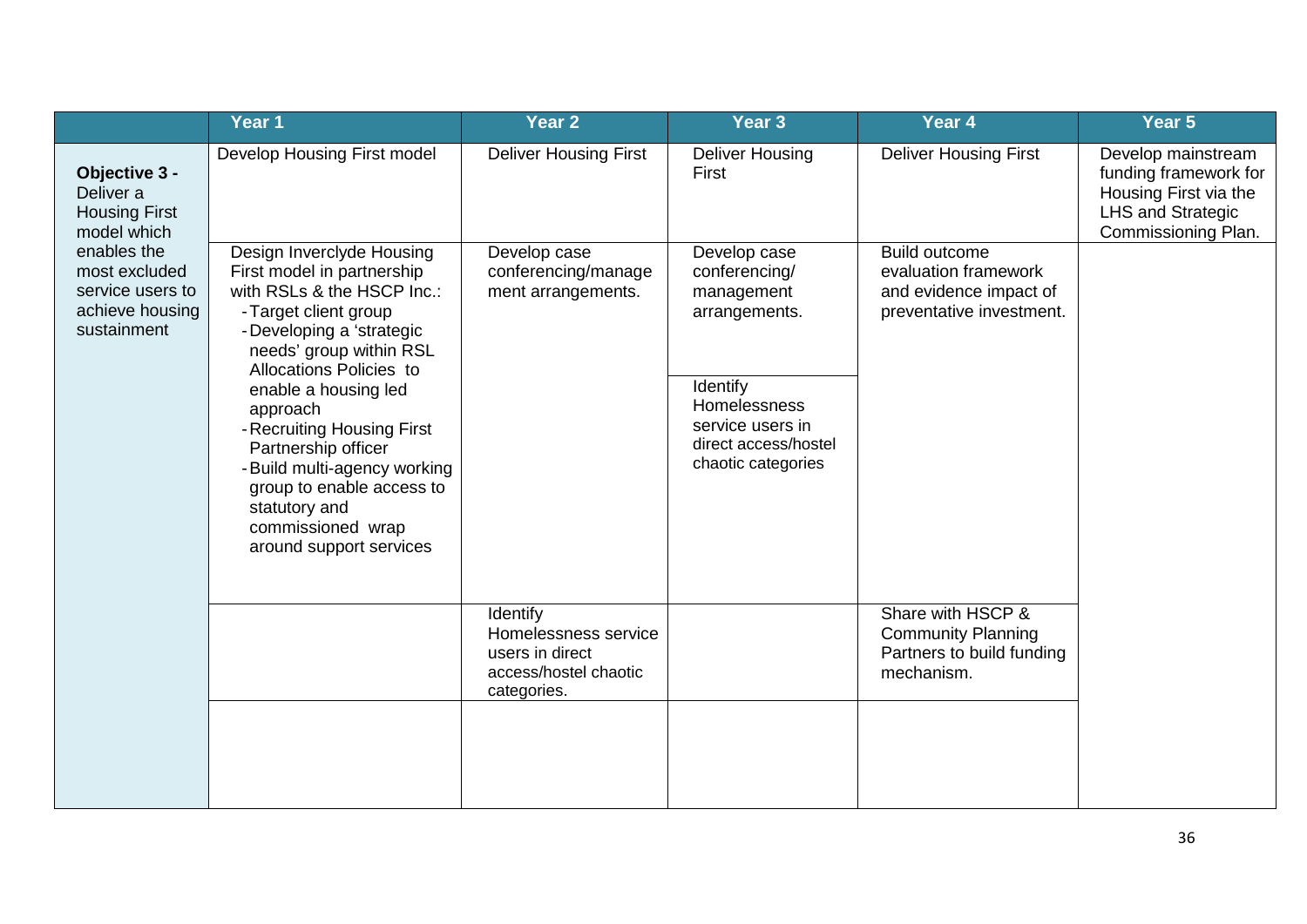|                                                                                                  | Year 1                                                                                                                                                                                                                                                                                                                                                                                       | Year 2                                                                                    | Year <sub>3</sub>                                                                            | Year 4                                                                                                                                                                                                                                                                                                                                                                           | Year 5                                                                                                                                                                      |
|--------------------------------------------------------------------------------------------------|----------------------------------------------------------------------------------------------------------------------------------------------------------------------------------------------------------------------------------------------------------------------------------------------------------------------------------------------------------------------------------------------|-------------------------------------------------------------------------------------------|----------------------------------------------------------------------------------------------|----------------------------------------------------------------------------------------------------------------------------------------------------------------------------------------------------------------------------------------------------------------------------------------------------------------------------------------------------------------------------------|-----------------------------------------------------------------------------------------------------------------------------------------------------------------------------|
| Objective 4 -<br>To enable<br>service users<br>who need<br>specialist<br>supported<br>housing to | Evidence need for specialist<br>supported accommodation to<br><b>HSCP Resource Group.</b>                                                                                                                                                                                                                                                                                                    | Identify service users<br>with complex needs<br>requiring a different<br>type of service. | Identify service<br>users with complex<br>needs requiring a<br>different type of<br>service. | Identify service users<br>with complex needs<br>requiring a different type<br>of service.                                                                                                                                                                                                                                                                                        | Develop SHIP & SCP<br>planning frameworks<br>to ensure that<br>emerging particular<br>housing needs are<br>addressed by housing<br>and care planning<br>funding programmes. |
| access<br>commissioned<br><b>HSCP</b> services                                                   | Target client group (6%<br>specialist support<br>accommodation).<br>Develop personal housing<br>plan process in partnership<br><b>HSCP Resource Group.</b><br>Identify opportunities in SHIP<br>planning process to meet<br>evidenced need for specialist<br>accommodation.<br>Identify capacity within<br>commissioned resources to<br>meet evidenced need for<br>specialist accommodation. |                                                                                           |                                                                                              | <b>Ensure SHIP framework</b><br>makes contribution to<br>meeting unmet need for<br>supported<br>accommodation.<br><b>Ensure SCP framework</b><br>makes contribution to<br>meeting unmet need for<br>supported<br>accommodation.<br>Consider the long term<br>future of the use of the<br>Inverclyde Centre; and<br>reconfigure the service<br>based on a Housing<br>First model. |                                                                                                                                                                             |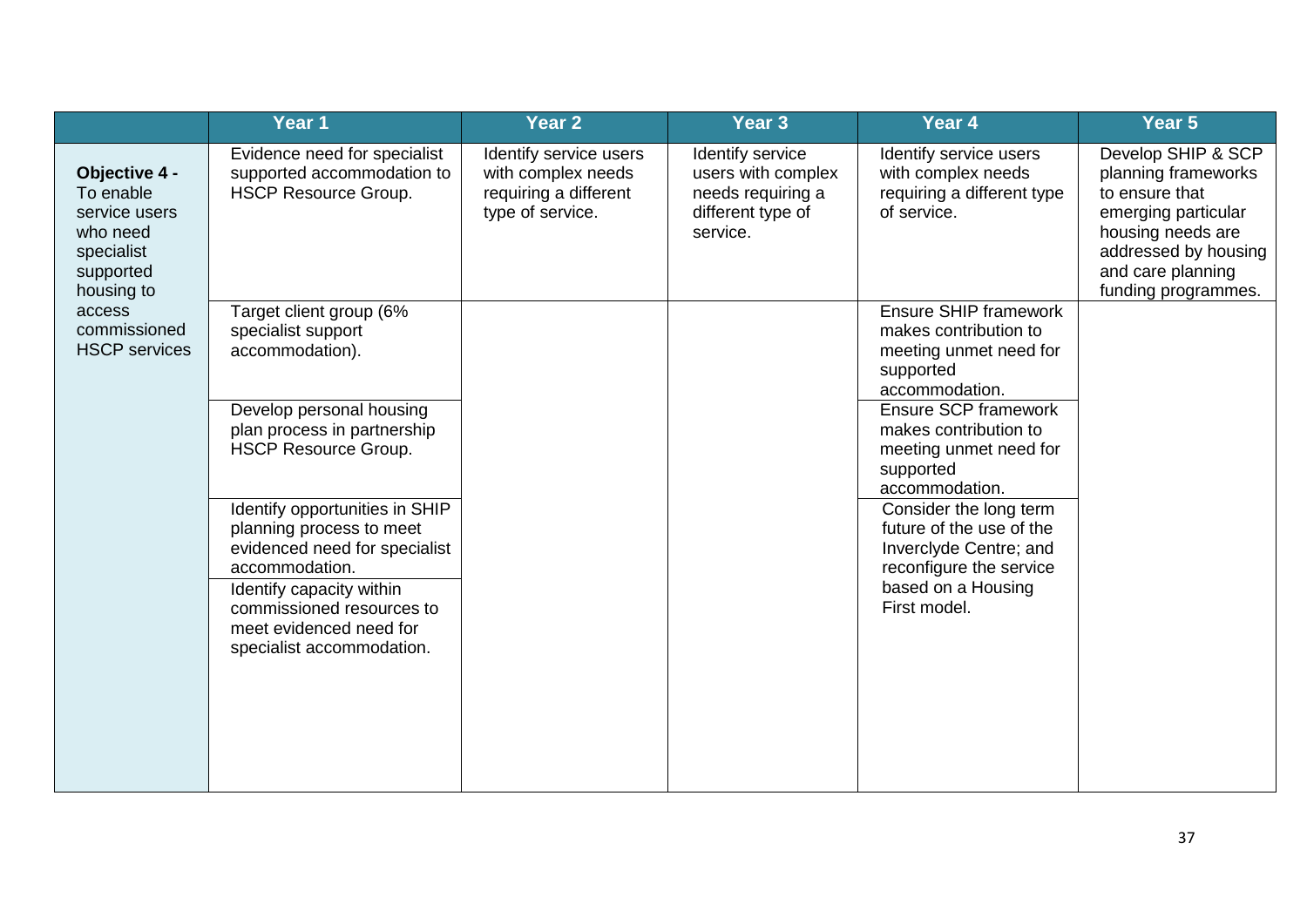## **Resource Plan**

| <b>Resource Bid</b>                                | <b>Details</b>                                                                                                                                                                                                                                                                                                                                                                                                                                                                                                                                                                                                                                                                                                                                                           | <b>Resource Bid</b>                                                                    |
|----------------------------------------------------|--------------------------------------------------------------------------------------------------------------------------------------------------------------------------------------------------------------------------------------------------------------------------------------------------------------------------------------------------------------------------------------------------------------------------------------------------------------------------------------------------------------------------------------------------------------------------------------------------------------------------------------------------------------------------------------------------------------------------------------------------------------------------|----------------------------------------------------------------------------------------|
| <b>Housing First</b><br><b>Partnership Officer</b> | Partnership post to facilitate the successful implementation of Rapid rehousing and co-ordinate<br>the implementation of Housing first<br>Key tasks-RRTP Coordinator<br>Co-ordinate the development, implementation and review of the Rapid Rehousing<br>Transition Plan and related plans and strategies.<br>Work in partnership with the RSLs; other council departments, Community Planning<br>partners and other key stakeholders (both internal and external) to implement Housing<br>First with effective resource input in the development, monitoring and review of the<br>RRTP and related strategies.<br>Ensure the effective development and implementation of robust monitoring and<br>reporting arrangements for the RRTP and related plans and strategies. | Year 1-3 – Year 1 -6<br>month costs £50,400 per<br>annum years 2&3                     |
| Implementing<br><b>Housing First</b>               | To fund and deliver 75 Housing First commissioned support cases over the 5-year period.                                                                                                                                                                                                                                                                                                                                                                                                                                                                                                                                                                                                                                                                                  | Year 1 - £158k<br>Year 2 - £445k<br>Year 3 - £551k<br>Year 4 - £578k<br>Year 5 - £374k |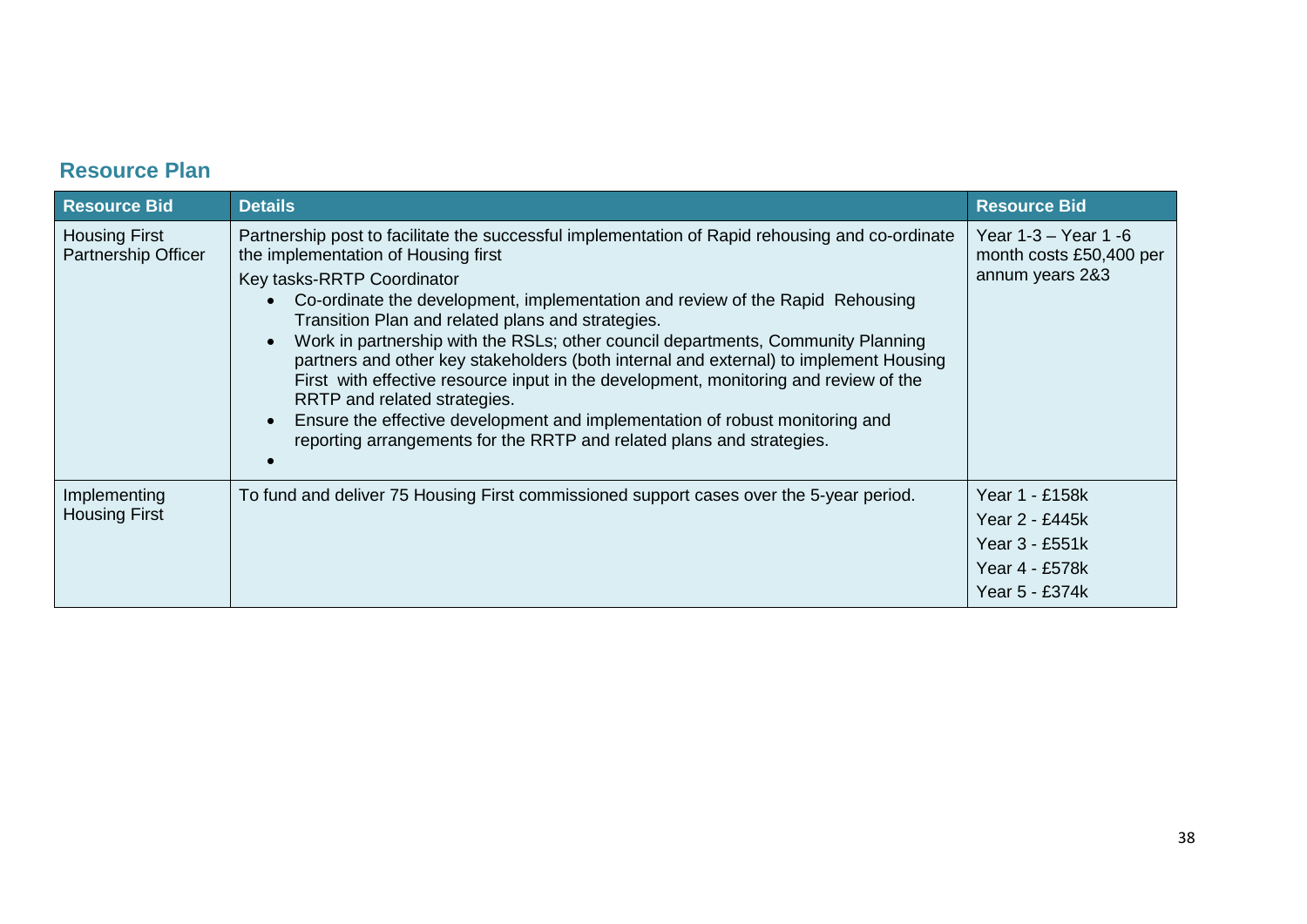

## **RAPID REHOUSING TRANSITION PLAN FUNDING**

## **Purpose**

- 1. This paper sets out the distribution strategy for £24m of transformational funding to support the delivery of rapid rehousing and Housing First. This represents a £9m increase in funding commitment from the £15m announced in June 2018 by the Minister for Local Government, Housing and Planning.
- 2. This funding proposal has been informed by the Rapid Rehousing Transition Plans (RRTPs) published by all 32 local authorities, under the leadership of the Homelessness Prevention and Strategy Group (HPSG), which is jointly chaired by COSLA and the Scottish Government
- 3. Advice, comment, and agreement from the SDG are sought on the funding distribution plans, and particularly the proposals for 2019-20, so that allocations can be made to local authorities immediately, following approval by Leaders, to support implementation of activity around rapid rehousing across Scotland.

## **Background**

- 4. The Government initially announced this investment following the publication of the Homelessness and Rough Sleeping Action Group recommendations in June 2018. An initial £2m was made available to local authorities to support production of the plans, and a further £6.5m has been transferred to the Corra Foundation to support five Pathfinder projects for Housing First in Edinburgh, Glasgow, Aberdeen and Aberdeenshire, Stirling and Dundee. This was previously set out in a paper to SDG at their meeting in September 2018, which dealt with the distribution of the £2m.
- 5. Since September, all 32 local authorities have submitted their RRTP which have been reviewed by Scottish Government with detailed feedback provided. Further work will take place through the first year of implementation to support development of the next iteration of the plans and to refine our understanding of costs to ensure that plans are realistic and achievable within the collective means of local and national government.
- 6. Initial costings contained within the plans significantly exceeded the national funding available to support the transition, however, there is a need within plans to separate out what is transitional and transformational from what is ongoing, core activity for local authorities in meeting their homelessness statutory duties.
- 7. Information gathered from local authorities suggests that a range of activities will be required to understand how to bridge that gap including the testing of new and innovative actions, sharing best practice amongst local authorities and assessing ongoing funding need and spend.
- 8. Given the local investment of time and resource to producing the plans, and the important information they hold about local needs, it is our intention that RRTPs will go on to directly inform allocations of funding. However, given such an approach will take time to develop and consider, we propose to agree 19-20 allocations on the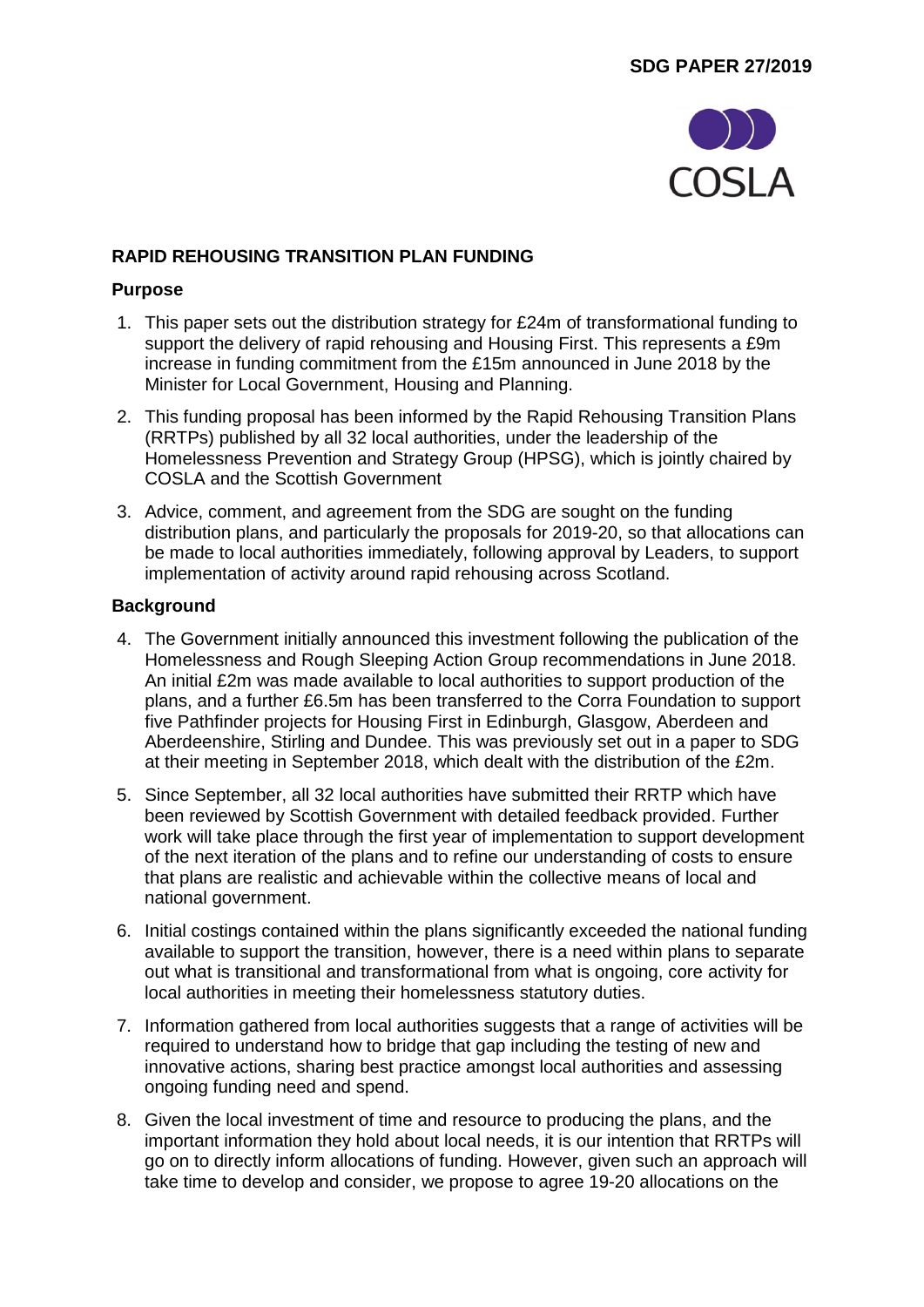basis of a formula distribution with a view to bringing proposals for distribution in later years. Further details are set out below.

## **Proposed approach to allocations**

- 9. The initial announcement of £15m did not specify a funding profile. Based upon scrutiny of the RRTPs, and on the understanding that transformational change requires up-front investment, the Scottish Government proposes to distribute the funding over 2019-20, 2020-21 and 2021/22, allocating £8m in each year. Together with the £2m allocated to support the production of the plans, this expanded allocation of £24m to support plan delivery means that over half of the £50m Ending Homelessness Together Fund has been allocated to support local authorities as they transition to a rapid rehousing approach.
- 10. It is proposed to allocate the 2019-20 funding using a formula based distribution, and the 2020-21 and 2021/22 funding in a more innovative fashion, based on the RRTPs produced by local authorities.
- 11. To distribute the first £8m in 2019-20, it is proposed to use a three year average of homelessness assessments. This comes from published national homelessness statistics (HL1) and we consider it to be the best proxy for need relating to delivery of RRTPs available from that dataset. This will support the swift distribution of funds to all areas, to ensure they can begin delivery as quickly as possible.
- 12. Formal ring-fencing requirements are not sought for one-off transformational funds of this kind, and a framework will build on the processes in place for RRTP development and aligned with Strategic Housing Investment Plan processes. Although this funding will not be ring-fenced, this funding should not be used to backfill any funding requirements in running homelessness services. In addition, local authorities will be expected to use this funding for the intended purpose and provide clear reporting to the Scottish Government of how the funding is being used to support transformational change. COSLA and the Scottish Government will work together to agree clear, proportionate reporting requirements. A formal letter setting out these requirements and the individual local authority allocations will be issued by the Scottish Government as soon as agreement has been reached.
- 13. For the second and third years, the intention is to distribute another £8m of funding a year (subject to Budget decisions) based on RRTPs. This is a more complex approach which will take time to develop in partnership through the HPSG and agree. The proposition will capitalise on the strategic planning undertaken by local authorities which will allow a clearer understanding of local need, and the joint leadership demonstrated by the HPSG. The Scottish Government is committed to develop options for the approach to distribution through partnership work with local authorities, COSLA and others with the aim of responding to the assessment of actual need according to Plans, and the prioritisation of interventions which has been progressing at local level since last Summer. The RRTP process is necessarily iterative, and there are ongoing discussions with all Local Authorities to develop and improve the plans. Further proposals will be brought to SDG in due course.

## **Delivering fully on RRTPs**

14. RRTPs are the prime strategy documents for the delivery of transformation of homelessness service provision across Scotland, and they are owned by local authorities who have the statutory duty to people at risk of homelessness. Local authorities are best placed to set out all the strategy for making change in their areas and considering how to transform their existing practice and services to utilise